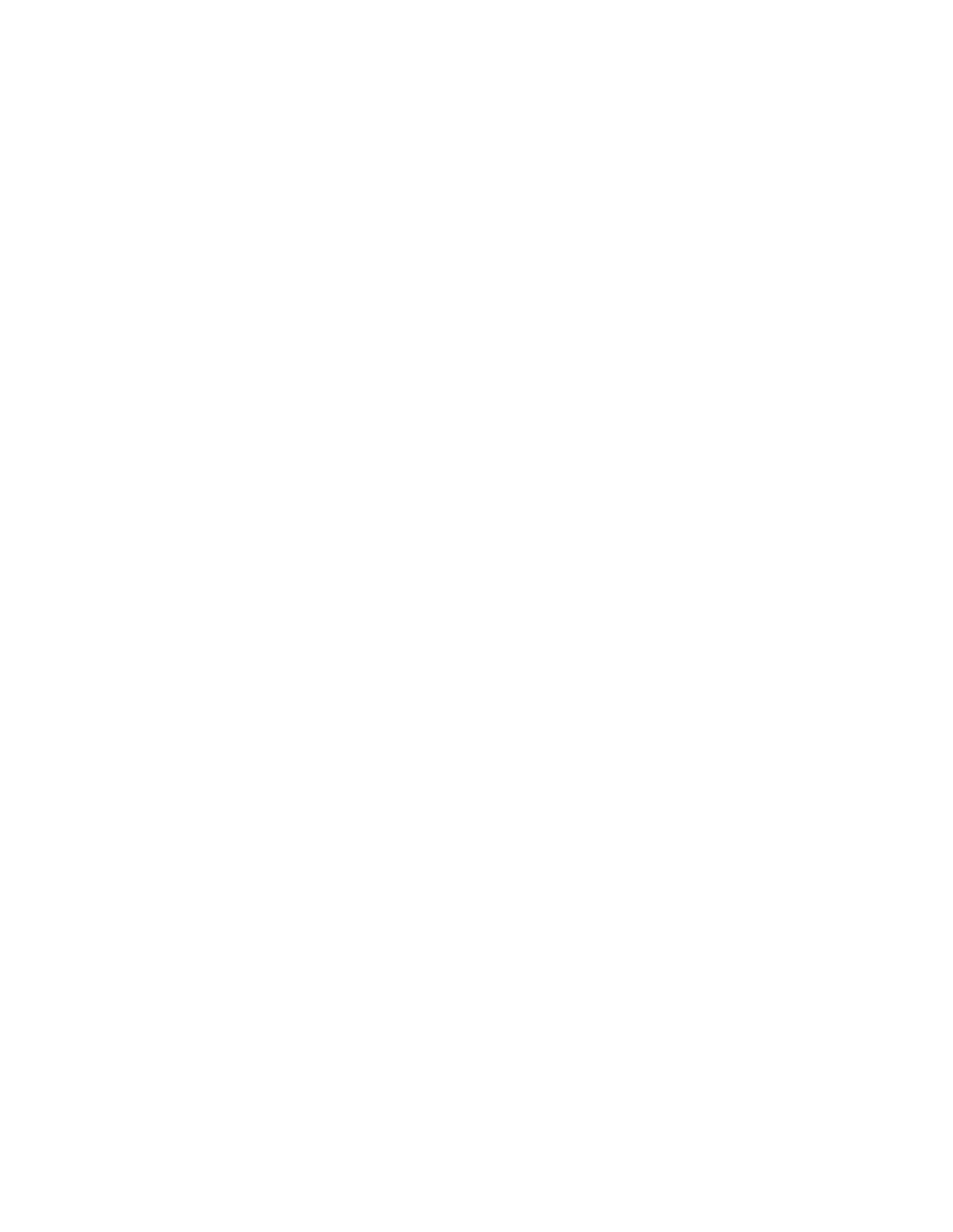# **CONTENTS**

| $\mathbf{1}$         | <b>Building</b><br>1.1<br>1.2<br>1.3<br>1.4<br>1.5                             | $\overline{\mathbf{3}}$<br>$\overline{3}$<br>$\overline{3}$<br>$\overline{4}$<br>$\overline{4}$<br>6 |
|----------------------|--------------------------------------------------------------------------------|------------------------------------------------------------------------------------------------------|
| $\mathbf{2}$         | <hexahedronelasticforce></hexahedronelasticforce><br>2.1<br>2.2                | $\overline{7}$<br>$\overline{7}$<br>8                                                                |
| 3 <sup>1</sup>       | <tetrahedronelasticforce></tetrahedronelasticforce><br>3.1<br>3.2              | 11<br>11<br>12                                                                                       |
| $\blacktriangleleft$ | <hyperelasticforcefield></hyperelasticforcefield><br>4.1<br>4.2                | 13<br>13<br>14                                                                                       |
| 5                    | <tractionforcefield></tractionforcefield><br>5.1<br>5.2                        | 15<br>16<br>16                                                                                       |
|                      | 6 <cariboubarycentricmapping></cariboubarycentricmapping><br>6.1<br>6.2<br>6.3 | 17<br>17<br>17<br>18                                                                                 |
| 7                    | <cariboumass></cariboumass><br>7.1<br>7.2                                      | 19<br>20<br>20                                                                                       |
| 8                    | <saintvenantkirchhoffmaterial></saintvenantkirchhoffmaterial><br>8.1<br>8.2    | 21<br>21<br>22                                                                                       |
| 9                    | <neohookeanmaterial></neohookeanmaterial><br>9.1<br>9.2                        | 23<br>23<br>24                                                                                       |
|                      | 10 <backwardeulerodesolver></backwardeulerodesolver>                           | 25                                                                                                   |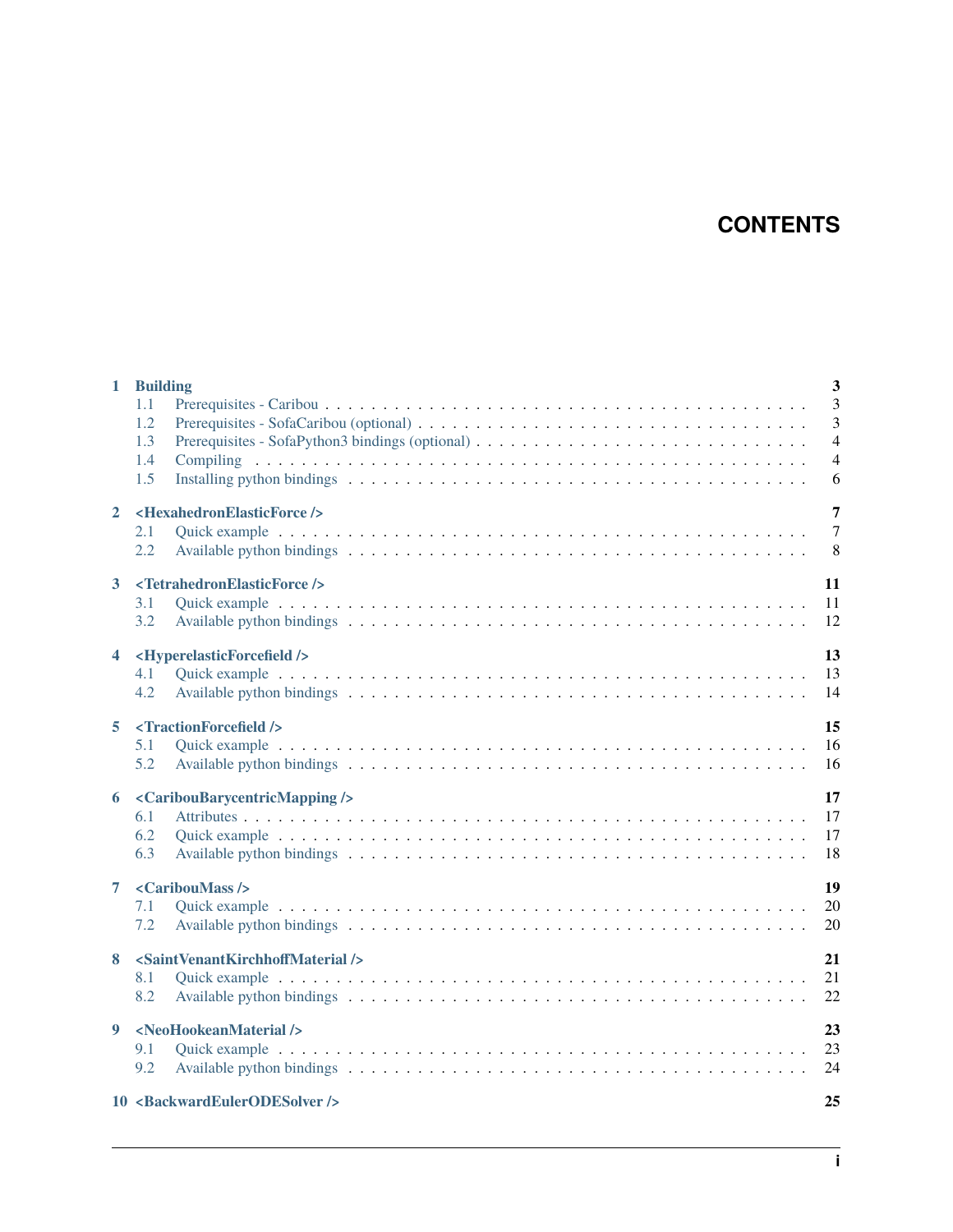| 11 <staticodesolver></staticodesolver>                 | 29<br>30<br>31 |
|--------------------------------------------------------|----------------|
| 12 <legacystaticodesolver></legacystaticodesolver>     | 33<br>34<br>34 |
| 13 <conjugategradientsolver></conjugategradientsolver> | 35<br>35<br>36 |
| 14 <lltsolver></lltsolver>                             | 37<br>37<br>38 |
| 15 <ldltsolver></ldltsolver>                           | 39<br>39<br>40 |
| 16 <lusolver></lusolver>                               | 41<br>41<br>42 |
| 17 <fictitiousgrid></fictitiousgrid>                   | 43<br>45<br>46 |
| 18 <circleisosurface></circleisosurface>               | 47<br>47<br>48 |
| 19 <cylinderisosurface></cylinderisosurface>           | 49<br>49<br>50 |
| 20 <sphereisosurface></sphereisosurface>               | 51<br>51<br>52 |
| <b>Index</b>                                           | 53             |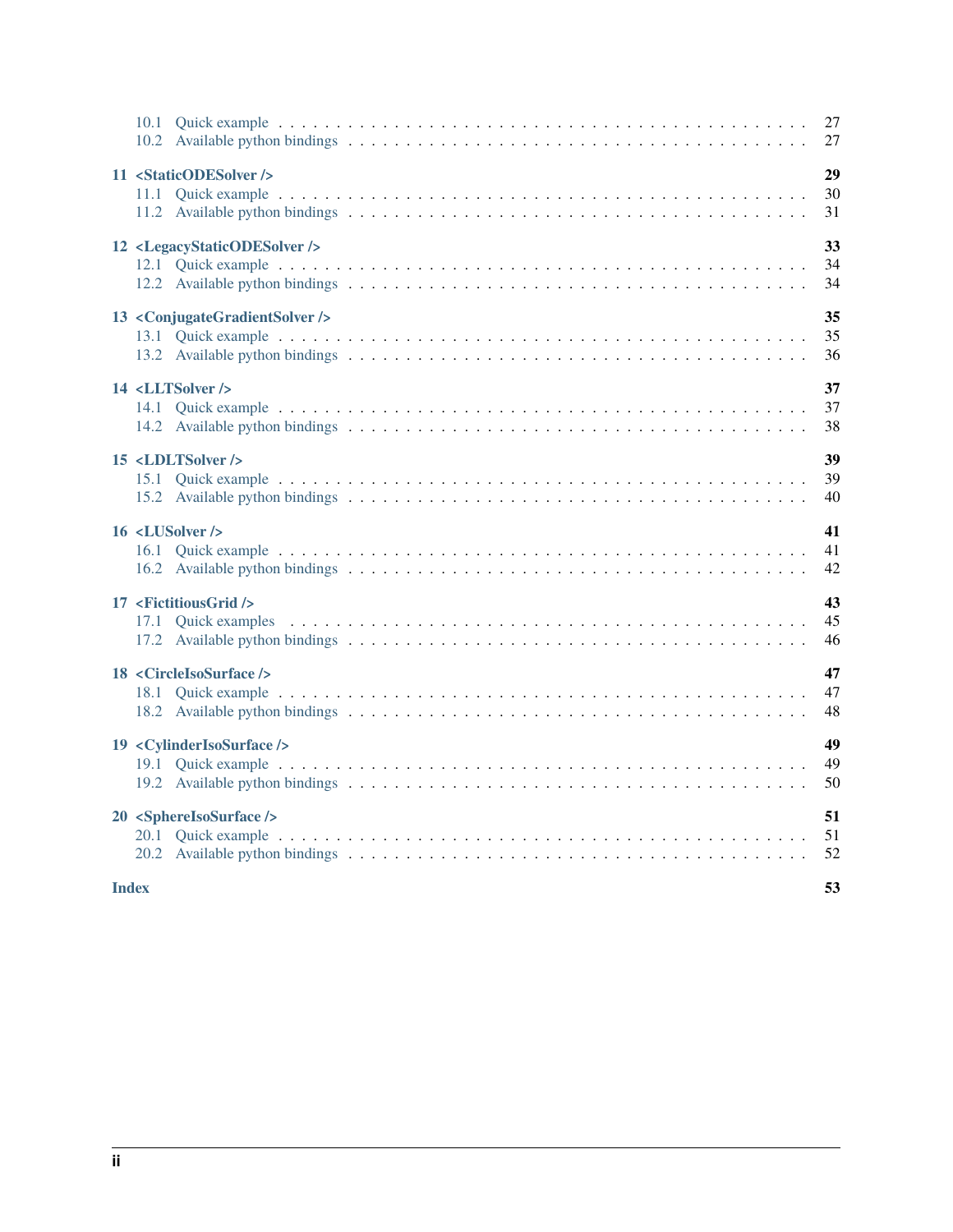The caribou project is aimed at multiphysics computation. It brings a plugin that complements [SOFA multiphysics](https://www.sofa-framework.org) [framework.](https://www.sofa-framework.org) It also provides generic c++ utilities, and SOFA components such as solvers and forcefields.

The project is composed of two modules:

- 1. The **Caribou library** brings multiple geometric, linear analysis and topological tools that are designed to be as independent as possible from external projects.
- 2. The **Sofa caribou library** is built on top of the **caribou library**, but brings new components to the SOFA project as a plugin.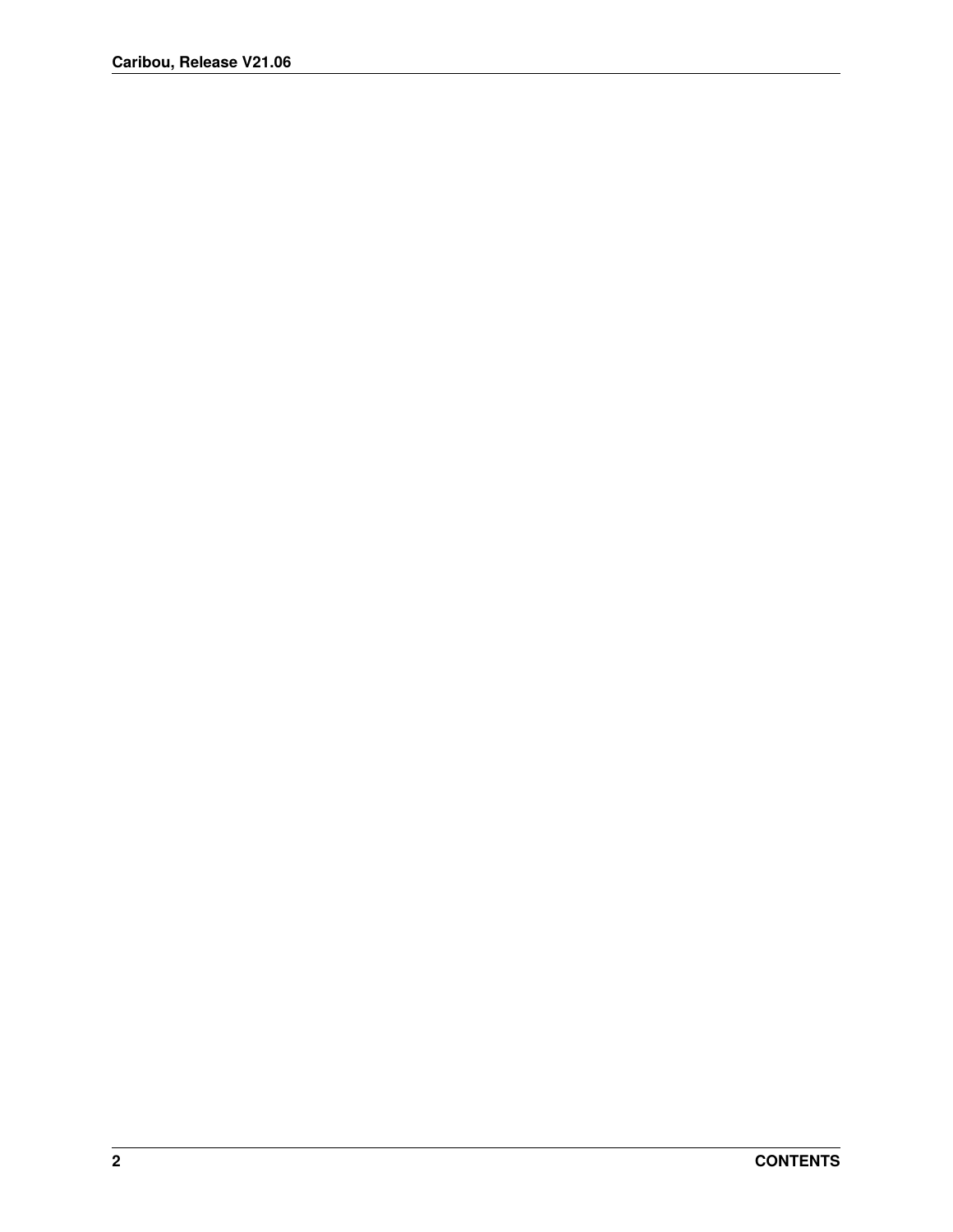### **ONE**

# **BUILDING**

# <span id="page-6-1"></span><span id="page-6-0"></span>**1.1 Prerequisites - Caribou**

At the moment, the only way to install Caribou is by compiling it. The following table states packages dependencies required before starting the compilation.

| Package                 | Type   | <b>Ubuntu</b>                  | Mac OSX           | Description                             |
|-------------------------|--------|--------------------------------|-------------------|-----------------------------------------|
| Eigen                   | Re-    | sudo apt install               | brew install      | Used everywhere inside Caribou has the  |
|                         | quired | libeigen3-dev                  | eigen             | main linear algebra library.            |
| $\mathcal{E}$<br>Python | $Op-$  | sudo apt install               | brew install      | Used for the python bindings of Caribou |
| <i>libs</i>             | tional | python3-dev                    | python3           | objects.                                |
| pybind11                | $Op-$  | sudo apt install               | brew install      | Used for the python bindings of Caribou |
|                         | tional | pybind11-dev                   | pybind11          | objects.                                |
| OpenMP                  | $Op-$  | sudo apt install               | brew install      | Used to parallelize the computation of  |
|                         | tional | libomp-dev                     | libomp            | some components.                        |
| Intel MKL               | $Op-$  | sudo apt install               | instructions here | Used by Eigen for optimization of some  |
|                         | tional | libmkl-full-dev                |                   | math operations.                        |
| Google test             | $Op-$  | sudo apt install               | instructions here | Used for the unit tests of Caribou.     |
| suite                   | tional | libgtest-dev                   |                   |                                         |
| <b>SOFA</b>             | $Op-$  | See below for more information |                   |                                         |
| Frame-                  | tional |                                |                   |                                         |
| work                    |        |                                |                   |                                         |
| $So-$                   | $Op-$  | See below for more information |                   |                                         |
| faPython3               | tional |                                |                   |                                         |

# <span id="page-6-2"></span>**1.2 Prerequisites - SofaCaribou (optional)**

If you want to compile the Caribou's SOFA plugin (alias **SofaCaribou**), you will need to either:

- [**Method 1**] Install the [SOFA binaries and headers](https://www.sofa-framework.org/download/) somewhere on your computer and note its installation directory. Or,
- [**Method 2**] Compile it following the [SOFA build documentation.](https://www.sofa-framework.org/community/doc/getting-started/build/linux/) Once it is built, execute the installation by going into the build directory of SOFA (for example, */home/user/sofa/build/master/*), and using the command cmake --install .

Once done, export the installation path of SOFA inside the SOFA\_INSTALL environment variable. For example,

\$ export SOFA\_ROOT="/home/user/sofa/build/master/install"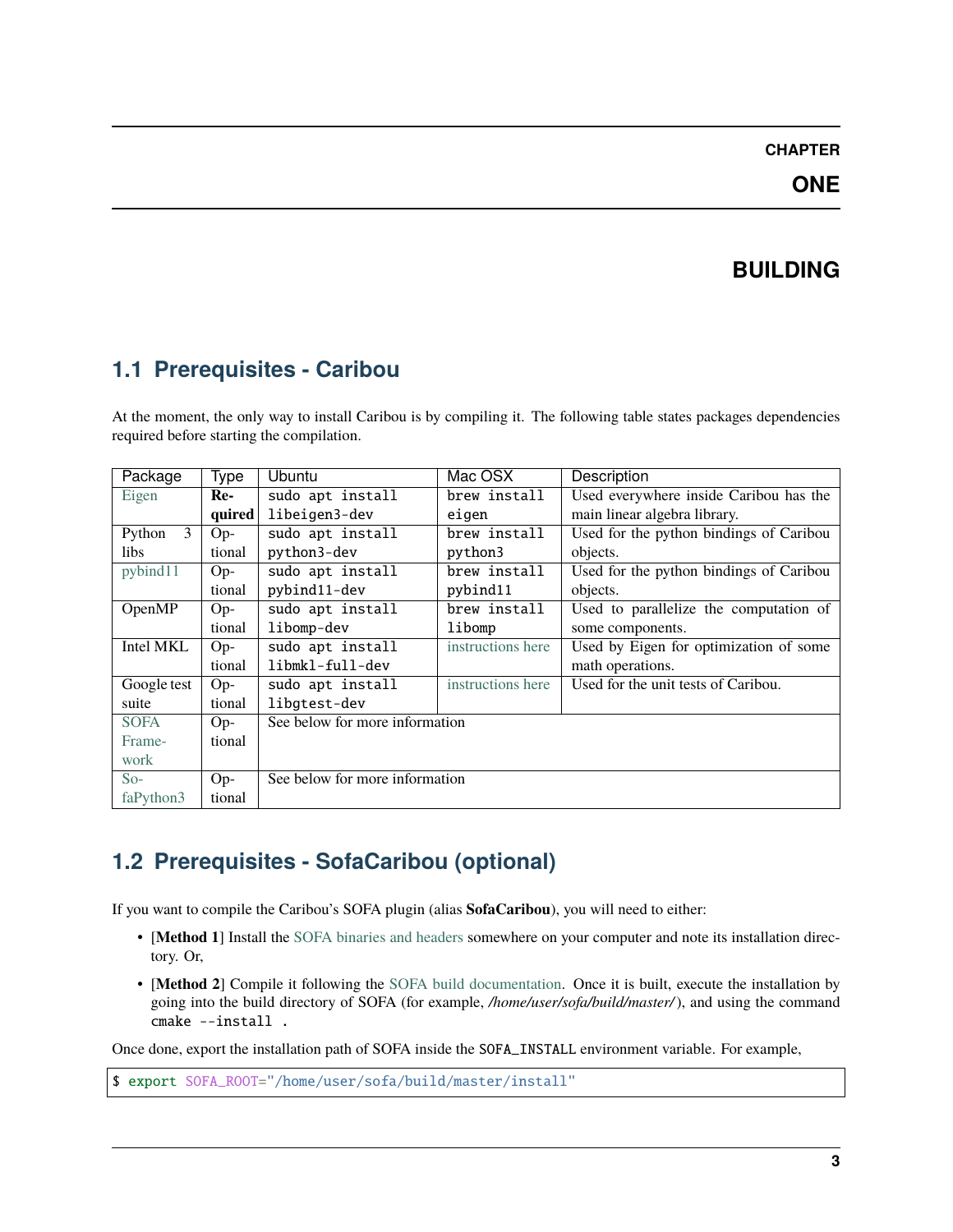**Note:** To make sure your SOFA\_ROOT is well defined, you can verify that the following file path exists:

```
$SOFA_ROOT/lib/cmake/SofaFramework/SofaFrameworkTargets.cmake
```
## <span id="page-7-0"></span>**1.3 Prerequisites - SofaPython3 bindings (optional)**

If you want the **SofaCaribou** python bindings, you will also need to compile the [SofaPython3 plugin.](https://github.com/sofa-framework/plugin.SofaPython3) This plugin allows you to compile it using two different methods.

- ["in-tree" build type,](https://github.com/sofa-framework/plugin.SofaPython3#in-tree-build) which is, building the plugin along with the compilation of SOFA using the CMAKE\_EXTERNAL\_DIRECTORIES CMake variable of SOFA. This means that when you compile SOFA, you also compile the SofaPython3 plugin at the same time, using the same build directory. The plugin binaries will be found at the same place as the SOFA ones.
- ["out-of-tree" build type,](https://github.com/sofa-framework/plugin.SofaPython3#out-of-tree-build) which is, building the plugin in its own build directory, outside of SOFA.

If you used ["in-tree" build type,](https://github.com/sofa-framework/plugin.SofaPython3#in-tree-build) nothing more has to be done. The installation files of the SofaPython3 plugin have been installed alongside the SOFA ones.

If instead you used the ["out-of-tree" build type,](https://github.com/sofa-framework/plugin.SofaPython3#out-of-tree-build) you will need to install the built files by using the command cmake --install . in the build directory of the plugin (similarly to what you have done with SOFA in the last section).

Once done, export the installation path of SofaPython3 inside the SP3\_ROOT environment variable. For example, for an out-of-tree build in the */home/user/plugin.SofaPython3* directory:

\$ export SP3\_ROOT="/home/user/plugin.SofaPython3/build/master/install"

For an "in-tree" build type, the SP3\_ROOT environment variable will be \$SOFA\_ROOT/plugins/SofaPython3

exactly the same as the SOFA\_ROOT environment variable defined earlier.

**Note:** To make sure your SP3\_ROOT is well defined, you can verify that the following file path exists:

\$SP3\_ROOT/lib/cmake/SofaPython3/PluginTargets.cmake

## <span id="page-7-1"></span>**1.4 Compiling**

All right, at this point you should have everything needed to compile Caribou. If you are also building SofaCaribou and its python bindings, you also have defined the SOFA\_ROOT and SP3\_ROOT environment variables.

Start by cloning the Caribou source code and create a build directory inside of it.

```
$ git clone https://github.com/jnbrunet/caribou.git
$ cd caribou
$ mkdir build
$ cd build
```
Next, cmake will be use to configure the build option. It is used with the following format: cmake -DVAR=VALUE .. where **VAR** is the name of a configuration variable and **VALUE** is the value assigned to the variable. Caribou provides the following configuration variables: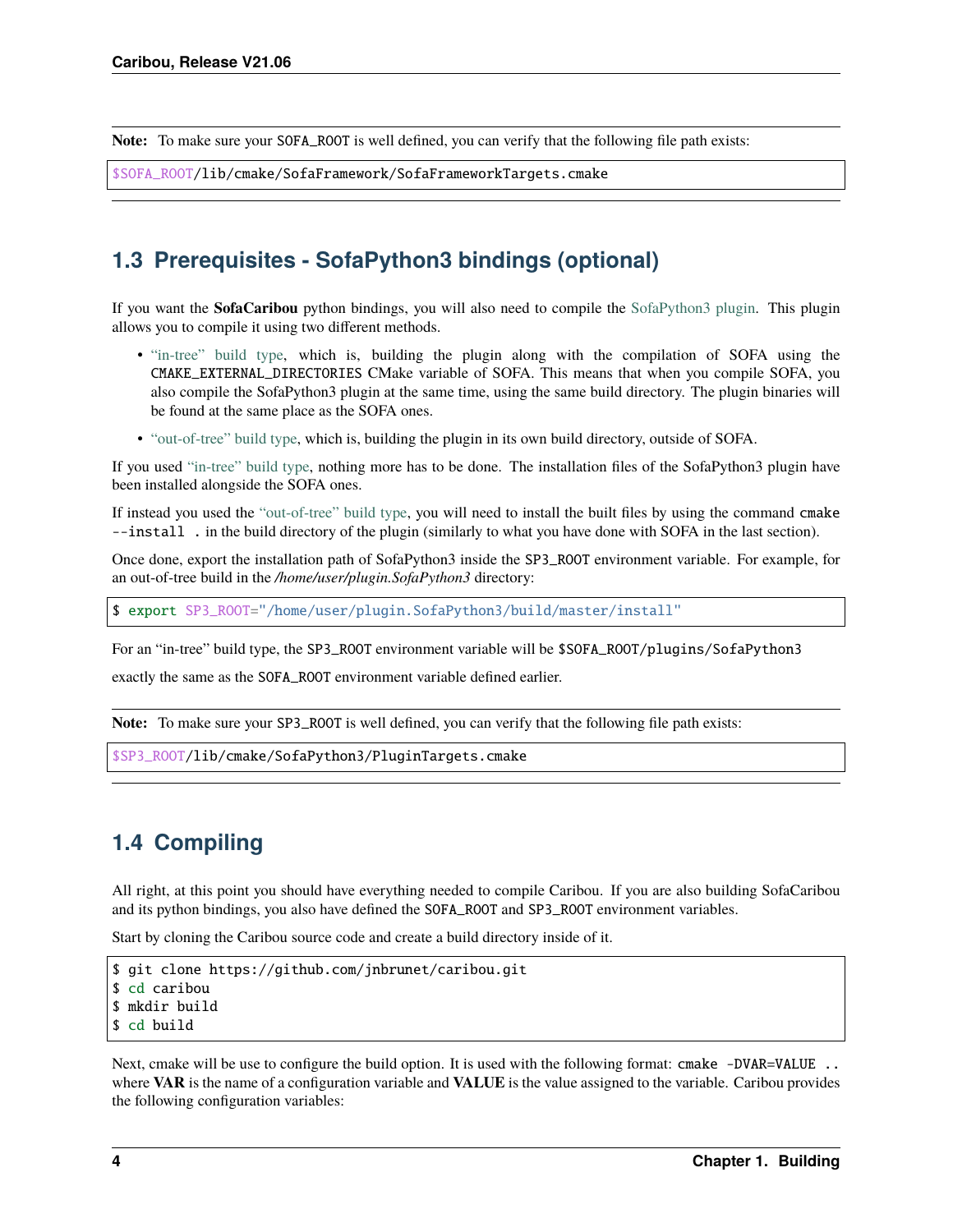| Var                            | Value      | De-    | Description                                                           |
|--------------------------------|------------|--------|-----------------------------------------------------------------------|
|                                |            | fault  |                                                                       |
| <b>CARIBOU USE FLOAT</b>       | ON/OFF OFF |        | Specify if the floating point type should be float (OFF) or dou-      |
|                                |            |        | ble(ON).                                                              |
| <b>CARIBOU BUILD TESTS</b>     | ON/OFF OFF |        | Whether or not the test suite of Caribou should be build.             |
| <b>CARIBOU WITH SOFA</b>       | ON/OFF ON  |        | Compile the Caribou's SOFA plugin (SofaCaribou).                      |
| CARI-                          | ON/OFF ON  |        | Tell the compiler to optimize Caribou following the architecture      |
| <b>BOU OPTIMIZE_FOR_NATIVE</b> |            |        | of your computer.                                                     |
| CARI-                          | ON/OFF ON  |        | Compile Caribou's python bindings.                                    |
| <b>BOU WITH PYTHON 3</b>       |            |        |                                                                       |
| CARIBOU WITH MKL               | ON/OFF ON  |        | Compile Caribou with Intel® Math Kernel Library (MKL) sup-            |
|                                |            |        | port.                                                                 |
| CARI-                          | ON/OFF ON  |        | Compile Caribou with OpenMP support.                                  |
| <b>BOU_WITH_OPENMP</b>         |            |        |                                                                       |
| <b>CMAKE INSTALL PREFIX</b>    | Path       | $in-$  | Specify where the built files (following the <i>make install</i> com- |
|                                |            | stall/ | mand) should be installed.                                            |

If you are compiling the Caribou's SOFA plugin, you will also need to tell cmake where it should find it. Caribou will automatically find it by looking inside the SOFA\_ROOT environment variable. Otherwise, if the SOFA\_ROOT environment variable cannot be used, setting the cmake variable CMAKE\_PREFIX\_PATH to \$SOFA\_ROOT/lib/install/ cmake should also work. The same thing needs to be done with SofaPython3 if you are also compiling Caribou's python bindings *and* if SofaPython3 was compiled out-of-tree. In this case, you can set CMAKE\_PREFIX\_PATH to \$SP3\_INSTALL/lib/install/cmake.

For example, if you want to compile Caribou with MKL support and python bindings:

```
$ cmake -DCARIBOU_WITH_MKL=ON -DCARIBOU_WITH_PYTHON_3=ON ..
```
If you want to compile Caribou with SOFA and python bindings:

```
$ export SOFA_ROOT=/opt/sofa/build/install
$ export SP3_ROOT=/opt/SofaPython3/build/install
$ cmake -DCARIBOU_WITH_PYTHON_3=ON -DCMAKE_PREFIX_PATH="$SP3_ROOT/lib/cmake" ..
```
You can now start the compilation.

```
$ cmake --build . -j4
$ cmake --install .
```
The last command (cmake --install .) installed all the built files inside the directory install (or the directory specified by the cmake variable CMAKE\_INSTALL\_PREFIX if you changed it). Export this path to the environment variable CARIBOU\_ROOT:

```
$ export CARIBOU_ROOT="${PWD}/install"
```
**Note:** To make sure your CARIBOU\_ROOT is well defined, you can verify that the following file path exists:

\$CARIBOU\_ROOT/lib/cmake/Caribou/CaribouTargets.cmake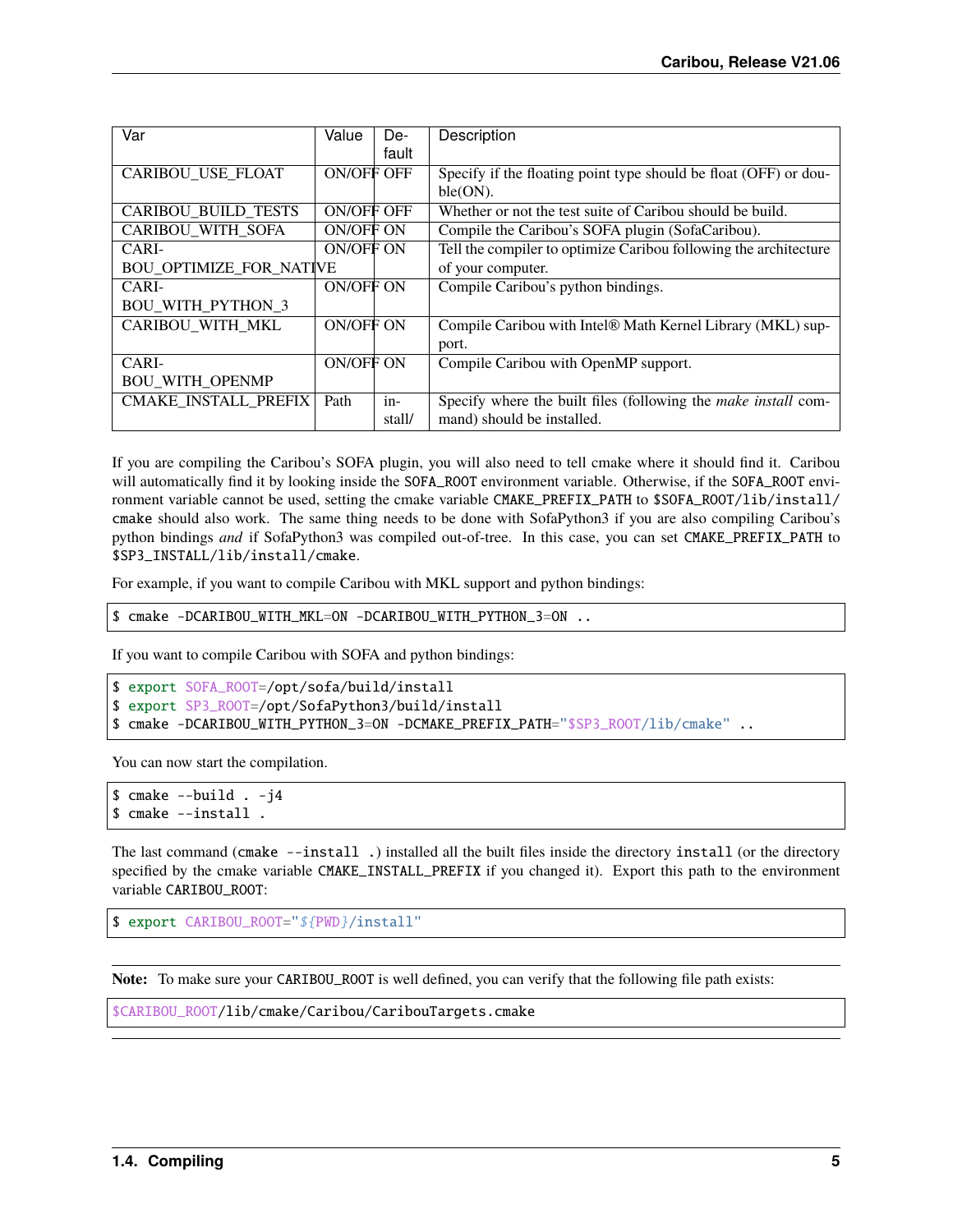# <span id="page-9-0"></span>**1.5 Installing python bindings**

If you compiled the Caribou's python bindings, and you want them to be found automatically by your python scripts, you can create a symbolic link to the binding directories inside Python's site-package path:

For linux, this can be done with the following command:

```
$ ln -sFfv $(find $CARIBOU_ROOT/lib/python3/site-packages -maxdepth 1 -mindepth 1)
˓→$(python3 -m site --user-site)
```
And for Mac OSX:

```
$ ln -sFfv $(find $CARIBOU_ROOT/lib/python3/site-packages -d 1) $(python3 -m site --user-
˓→site)
```
You can test that the bindings have been correctly installed by starting a python shell and import Caribou:

#### import Caribou

```
# Do the following only if you compiled the Caribou's SOFA plugin
import SofaRuntime
import SofaCaribou
```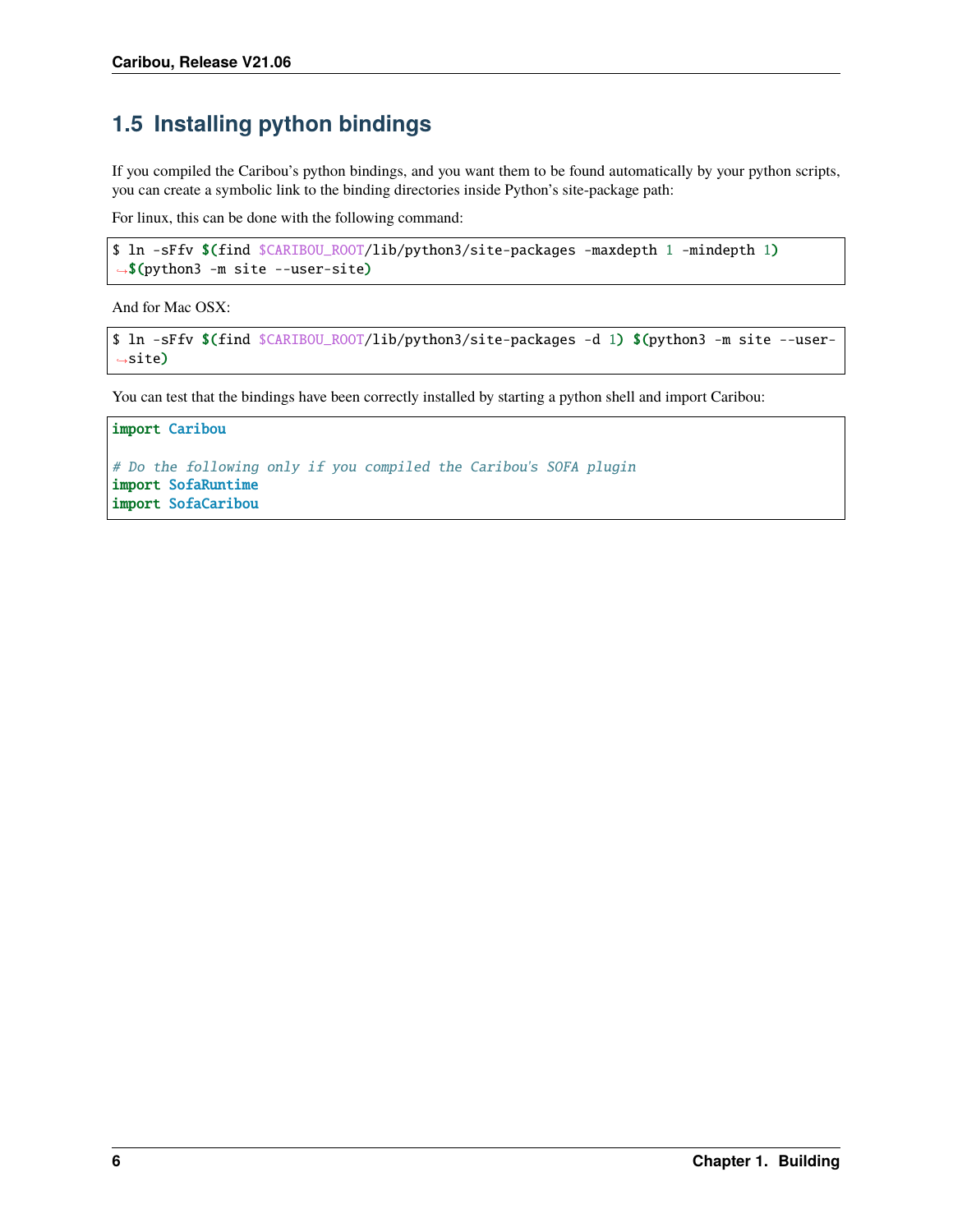# **<HEXAHEDRONELASTICFORCE />**

#### <span id="page-10-0"></span>**Doxygen:** SofaCaribou::forcefield::HexahedronElasticForce

Implementation of a corotational linear elasticity forcefield for hexahedral topologies.

Requires a mechanical object. Requires a topology container.

| At-FoDeDescription                                                                                                       |
|--------------------------------------------------------------------------------------------------------------------------|
| triboortaala ult                                                                                                         |
| primodals Output informative messages at the initialization and during the simulation.                                   |
| Log                                                                                                                      |
| youtherned youthing is modulus of the material                                                                           |
| Mod-                                                                                                                     |
| u <sub>t</sub>                                                                                                           |
| lus                                                                                                                      |
| poison's ratio of the material                                                                                           |
| son-                                                                                                                     |
| Ra-                                                                                                                      |
| tib                                                                                                                      |
| corbothud Whether or not to use corotated elements for the strain computation. The rotation is viewed as constant on the |
| element and is extracted at its center point.<br>tated                                                                   |
| Path to a topology container (or path to a mesh) that contains the hexahedral elements.<br>topphth                       |
| ogy_container                                                                                                            |
| in-op-Regneteration method used to integrate the stiffness matrix.                                                       |
| • Regular Regular 8 points gauss integration (default).<br>$te$ -tionu-                                                  |
| • OnePointGauss One gauss point integration at the center of the hexahedron<br>lar<br>gra-                               |
| tion⊥method                                                                                                              |

## <span id="page-10-1"></span>**2.1 Quick example**

XML

```
<Node>
   <RegularGridTopology name="grid" min="-7.5 -7.5 0" max="7.5 7.5 80" n="9 9 21" />
   <MechanicalObject src="@grid" />
   <HexahedronSetTopologyContainer name="topology" src="@grid" />
   <HexahedronElasticForce topology_container="@topology" youngModulus="3000"␣
˓→poissonRatio="0.49" corotated="1" printLog="1" />
</Node>
```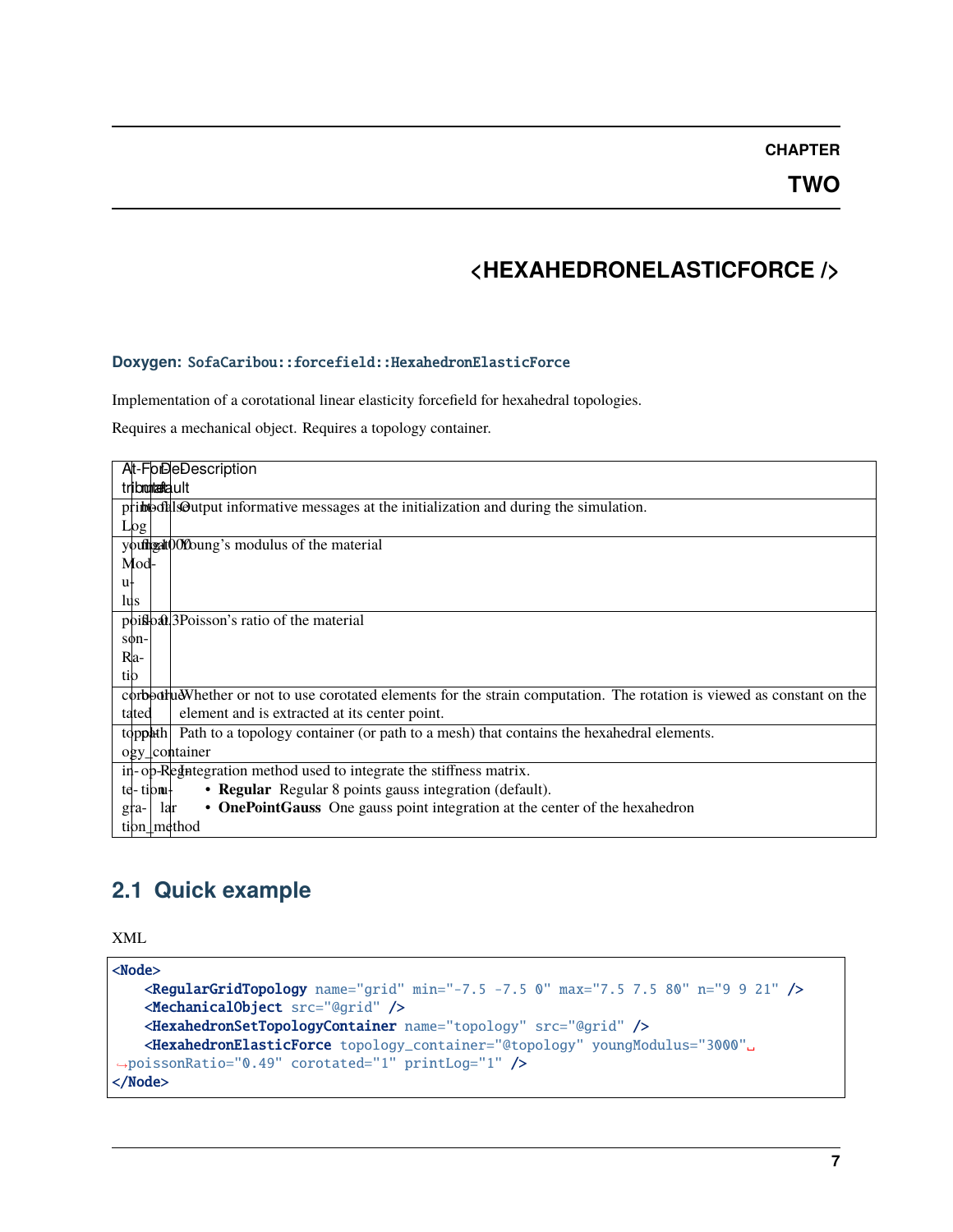<span id="page-11-2"></span>Python

```
node.addObject("RegularGridTopology", name="grid", min=[-7.5, -7.5, 0], max=[7.5, 7.5,.
˓→80], n=[9, 9, 21])
node.addObject("MechanicalObject", src="@grid")
node.addObject("HexahedronSetTopologyContainer", name="topology", src="@grid")
node.addObject("HexahedronElasticForce", topology_container="@topology",␣
˓→youngModulus=3000, poissonRatio=0.49, corotated=True, printLog=True)
```
## <span id="page-11-0"></span>**2.2 Available python bindings**

#### <span id="page-11-1"></span>class HexahedronElasticForce

class GaussNode

#### **Members**

- **weight** : Gauss node's weight. [numpy.double](https://numpy.org/doc/stable/reference/arrays.scalars.html#numpy.double)
- **jacobian\_determinant** : Gauss node's Jacobian determinant. [numpy.double](https://numpy.org/doc/stable/reference/arrays.scalars.html#numpy.double)
- $dN_dx$  : Gauss node's shape derivatives w.r.t. the current position vector. [numpy.ndarray](https://numpy.org/doc/stable/reference/generated/numpy.ndarray.html#numpy.ndarray)
- **F** : Gauss node's strain tensor. [numpy.ndarray](https://numpy.org/doc/stable/reference/generated/numpy.ndarray.html#numpy.ndarray)

#### gauss\_nodes\_of(*hexahedron\_id*)

**Parameters hexahedron\_id** ( $int$ ) – Index of the hexahedron in the topology container.

**Returns** Reference to the list of Gauss nodes of the element.

**Return type** list [[GaussNode](#page-11-1)]

**Note** No copy involved.

#### stiffness\_matrix\_of(*hexahedron\_id*)

**Parameters hexahedron\_id** ([int](https://docs.python.org/3/library/functions.html#int)) – Index of the hexahedron in the topology container.

**Returns** Reference to the elemental 24x24 tangent stiffness matrix

**Return type** [numpy.ndarray](https://numpy.org/doc/stable/reference/generated/numpy.ndarray.html#numpy.ndarray)

**Note** No copy involved.

Get the elemental 24x24 tangent stiffness matrix of the given hexahedron.

#### $K()$

**Returns** Reference to the forcefield tangent stiffness matrix

**Return type** [scipy.sparse.csc\\_matrix](https://docs.scipy.org/doc/scipy/reference/generated/scipy.sparse.csc_matrix.html#scipy.sparse.csc_matrix)

**Note** No copy involved.

Get the tangent stiffness matrix of the force field as a compressed sparse column major matrix.

 $cond()$ 

**Returns** Condition number of the forcefield's tangent stiffness matrix

**Return type** [numpy.double](https://numpy.org/doc/stable/reference/arrays.scalars.html#numpy.double)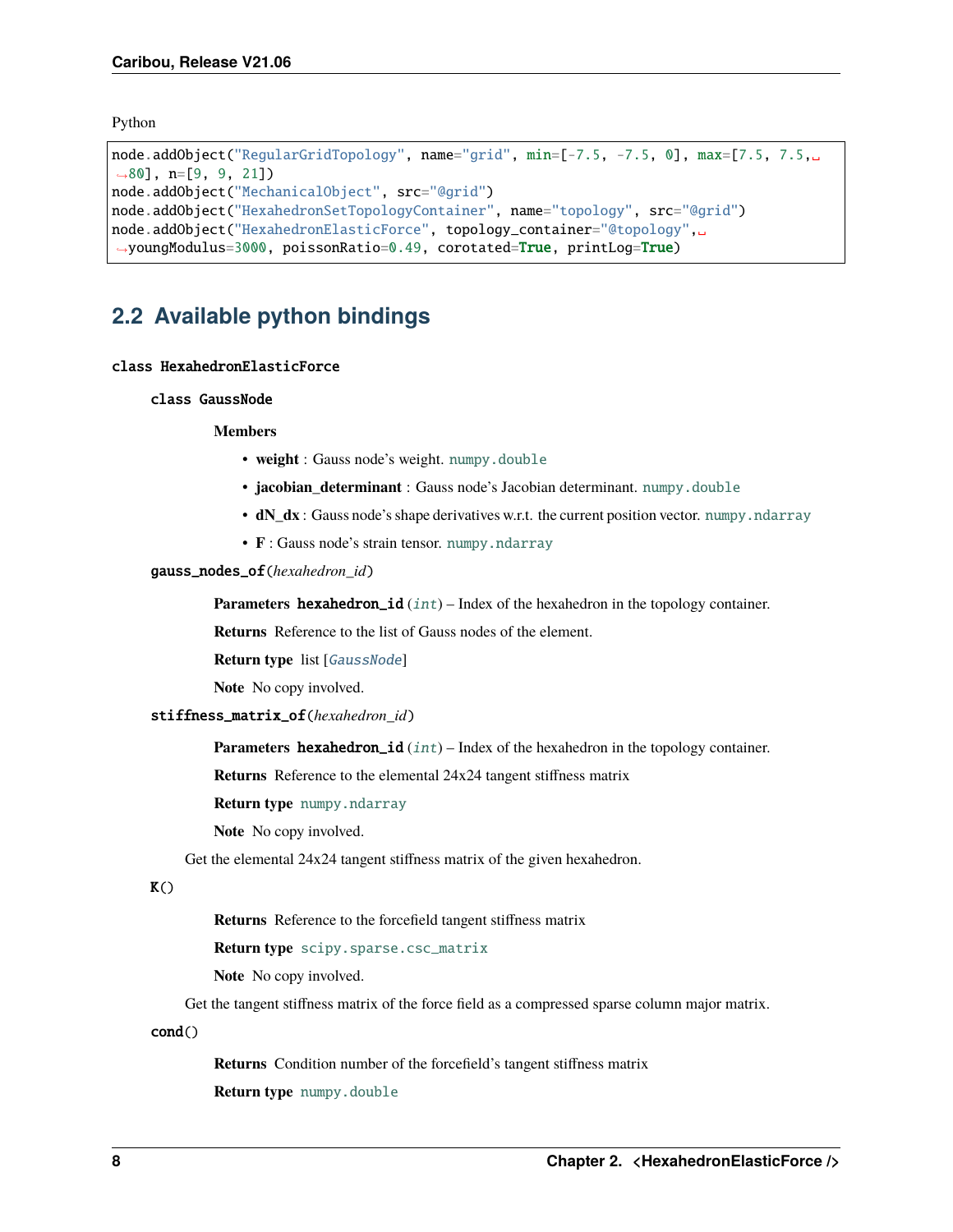#### eigenvalues()

**Returns** Reference to the eigen values of the forcefield's tangent stiffness matrix.

**Return type** *list[numpy.double]*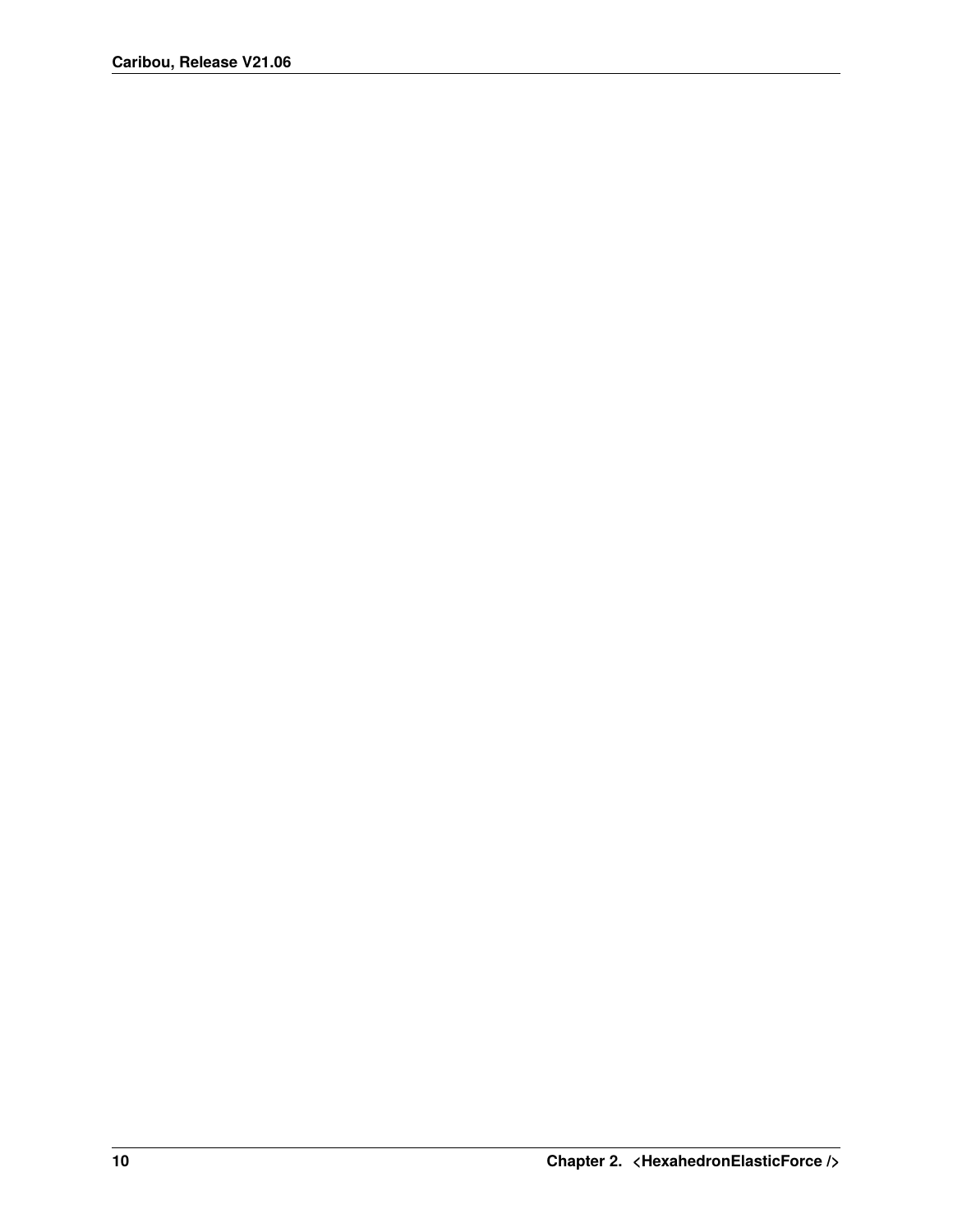**THREE**

# **<TETRAHEDRONELASTICFORCE />**

#### <span id="page-14-0"></span>**Doxygen:** SofaCaribou::forcefield::TetrahedronElasticForce

Implementation of a corotational linear elasticity forcefield for tetrahedral topologies.

Requires a mechanical object. Requires a topology container.

| At-FoDeDescription                                                                                                     |
|------------------------------------------------------------------------------------------------------------------------|
| triboortaafa.ult                                                                                                       |
| pribeotals output informative messages at the initialization and during the simulation.                                |
| Log                                                                                                                    |
| youffred to O'O'oung's modulus of the material                                                                         |
| Mod-                                                                                                                   |
| u+                                                                                                                     |
| lus                                                                                                                    |
| poison's ratio of the material                                                                                         |
| son-                                                                                                                   |
| Ra-                                                                                                                    |
| tib                                                                                                                    |
| corbedluMhether or not to use corotated elements for the strain computation. The rotation is viewed as constant on the |
| element and is extracted at its center point.<br>tated                                                                 |
| Path to a topology container (or path to a mesh) that contains the hexahedral elements.<br>topphth                     |
| ogy_container                                                                                                          |
|                                                                                                                        |

### <span id="page-14-1"></span>**3.1 Quick example**

XML

```
<Node>
   <RegularGridTopology name="grid" min="-7.5 -7.5 0" max="7.5 7.5 80" n="9 9 21" />
   <MechanicalObject src="@grid" />
   <HexahedronSetTopologyContainer name="hexahedral_topology" src="@grid" />
   <TetrahedronSetTopologyContainer name="tetrahedral_topology" />
   <TetrahedronSetTopologyModifier />
   <Hexa2TetraTopologicalMapping input="@hexahedral_topology" output="@tetrahedral_
˓→topology" />
   <TetrahedronElasticForce topology_container="@tetrahedral_topology" youngModulus=
˓→"3000" poissonRatio="0.49" corotated="1" printLog="1" />
</Node>
```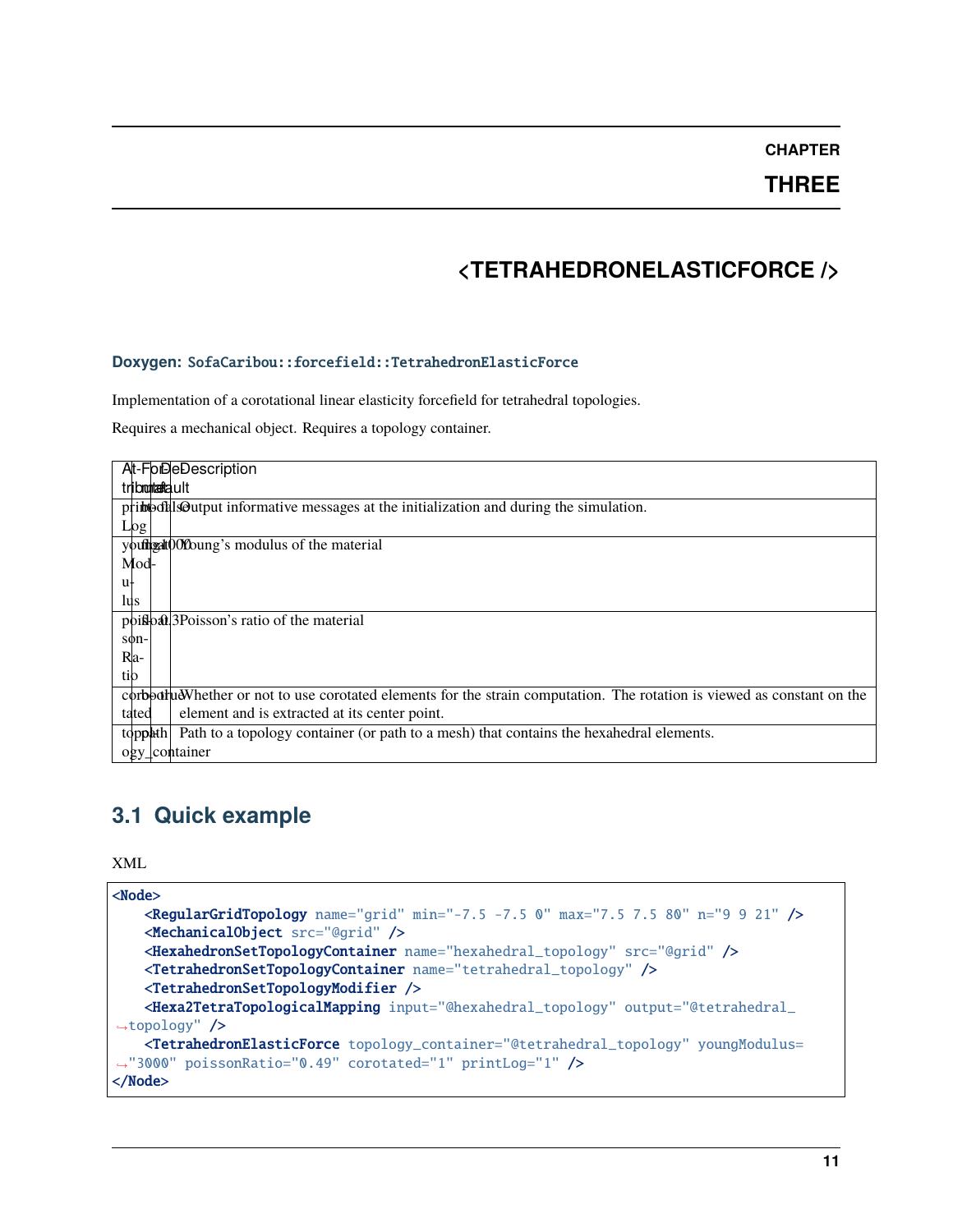Python

```
node.addObject("RegularGridTopology", name="grid", min=[-7.5, -7.5, 0], max=[7.5, 7.5,.
˓→80], n=[9, 9, 21])
node.addObject("MechanicalObject", src="@grid")
node.addObject("HexahedronSetTopologyContainer", name="hexahedral_topology", src="@grid")
node.addObject('TetrahedronSetTopologyContainer', name='tetrahedral_topology')
node.addObject('TetrahedronSetTopologyModifier')
node.addObject('Hexa2TetraTopologicalMapping', input='@hexahedral_topology', output=
˓→'@tetrahedral_topology')
node.addObject("TetrahedronElasticForce", topology_container="@tetrahedral_topology",␣
˓→youngModulus=3000, poissonRatio=0.49, corotated=True, printLog=True)
```
# <span id="page-15-0"></span>**3.2 Available python bindings**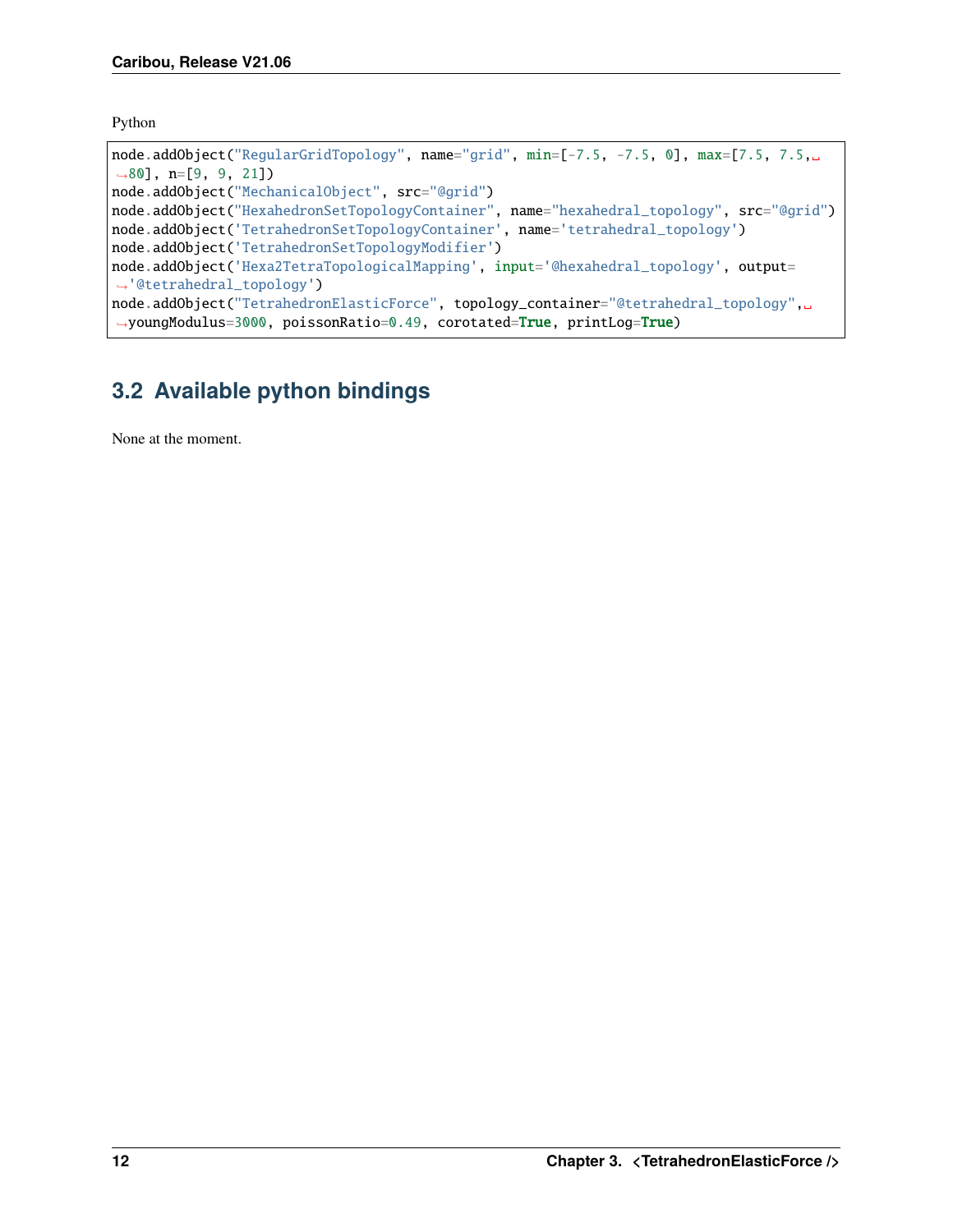# **<HYPERELASTICFORCEFIELD />**

#### <span id="page-16-0"></span>**Doxygen:** SofaCaribou::forcefield::HyperelasticForcefield

Implementation of an hyperelasticity forcefield for any element type topologies.

Requires a mechanical object. Requires a topology container. Requires a material.

| At-FolDeDescription                                                                                                                  |  |  |  |
|--------------------------------------------------------------------------------------------------------------------------------------|--|--|--|
| triboontaafa.ult                                                                                                                     |  |  |  |
| pribibilis of but put informative messages at the initialization and during the simulation.                                          |  |  |  |
| Log                                                                                                                                  |  |  |  |
| en-boddlsEnable the multithreading computation of the stiffness matrix. Only use this if you have a very large number                |  |  |  |
| able multitlule and the set of mergers of multiple when the worse than single threading. When enabled, use the environment           |  |  |  |
| variable OMP NUM THREADS=N to use N threads.                                                                                         |  |  |  |
| mapath<br>Path to a material component.                                                                                              |  |  |  |
| te-                                                                                                                                  |  |  |  |
| rial                                                                                                                                 |  |  |  |
| Path to a topology container (or path to a mesh) that contains the elements.<br>topphth                                              |  |  |  |
| ogy                                                                                                                                  |  |  |  |
| draft as a shrink the element relative to drawing of elements (between 0 and 1). The factor allows to shrink the element relative to |  |  |  |
| its center point when drawing it.                                                                                                    |  |  |  |
| The template argument is used to specified the element type on which to compute the hyperelasticity force. By<br>temp-               |  |  |  |
| default, the component will try to deduce its element type from the given topology.<br>plation                                       |  |  |  |
| • Tetrahedron - 4 nodes tetrahedral elements                                                                                         |  |  |  |
| • Tetrahedron10 - 10 nodes tetrahedral elements                                                                                      |  |  |  |
| • Hexahedron - 8 nodes hexahedral elements                                                                                           |  |  |  |
| • Hexahedron20 - 20 nodes hexahedral elements                                                                                        |  |  |  |
|                                                                                                                                      |  |  |  |

# <span id="page-16-1"></span>**4.1 Quick example**

XML

```
<Node>
   <RegularGridTopology name="grid" min="-7.5 -7.5 0" max="7.5 7.5 80" n="9 9 21" />
   <MechanicalObject src="@grid" />
   <HexahedronSetTopologyContainer name="topology" src="@grid" />
   <SaintVenantKirchhoffMaterial young_modulus="3000" poisson_ratio="0.49" />
   <HyperelasticForcefield topology="@topology" template="Hexahedron" printLog="1" />
</Node>
```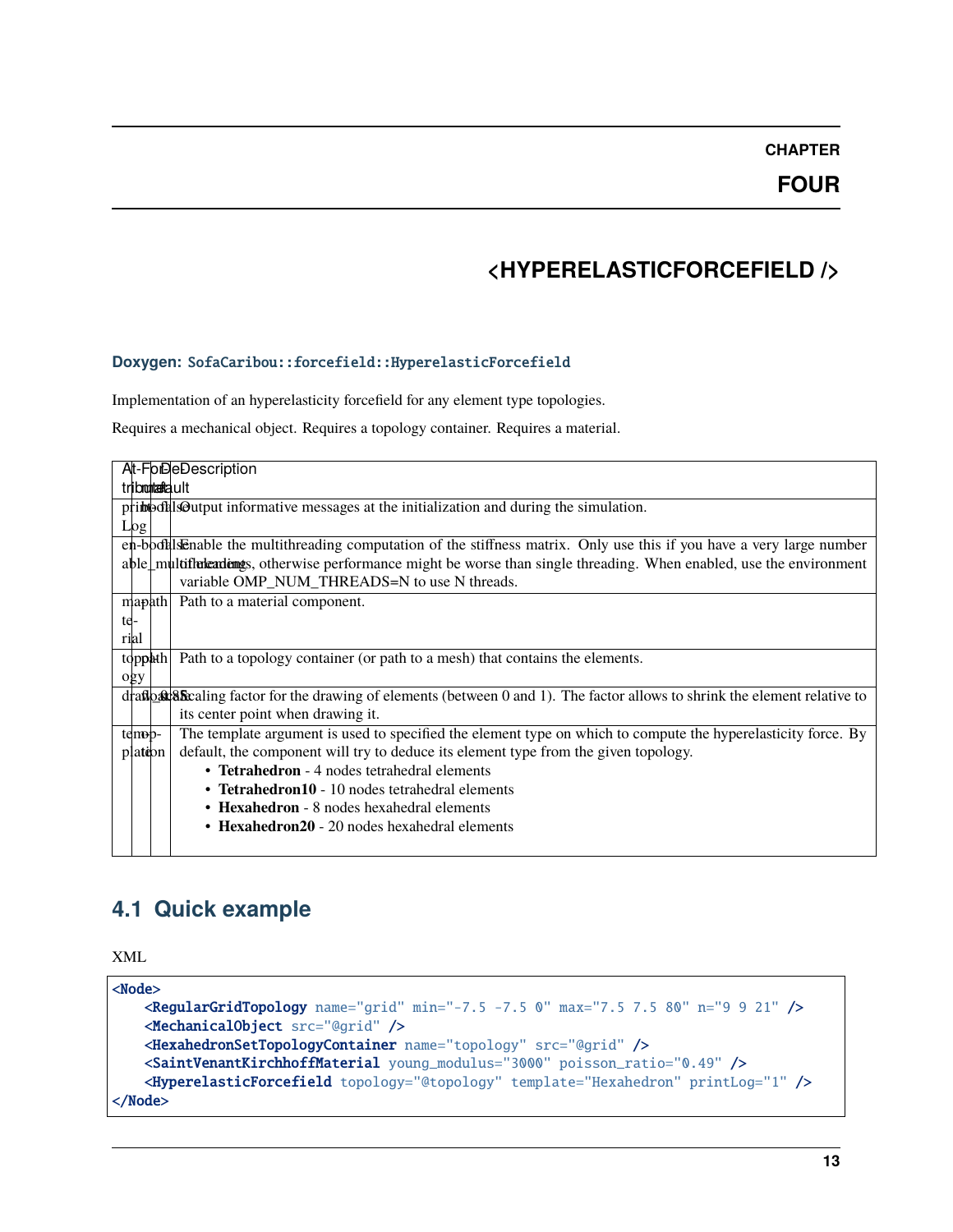<span id="page-17-1"></span>Python

```
node.addObject("RegularGridTopology", name="grid", min=[-7.5, -7.5, 0], max=[7.5, 7.5,.
˓→80], n=[9, 9, 21])
node.addObject("MechanicalObject", src="@grid")
node.addObject("HexahedronSetTopologyContainer", name="topology", src="@grid")
node.addObject("SaintVenantKirchhoffMaterial", young_modulus=3000, poisson_ratio=0.49)
node.addObject("HyperelasticForcefield", topology="@topology", template="Hexahedron",␣
→printLog=True)
```
## <span id="page-17-0"></span>**4.2 Available python bindings**

#### class HyperelasticForceField

 $K()$ 

**Returns** Reference to the forcefield tangent stiffness matrix

**Return type** [scipy.sparse.csc\\_matrix](https://docs.scipy.org/doc/scipy/reference/generated/scipy.sparse.csc_matrix.html#scipy.sparse.csc_matrix)

**Note** No copy involved.

Get the tangent stiffness matrix of the force field as a compressed sparse column major matrix.

cond()

**Returns** Condition number of the forcefield's tangent stiffness matrix

**Return type** [numpy.double](https://numpy.org/doc/stable/reference/arrays.scalars.html#numpy.double)

#### eigenvalues()

**Returns** Reference to the eigen values of the forcefield's tangent stiffness matrix. **Return type** *list[numpy.double]*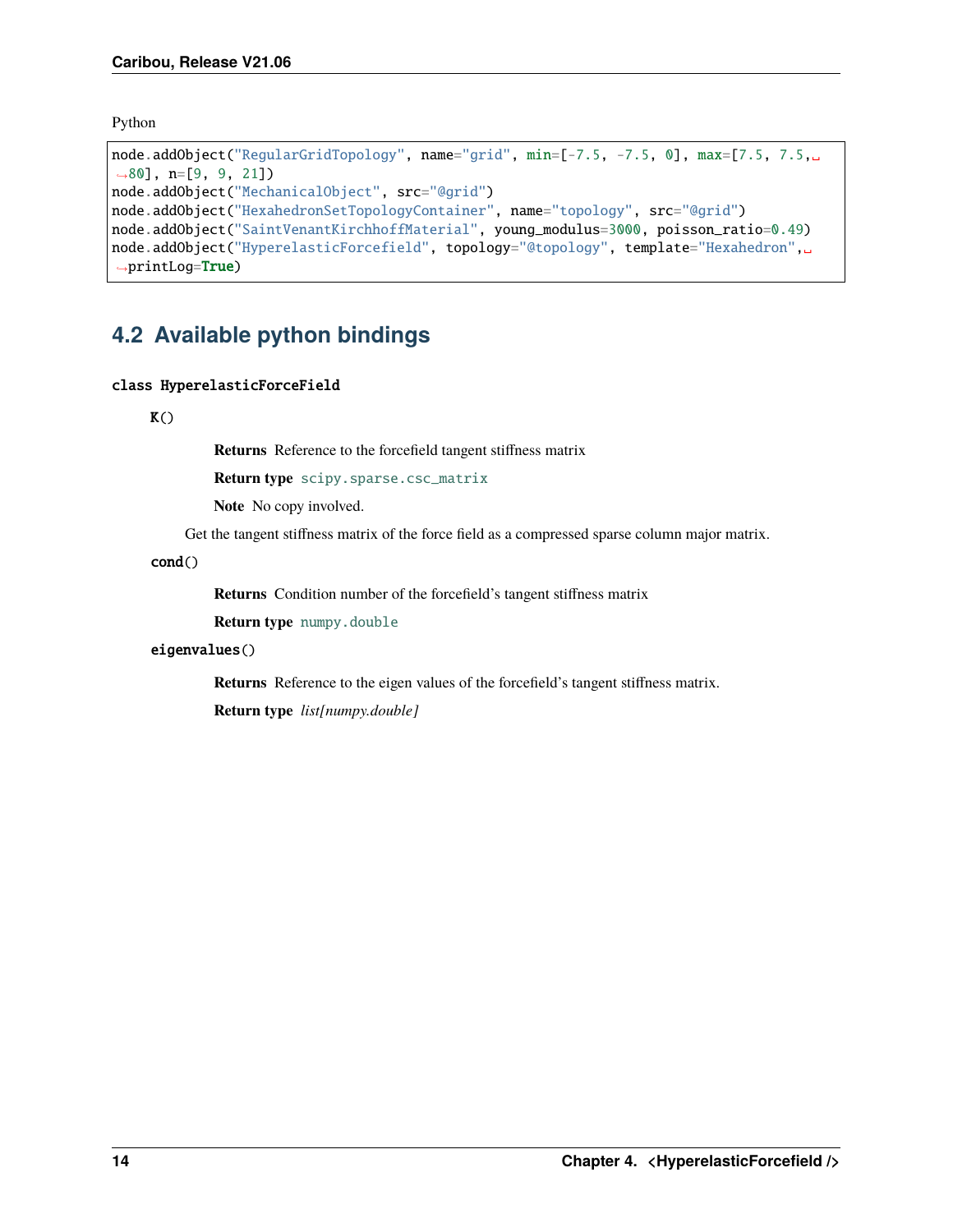**FIVE**

# **<TRACTIONFORCEFIELD />**

### <span id="page-18-0"></span>**Doxygen:** SofaCaribou::forcefield::TractionForcefield

Implementation of a traction forcefield for triangle and quad topologies.

Requires a mechanical object. Requires a topology container.

|                      | At-FoDeDescription                                                                                                                         |  |  |
|----------------------|--------------------------------------------------------------------------------------------------------------------------------------------|--|--|
| triboontaafa.ult     |                                                                                                                                            |  |  |
|                      | pribed is output informative messages at the initialization and during the simulation.                                                     |  |  |
| Log                  |                                                                                                                                            |  |  |
| toppath              | Path to a topology container (or path to a mesh) that contains the elements on which the traction will be applied.                         |  |  |
| ogy                  |                                                                                                                                            |  |  |
| trad <sub>tx</sub> , | Tractive force per unit area (if an incremental load is set by the slope parameter, this is the final load reached                         |  |  |
| tiony,               | after all increments).                                                                                                                     |  |  |
| tz]                  |                                                                                                                                            |  |  |
| sloped               | Slope of load increment, the resulting tractive force will be $p^{\wedge}t = p^{\wedge} \{t-1\} + p^*$ slope where p is the traction force |  |  |
|                      | passed as a data and $p^{\text{A}}$ is the traction force applied at time step t. If slope = 0, the traction will be constant.             |  |  |
| numt 1               | Number of time steps to wait before adding an increment. This can be used to simulate Newton-Raphson solving                               |  |  |
|                      | ber_of_stppsclessforheinschementente steps are the Newton iterations.                                                                      |  |  |
| temp-                | The template argument is used to specified the element type on which to compute the traction force. By default,                            |  |  |
| plation              | the component will try to deduce its element type from the given topology.                                                                 |  |  |
|                      | • Triangle - Linear triangular elements                                                                                                    |  |  |
|                      | • Triangle6 - Quadratic triangular elements                                                                                                |  |  |
|                      | • Quad - Linear quadrangle elements                                                                                                        |  |  |
|                      | • Quad8 - Quadratic quadrangle elements                                                                                                    |  |  |
|                      |                                                                                                                                            |  |  |
|                      | nodal forces from the applied traction.                                                                                                    |  |  |
| fy,                  |                                                                                                                                            |  |  |
| $\tilde{fz}$ ],      |                                                                                                                                            |  |  |
| $\ldots$             |                                                                                                                                            |  |  |
| $\text{to-flob}$     | [OUTPUT] Accumulated load applied on all the surface area.                                                                                 |  |  |
| tal_load             |                                                                                                                                            |  |  |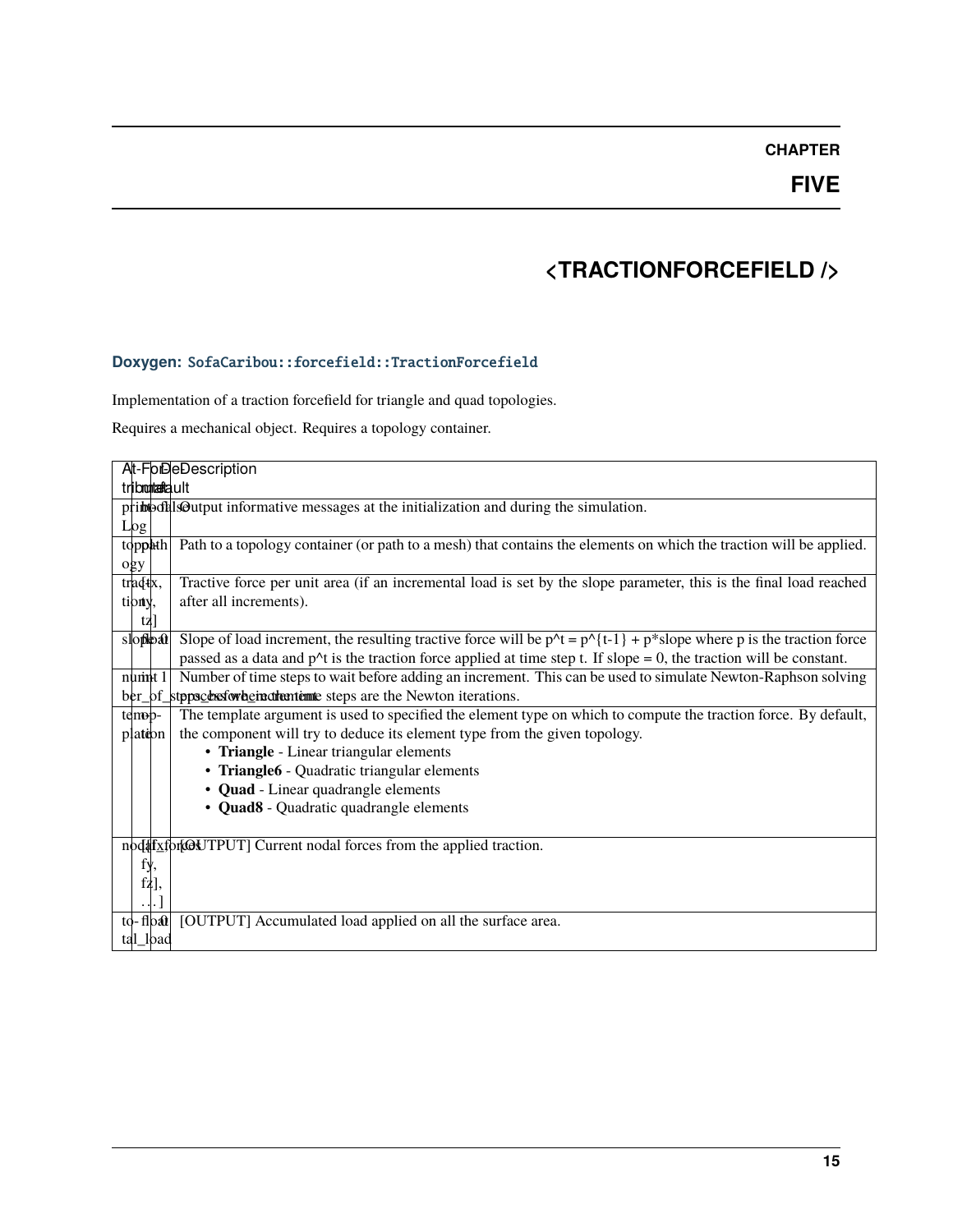## <span id="page-19-0"></span>**5.1 Quick example**

```
XML
```

```
<Node>
   <RegularGridTopology name="grid" min="-7.5 -7.5 0" max="7.5 7.5 80" n="9 9 21" />
   <MechanicalObject src="@grid" />
   <HexahedronSetTopologyContainer name="topology" src="@grid" />
   <SaintVenantKirchhoffMaterial young_modulus="3000" poisson_ratio="0.49" />
   <HyperelasticForcefield topology="@topology" template="Hexahedron" printLog="1" />
   <BoxROI name="top_roi" box="-7.5 -7.5 79.9 7.5 7.5 80.1" />
   <QuadSetTopologyContainer name="quad_container" quads="@top_roi.quadInROI" />
   <TractionForcefield traction="0 -30 0" slope="0.25" topology="@quad_container"␣
\rightarrowprintLog="1" />
</Node>
```
Python

```
node.addObject("RegularGridTopology", name="grid", min=[-7.5, -7.5, 0], max=[7.5, 7.5,␣
\rightarrow 80], n=[9, 9, 21])
node.addObject("MechanicalObject", src="@grid")
node.addObject("HexahedronSetTopologyContainer", name="topology", src="@grid")
node.addObject("SaintVenantKirchhoffMaterial", young_modulus=3000, poisson_ratio=0.49)
node.addObject("HyperelasticForcefield", topology="@topology", template="Hexahedron",␣
→printLog=True)
node.addObject('BoxROI', name='top_roi', box=[-7.5, -7.5, 79.9, 7.5, 7.5, 80.1])
node.addObject('QuadSetTopologyContainer', name='quad_container', quads='@top_roi.
\rightarrowquadInROI')
node.addObject('TractionForcefield', traction=[0, -30, 0], slope=1/increments, topology=
˓→'@quad_container', printLog=True)
```
# <span id="page-19-1"></span>**5.2 Available python bindings**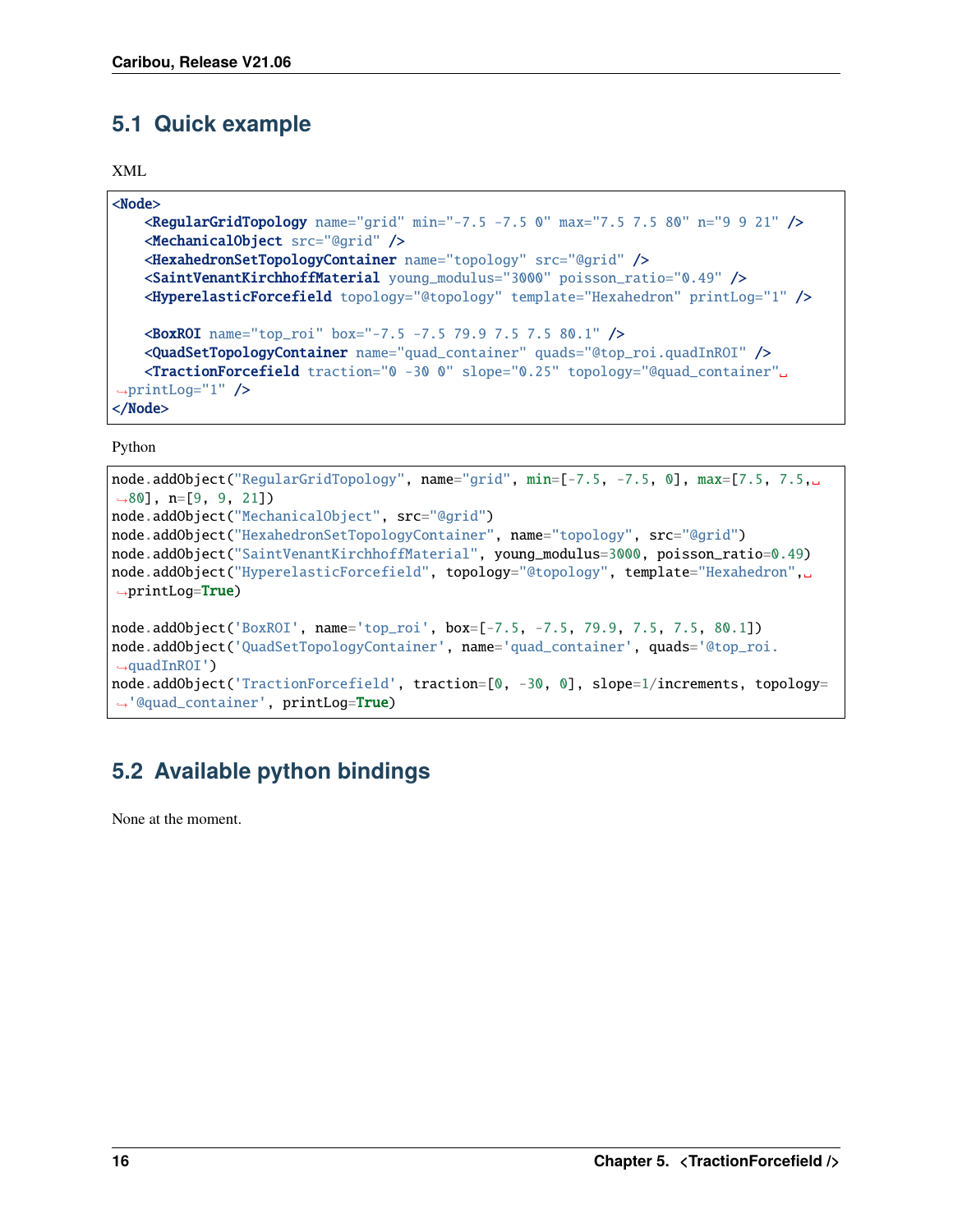**SIX**

## **<CARIBOUBARYCENTRICMAPPING />**

#### <span id="page-20-0"></span>**Doxygen:** SofaCaribou::mapping::CaribouBarycentricMapping

Generic barycentric mapping.

The CaribouBarycentricMapping allows to embed nodes into a containing domain. For each embedded nodes, called mapped nodes, the index of the element (from the container domain) that contains it is stored, paired to the barycentric coordinates of the node within this element. When paired with a mechanical object (mo), each of the mo's node positions will automatically follow the parent element that contains it.

### <span id="page-20-1"></span>**6.1 Attributes**

At-FoDeDescription tribmontaafa.ult topphtN/ATopology that contains the embedding (parent) elements. ogy

### <span id="page-20-2"></span>**6.2 Quick example**

Here's an example of a visual model of a cylinder mapped into a rectangular beam. The cylinder is a triangular mesh, while the rectangular beam is a complete Finite Element solution modelled using a quadratic hexahedral mesh.

```
import Sofa, meshio, numpy as np
from pathlib import Path
# FE hexahedral mesh
current\_dir = Path(\_file\_) .parentbeam_q2 = meshio.read((current\_dir / '..' / 'Validation' / 'meshes' / 'beam_q2.vtu').\rightarrowresolve())
# Mapped surface mesh
cylinder = meshio.read((current_dir / '..' / 'Validation' / 'meshes' / 'cylinder_p1.vtu
\rightarrow').resolve())
# Material
young_modulus = 10000
poisson_ratio = 0.49
```
(continues on next page)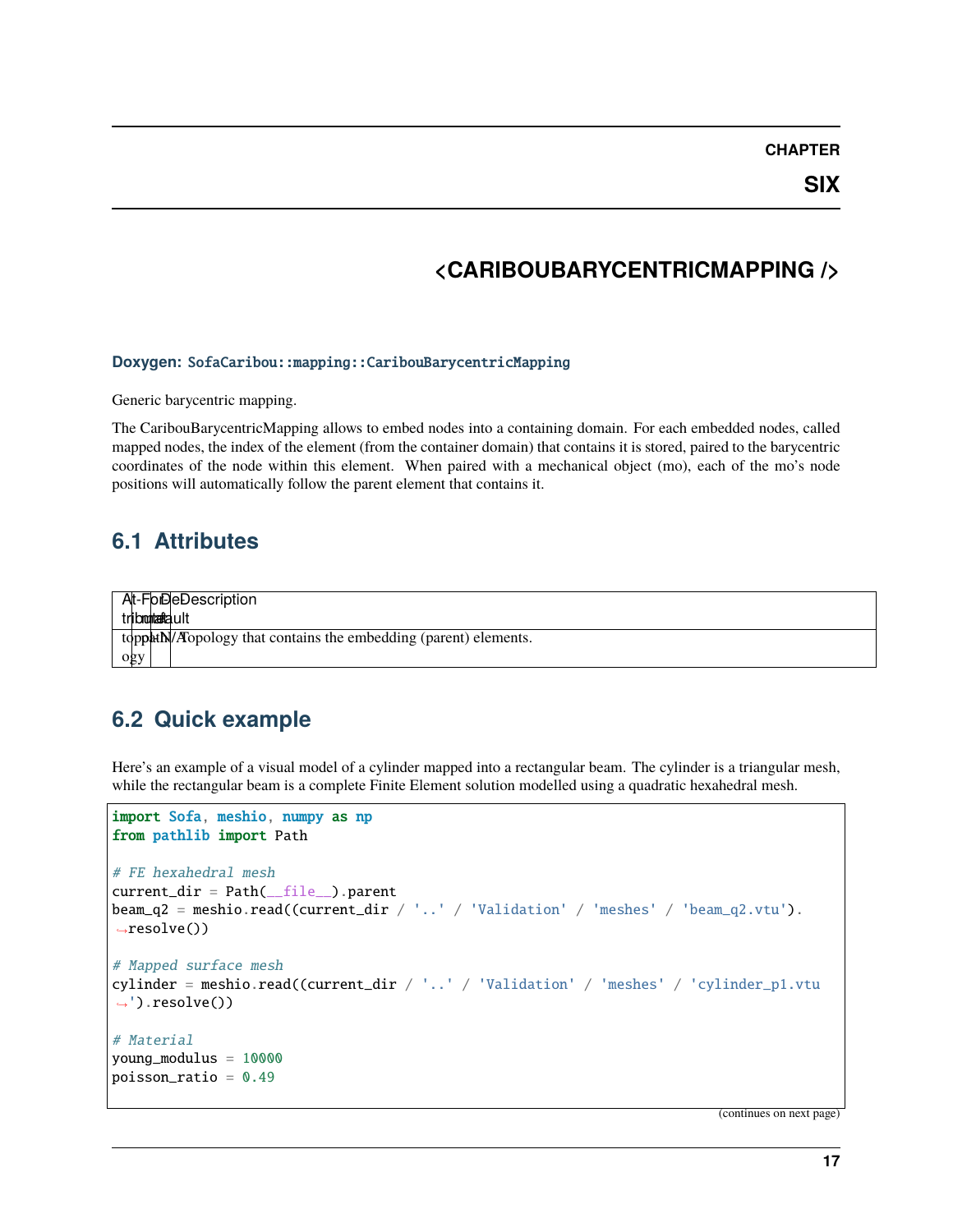(continued from previous page)

```
# Scene creation
def createScene(root):
   root.addObject('RequiredPlugin', pluginName='SofaCaribou SofaBoundaryCondition␣
˓→SofaEngine SofaOpenglVisual SofaGeneralVisual')
    root.addObject('VisualStyle', displayFlags='showVisualModels showBehaviorModels')
    root.addObject('StaticODESolver', newton_iterations=10, residual_tolerance_
˓→threshold=1e-5, pattern_analysis_strategy="BEGINNING_OF_THE_TIME_STEP")
   root.addObject('LDLTSolver', backend="Pardiso")
   root.addChild('mechanics')
    # Mechanical model of the rectangular beam
   root.mechanics.addObject('MechanicalObject', name='mo', position=(mesh.points + p).
˓→tolist(), showObject=True, showObjectScale=5)
    root.mechanics.addObject('CaribouTopology', name='volumetric_topology',␣
˓→template=caribou_type, indices=mesh.cells_dict[meshio_type].tolist())
   root.mechanics.addObject('SaintVenantKirchhoffMaterial', young_modulus=young_modulus,
˓→ poisson_ratio=poisson_ratio)
   root.mechanics.addObject('HyperelasticForcefield')
   root.mechanics.addObject('BoxROI', name='fixed_roi', box=[p[0]-7.5, p[1]-7.5, p[2]-0.
˓→9, p[0]+7.5, p[1]+7.5, p[2]+0.1])
   root.mechanics.addObject('FixedConstraint', indices='@fixed_roi.indices')
    # Visual model of the cylinder mapped inside the parent mechanical beam
   root.mechanics.addChild('visual')
   root.mechanics.visual.addObject('CaribouTopology', name='surface_topology', template=
˓→'Triangle', indices=cylinder.cell_dict['triangle'].tolist(), position=cylinder.points.
\rightarrowtolist())
   root.mechanics.visual.addObject('OglModel', name='mo', position='@surface_topology.
˓→position', triangles='@surface_topology.indices', color='green')
   root.mechanics.visual.addObject('CaribouBarycentricMapping', topology='../volumetric_
˓→topology')
```
# <span id="page-21-0"></span>**6.3 Available python bindings**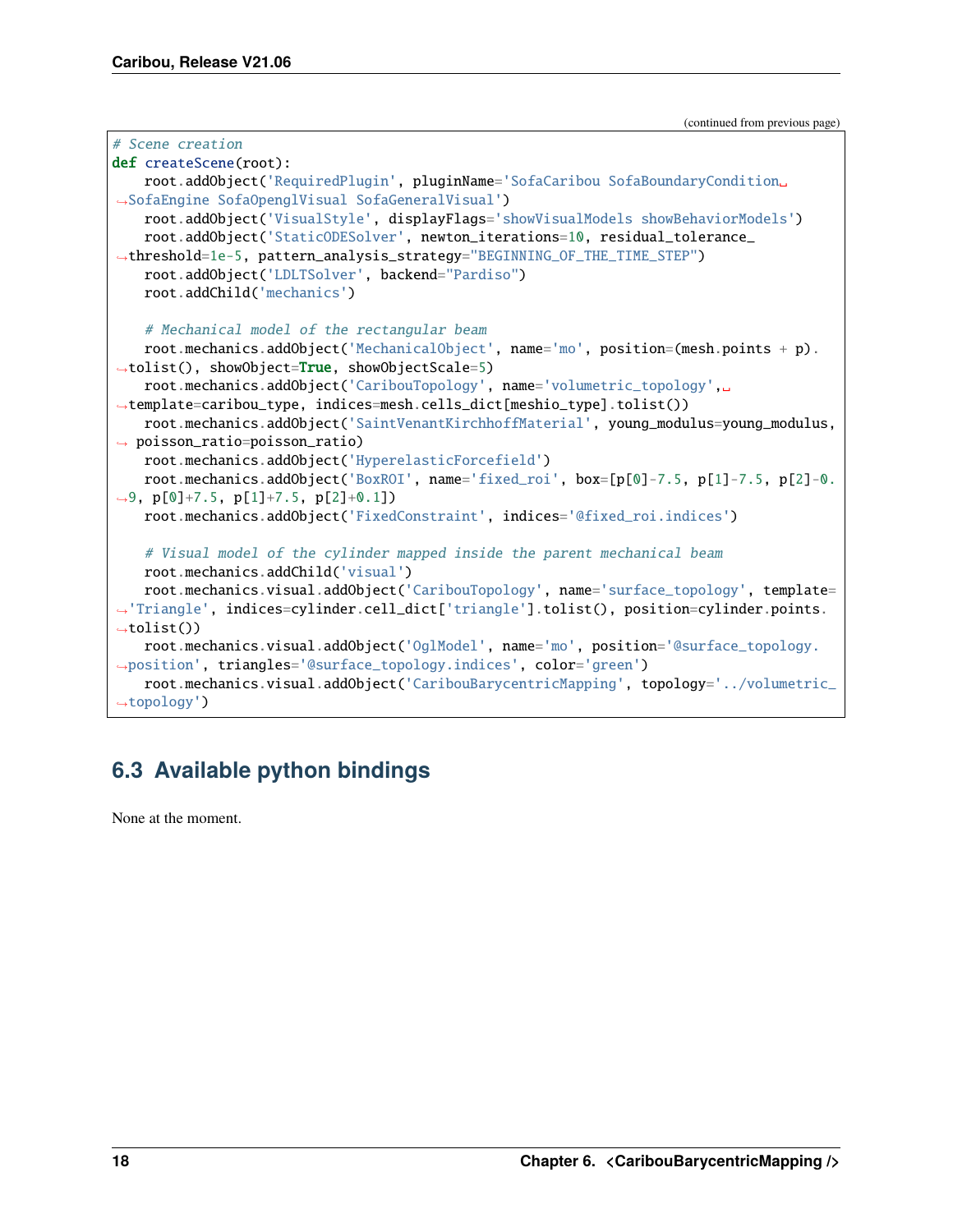### **SEVEN**

### **<CARIBOUMASS />**

#### <span id="page-22-0"></span>**Doxygen:** SofaCaribou::mass::CaribouMass

Implementation of a consistent Mass matrix. The assembly of this mass matrix takes the form of

$$
\boldsymbol{M}_{IK} = \int_{\Omega_e} \rho_0 N_I N_K d\Omega \boldsymbol{I}
$$

where I and K are a pair of indices of the element K nodes. Here,  $\rho_0$  is the mass density as the mass per volume unit (ie  $\frac{m}{v}$ ) at the undeformed configuration. Finally,  $N_I(\Psi)$  is the shape function of the *I*boldsymbol{Psi}` relative to the reference (canonical) element.

A diagonal consistent mass matrix is also constructed by scaling down the diagonal terms in a way that the mass is constant within the element. The procedure is the following:

$$
\boldsymbol{M}_{II}^{\text{diag}}=s_e M_{II}\boldsymbol{I} \text{ with } M_{II}=\int_e \rho_0 N_I^2 d\Omega
$$

With the scaling factor being

$$
s_e = \frac{M_e}{\sum_I M_{II}} , \ M_e = \int_e \rho_0 d\Omega
$$

**See the following book for more information:** Peter Wriggers, Nonlinear finite element methods (2008), DOI: 10.1007/978-3-540-71001-1\_2

Requires a mechanical object. Requires a topology container.

| At-ForDeDescription                                                                                                                  |
|--------------------------------------------------------------------------------------------------------------------------------------|
| triboortaala ult                                                                                                                     |
| pribeotal Soutput informative messages at the initialization and during the simulation.                                              |
| Log                                                                                                                                  |
| lumped lsWhether or not the mass matrix should be lumped by scaling the diagonal entries such that the mass is constant              |
| per element. Note that the lumped matrix is always computed. But this parameter will determine if it (the                            |
| lumped) matrix should be used to solve the acceleration ( $a = M^{-1}(1)$ .f).                                                       |
| Mass density of the material at the undeformed state formulated as the mass per volume unit, ie $\rho_0 = m/v$ .<br>dendoul-         |
| sityble                                                                                                                              |
| Path to a either a SOFA mesh topology container (such as an <i>HexahedronSetTopologyContainer</i> or <i>Tetrahedron</i> -<br>topphth |
| SetTopologyContainer) or a CaribouTopology component that contains the elements.<br>$\log y$                                         |
| The template argument is used to specified the element type on which to compute the mass. By default, the<br>temp-                   |
| component will try to deduce its element type from the given topology.<br>plation                                                    |
| • Tetrahedron - 4 nodes tetrahedral elements                                                                                         |
| • Tetrahedron10 - 10 nodes tetrahedral elements                                                                                      |
| • Hexahedron - 8 nodes hexahedral elements                                                                                           |
| • Hexahedron $20 - 20$ nodes hexahedral elements                                                                                     |
|                                                                                                                                      |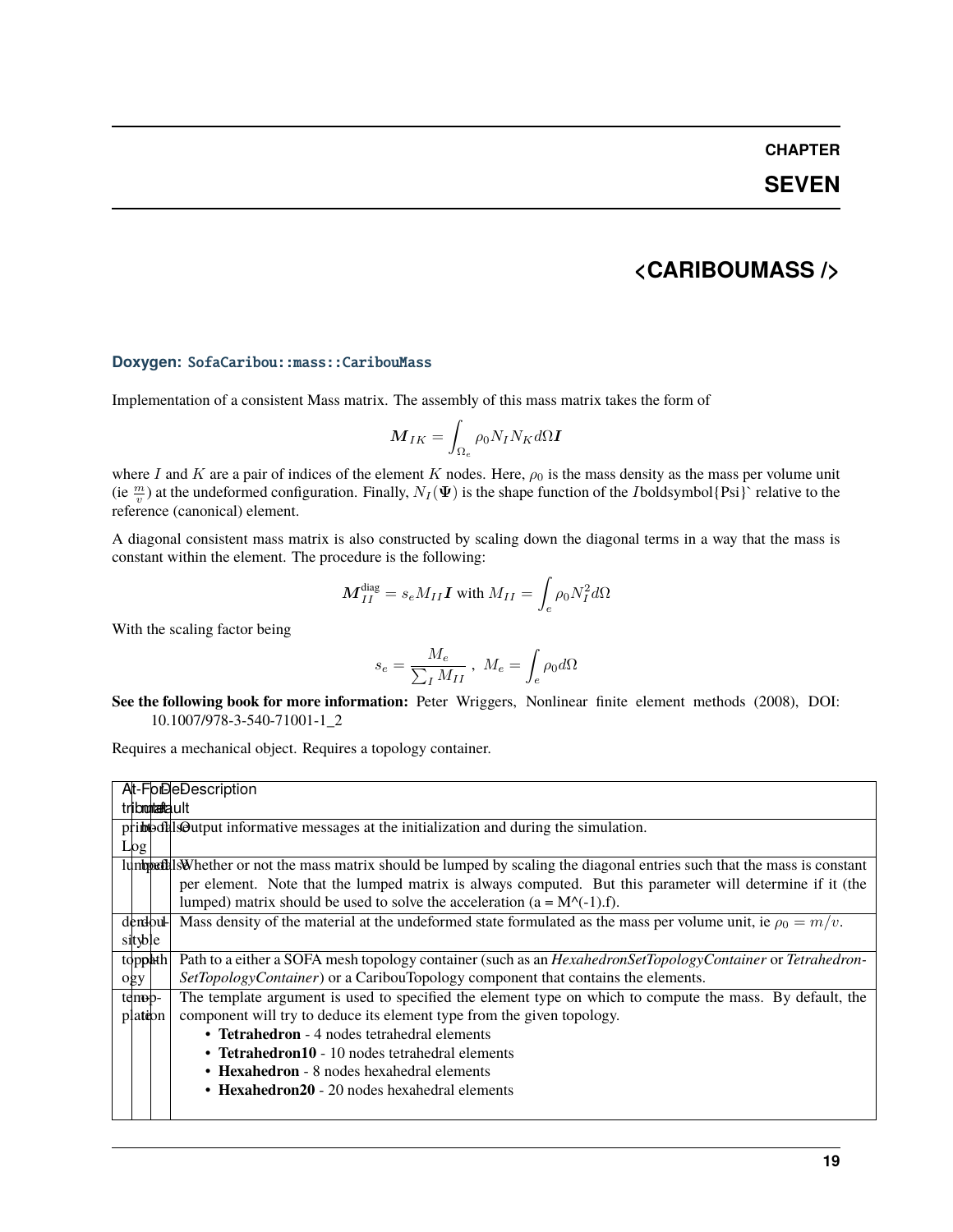### <span id="page-23-2"></span><span id="page-23-0"></span>**7.1 Quick example**

XML

```
<Node>
   <RegularGridTopology name="grid" min="-7.5 -7.5 0" max="7.5 7.5 80" n="9 9 21" />
   <MechanicalObject src="@grid" />
   <HexahedronSetTopologyContainer name="topology" src="@grid" />
    <CaribouMass density="2.5" lumped="true" topology="@topology" />
</Node>
```
Python

```
node.addObject("RegularGridTopology", name="grid", min=[-7.5, -7.5, 0], max=[7.5, 7.5,␣
\rightarrow 80], n=[9, 9, 21])
node.addObject("MechanicalObject", src="@grid")
node.addObject("HexahedronSetTopologyContainer", name="topology", src="@grid")
node.addObject("CaribouMass", density=2.5, lumped=True, topology="@topology")
```
### <span id="page-23-1"></span>**7.2 Available python bindings**

#### class CaribouMass

 $M()$ 

**Returns** Copy of the consistent mass matrix as a compressed column sparse matrix

**Return type** [scipy.sparse.csc\\_matrix](https://docs.scipy.org/doc/scipy/reference/generated/scipy.sparse.csc_matrix.html#scipy.sparse.csc_matrix)

Note The mass matrix must have been assembled beforehand. See the assemble\_mass\_matrix() methods to force an assembly.

Get the consistent mass matrix of a topology as a compressed sparse column major matrix.

M\_diag()

**Returns** Copy of the lumped mass matrix as a compressed column sparse matrix

**Return type** [scipy.sparse.csc\\_matrix](https://docs.scipy.org/doc/scipy/reference/generated/scipy.sparse.csc_matrix.html#scipy.sparse.csc_matrix)

**Note** The mass matrix must have been assembled beforehand. See the assemble\_mass\_matrix() methods to force an assembly.

The diagonal lumped mass matrix is constructed by scaling down the diagonal terms in a way that the mass is constant within the element.

#### assemble(*x*)

Assemble the mass matrix M.

This will force an assembly of the consistent mass matrix. Since the mass matrix is function of the the position vector at rest passed as an nx3 array parameter with n the number of nodes. If x is omitted, it will use the mechanical state vector "restPosition".

A copy of the assembled consistent mass matrix M as a column major sparse matrix can be later obtained using the method M().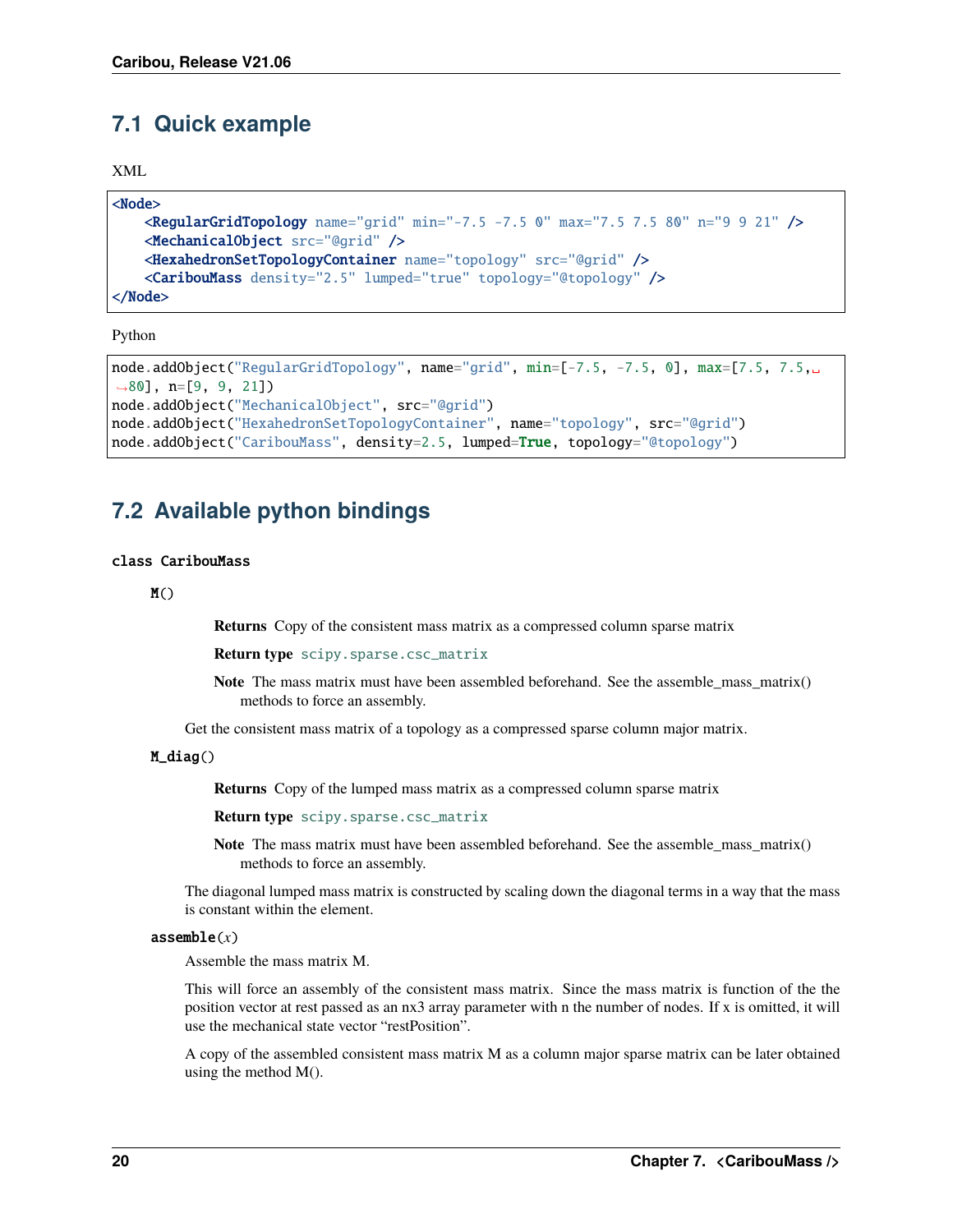**EIGHT**

## **<SAINTVENANTKIRCHHOFFMATERIAL />**

#### <span id="page-24-0"></span>**Doxygen:** SofaCaribou::material::SaintVenantKirchhoffMaterial

Implementation of a Saint-Venant-Kirchhoff hyperelastic material.

| At-ForDeDescription                    |
|----------------------------------------|
| tributatault                           |
| youther the Motolouke of the material. |
| poison's ratio of the material.        |
| son_ratio                              |

### <span id="page-24-1"></span>**8.1 Quick example**

XML

```
<Node>
   <RegularGridTopology name="grid" min="-7.5 -7.5 0" max="7.5 7.5 80" n="9 9 21" />
   <MechanicalObject src="@grid" />
   <HexahedronSetTopologyContainer name="topology" src="@grid" />
   <SaintVenantKirchhoffMaterial young_modulus="3000" poisson_ratio="0.49" />
    <HyperelasticForcefield topology="@topology" template="Hexahedron" printLog="1" />
</Node>
```
Python

```
node.addObject("RegularGridTopology", name="grid", min=[-7.5, -7.5, 0], max=[7.5, 7.5,\Box˓→80], n=[9, 9, 21])
node.addObject("MechanicalObject", src="@grid")
node.addObject("HexahedronSetTopologyContainer", name="topology", src="@grid")
node.addObject("SaintVenantKirchhoffMaterial", young_modulus=3000, poisson_ratio=0.49)
node.addObject("HyperelasticForcefield", topology="@topology", template="Hexahedron",␣
˓→printLog=True)
```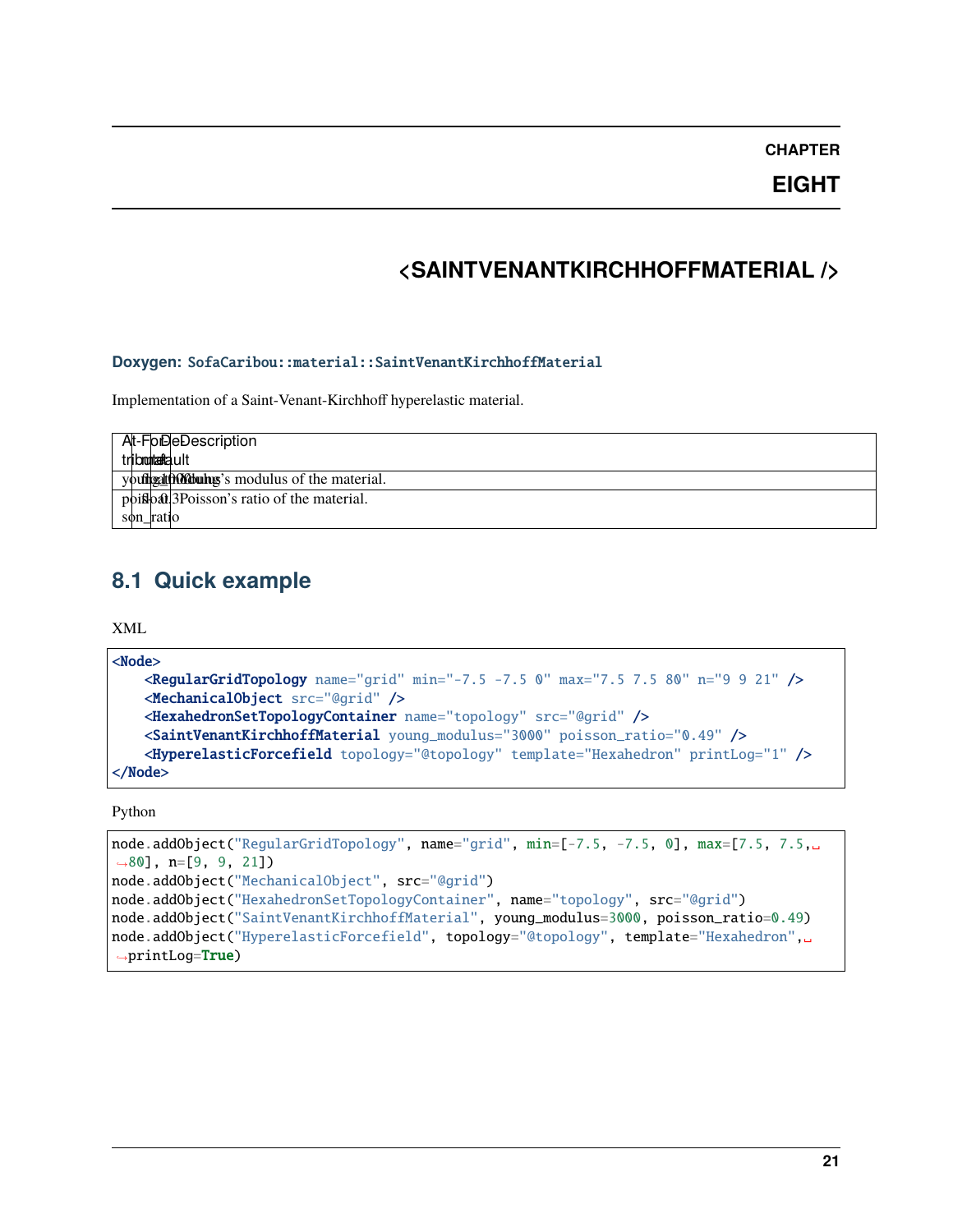# <span id="page-25-0"></span>**8.2 Available python bindings**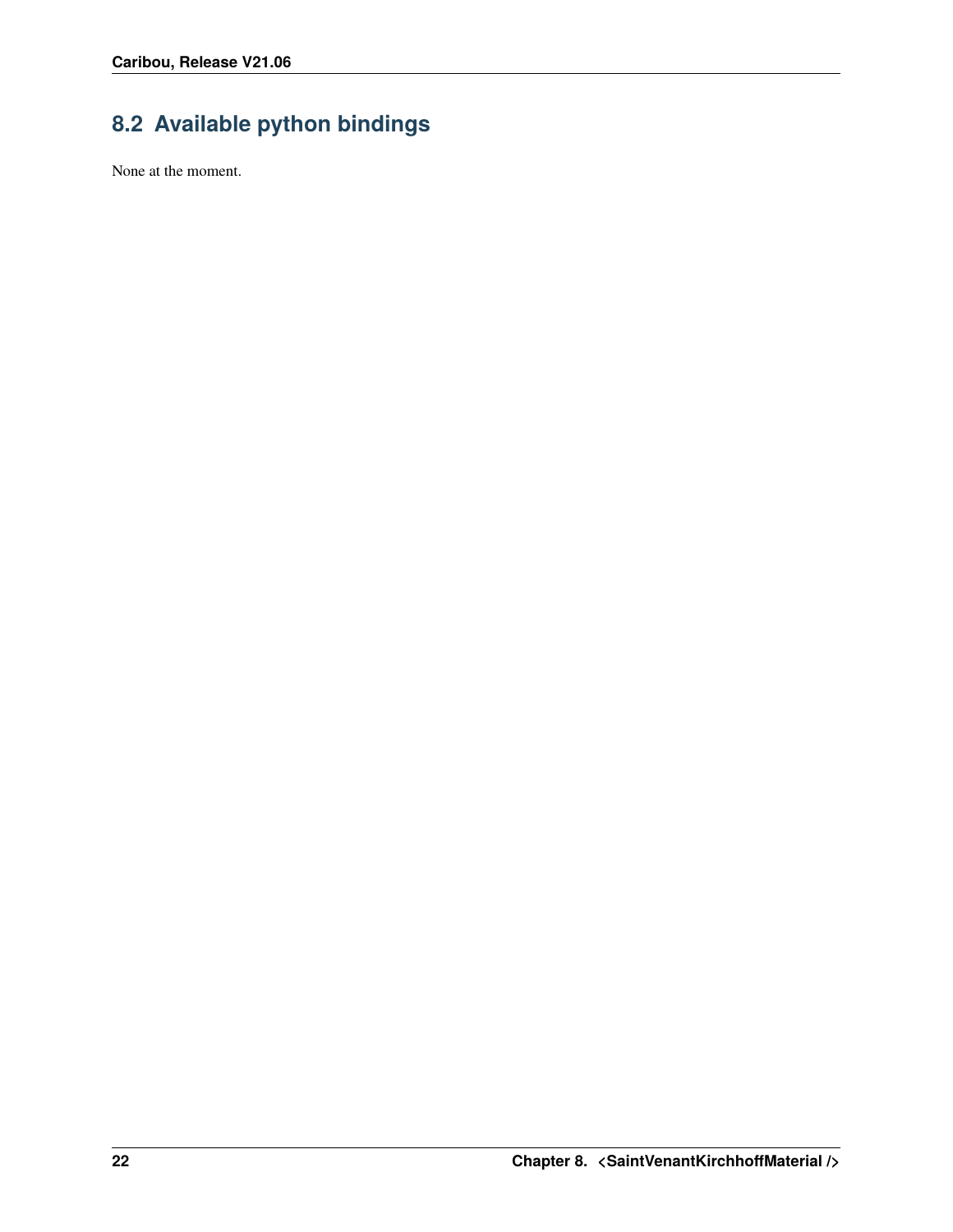**NINE**

## **<NEOHOOKEANMATERIAL />**

#### <span id="page-26-0"></span>**Doxygen:** SofaCaribou::material::NeoHookeanMaterial

Implementation of a NeoHookean hyperelastic material.

| At-ForDeDescription                         |
|---------------------------------------------|
| tribontafalult                              |
| youthouthouthing's modulus of the material. |
| point of the material.                      |
| son_ratio                                   |

### <span id="page-26-1"></span>**9.1 Quick example**

XML

```
<Node>
   <RegularGridTopology name="grid" min="-7.5 -7.5 0" max="7.5 7.5 80" n="9 9 21" />
   <MechanicalObject src="@grid" />
   <HexahedronSetTopologyContainer name="topology" src="@grid" />
   <NeoHookeanMaterial young_modulus="3000" poisson_ratio="0.49" />
    <HyperelasticForcefield topology="@topology" template="Hexahedron" printLog="1" />
</Node>
```
Python

```
node.addObject("RegularGridTopology", name="grid", min=[-7.5, -7.5, 0], max=[7.5, 7.5,\Box˓→80], n=[9, 9, 21])
node.addObject("MechanicalObject", src="@grid")
node.addObject("HexahedronSetTopologyContainer", name="topology", src="@grid")
node.addObject("NeoHookeanMaterial", young_modulus=3000, poisson_ratio=0.49)
node.addObject("HyperelasticForcefield", topology="@topology", template="Hexahedron",␣
˓→printLog=True)
```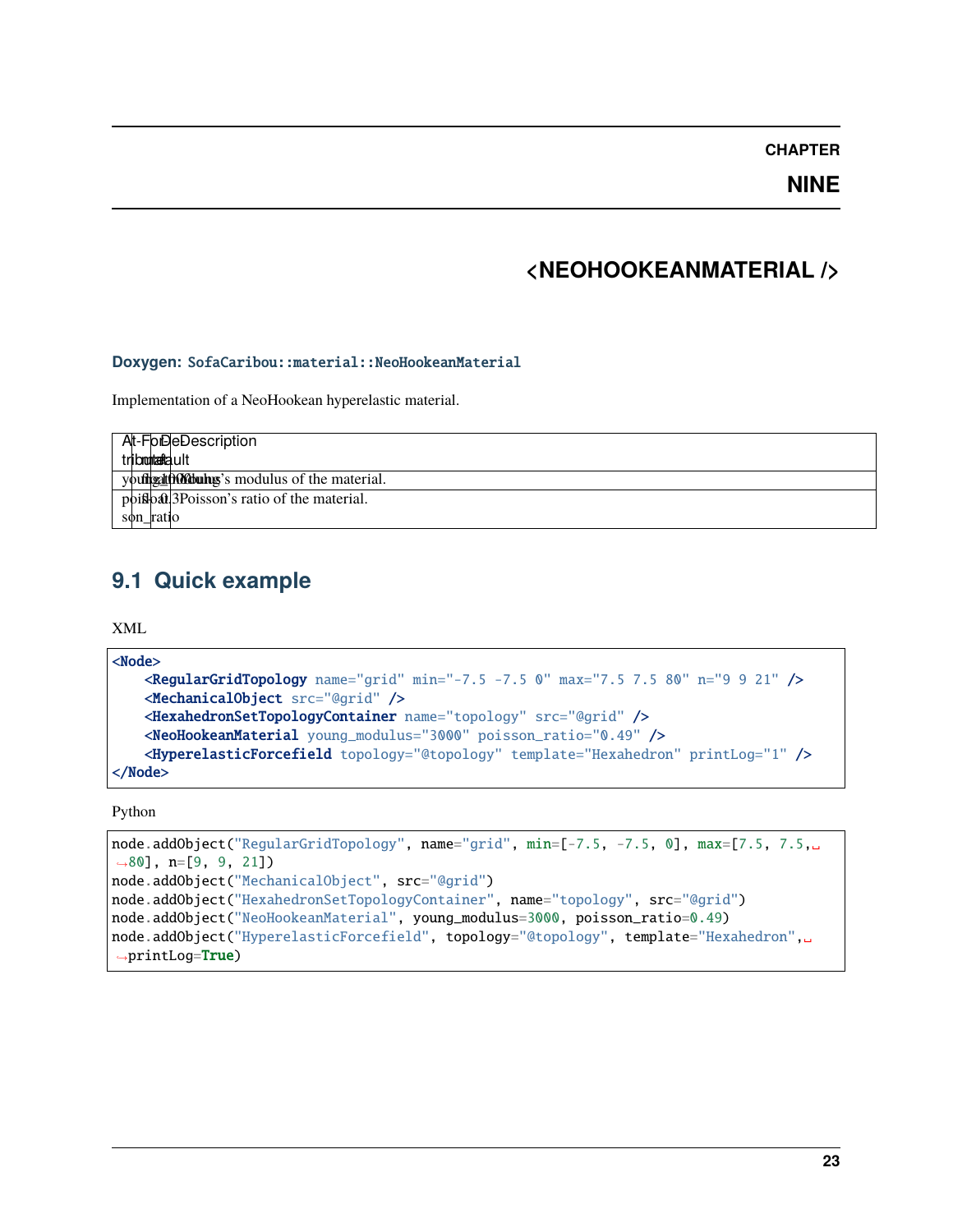# <span id="page-27-0"></span>**9.2 Available python bindings**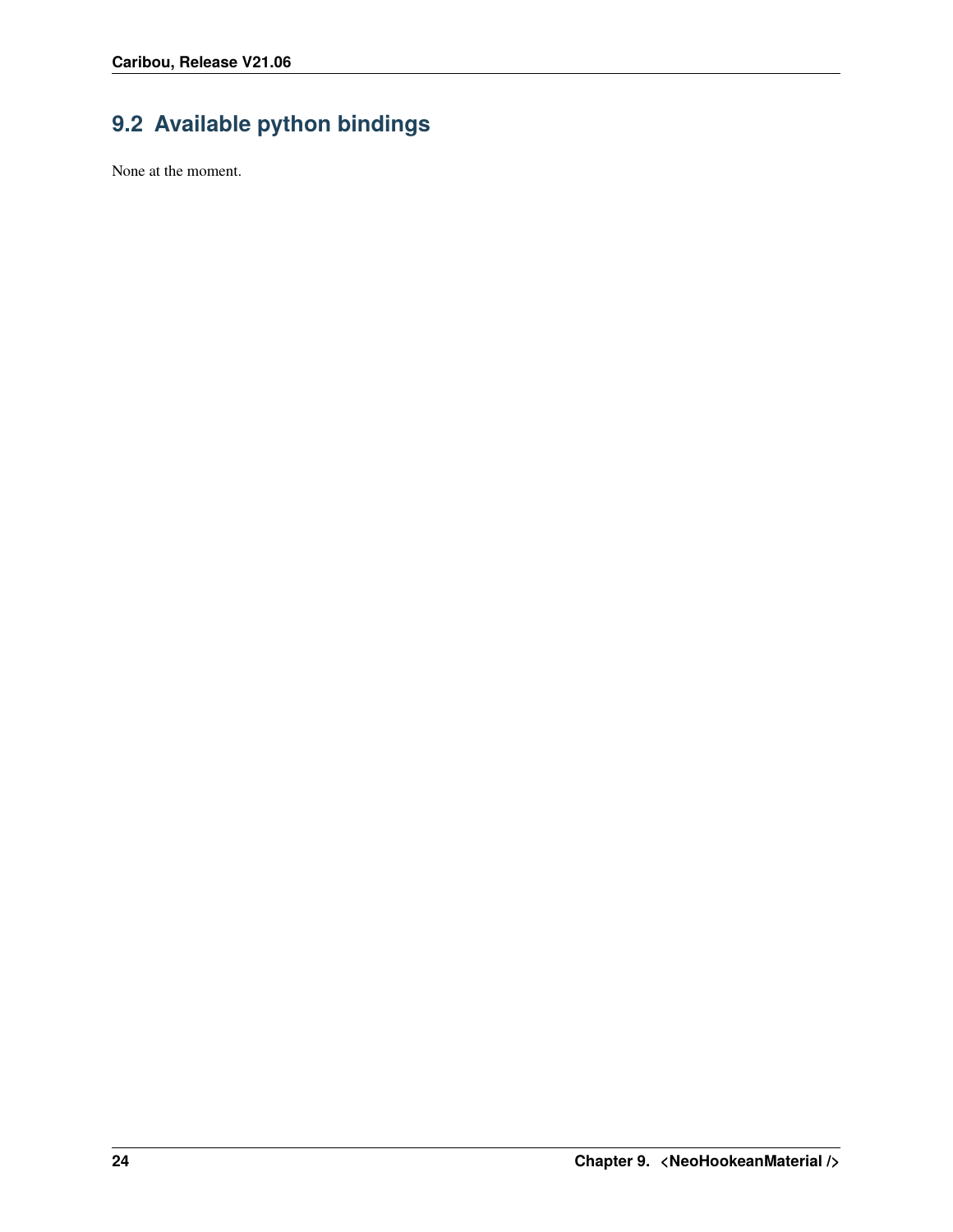### **<BACKWARDEULERODESOLVER />**

#### <span id="page-28-0"></span>**Doxygen:** SofaCaribou::ode::BackwardEulerODESolver

Implementation of an implicit backward euler solver compatible with non-linear materials.

We are trying to solve to following

$$
M\ddot{\boldsymbol{x}}+C\dot{\boldsymbol{x}}+R(\boldsymbol{x})=\boldsymbol{P}
$$

where M is the mass matrix, C is the damping matrix,  $\bf{R}$  is the (possibly non-linear) internal elastic force residual and  $P$  is the external force vector (for example, gravitation force or surface traction).

We first transform this second-order differential equation to a first one by introducing two independant variables:

$$
\begin{aligned} \boldsymbol{v} &= \dot{\boldsymbol{x}} \\ \boldsymbol{a} &= \ddot{\boldsymbol{x}} \end{aligned}
$$

Using the [backward Euler scheme,](https://en.wikipedia.org/wiki/Backward_Euler_method) we pose the following approximations:

$$
\begin{aligned} \boldsymbol{x}_{n+1} &= \boldsymbol{x}_n + h \boldsymbol{v}_{n+1} \quad (1) \\ \boldsymbol{v}_{n+1} &= \boldsymbol{v}_n + h \boldsymbol{a}_{n+1} \quad (2) \end{aligned}
$$

where  $h$  is the delta time between the steps  $n$  and  $n + 1$ .

Substituting (2) inside (1) gives

$$
\begin{aligned} \boldsymbol{x}_{n+1} &= \boldsymbol{x}_n + h\left[\boldsymbol{v}_n + h\boldsymbol{a}_{n+1}\right] \\ &= \boldsymbol{x}_n + h\boldsymbol{v}_n + h^2\boldsymbol{a}_{n+1} \end{aligned}
$$

And the problem becomes:

$$
\boldsymbol{M}\boldsymbol{a}_{n+1}+\boldsymbol{C}\left[\boldsymbol{v}_{n}+h\boldsymbol{a}_{n+1}\right]+\boldsymbol{R}(\boldsymbol{x}_{n}+h\boldsymbol{v}_{n}+h^2\boldsymbol{a}_{n+1})=\boldsymbol{P}_n
$$

where  $a_{n+1}$  is the vector of unknown accelerations.

Finally, assuming **R** is non-linear in  $x_{n+1}$ , we iteratively solve for  $a_{n+1}$  using the [Newton-Raphson method](https://en.wikipedia.org/wiki/Newton) and using the previous approximations to back propagate it inside the velocity and position vectors.

Let  $i$  be the Newton iteration number for a given time step  $n$ , we pose

$$
\boldsymbol{F}(\boldsymbol{a}_{n+1}^i)=\boldsymbol{M}\boldsymbol{a}_{n+1}^i+\boldsymbol{C}\left[\boldsymbol{v}_n+h\boldsymbol{a}_{n+1}^i\right]+\boldsymbol{R}(\boldsymbol{x}_n+h\boldsymbol{v}_n+h^2\boldsymbol{a}_{n+1}^i)-\boldsymbol{P}_n \\\boldsymbol{J}=\frac{\partial \boldsymbol{F}}{\partial \boldsymbol{a}_{n+1}}\bigg|_{\boldsymbol{a}_{n+1}^i}=\boldsymbol{M}+h\boldsymbol{C}+h^2\boldsymbol{K}(\boldsymbol{a}_{n+1}^i)
$$

where  $x_n$  and  $x_n$  are the position and velocity vectors at the beginning of the time step, respectively, and remains constant throughout the Newton iterations.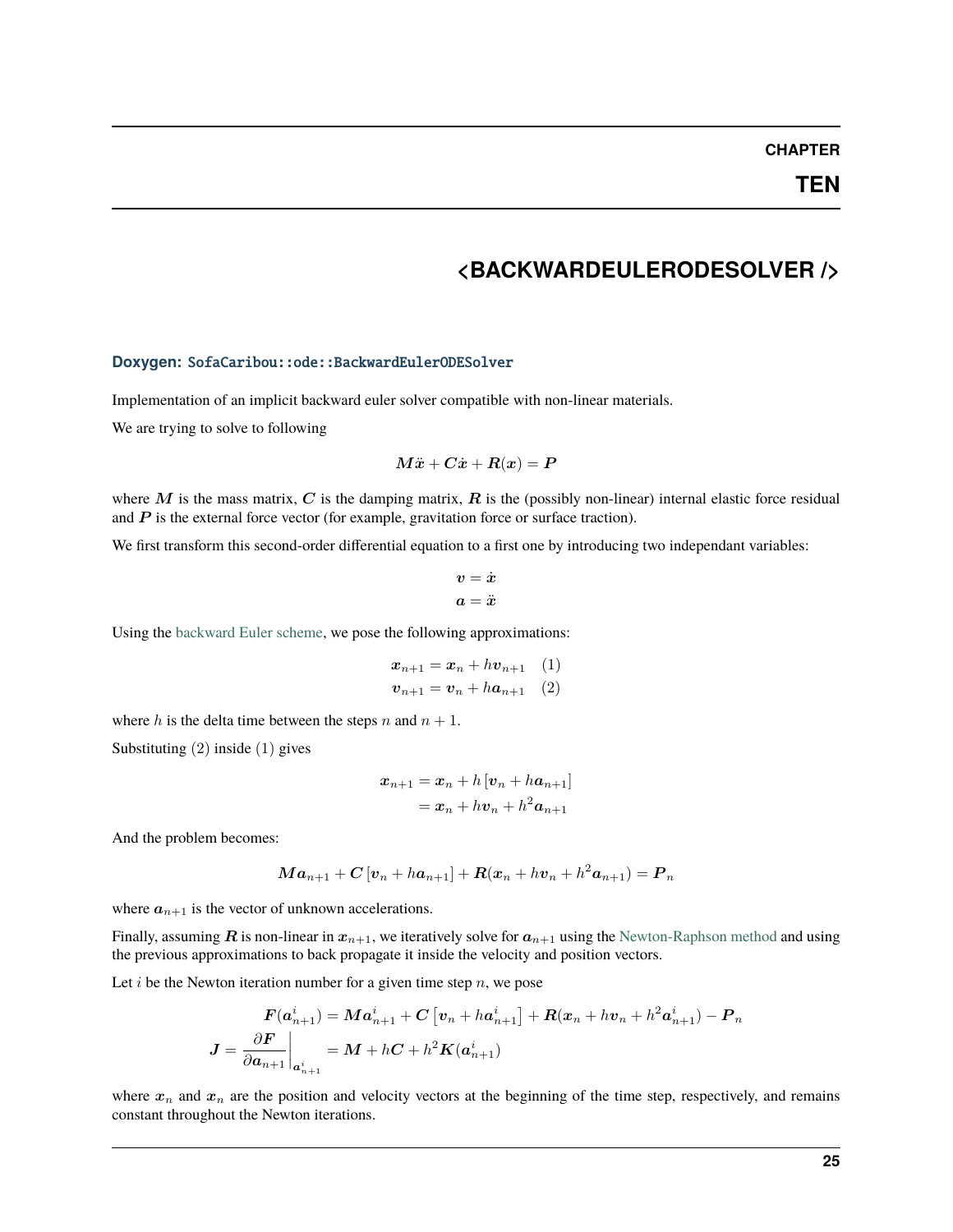We then solve for  $a_{n+1}^{i+1}$  with

 $\boldsymbol{J}$ 

$$
\bm{J}\left[\Delta \bm{a}_{n+1}^{i+1}\right]=-\bm{F}(\bm{a}_{n+1}^{i})\\ \bm{a}_{n+1}^{i+1}=\bm{a}_{n+1}^{i}+\Delta \bm{a}_{n+1}^{i+1}
$$

And propagate back the new acceleration using (1) and (2).

In addition, this component implicitly adds a Rayleigh's damping matrix  $C_r = r_m M + r_k K(x_{n+1})$ . We therefore have

$$
F(a_{n+1}^{i}) = Ma_{n+1}^{i} + C[v_{n} + ha_{n+1}^{i}] + R(x_{n} + hv_{n} + h^{2}a_{n+1}^{i}) - P_{n}
$$
  
\n
$$
= Ma_{n+1}^{i} + (C_{r} + C) [v_{n} + ha_{n+1}^{i}] + R(x_{n} + hv_{n} + h^{2}a_{n+1}^{i}) - P_{n}
$$
  
\n
$$
= Ma_{n+1}^{i} + (r_{m}M + r_{k}K) [v_{n} + ha_{n+1}^{i}] + C[v_{n} + ha_{n+1}^{i}] + R(x_{n} + hv_{n} + h^{2}a_{n+1}^{i}) - P_{n}
$$
  
\n
$$
= [(1 + hr_{m})M + hC + hr_{k}K] a_{n+1}^{i} + [r_{m}M + C + r_{k}K] v_{n} + [R(x_{n} + hv_{n} + h^{2}a_{n+1}^{i}) - P_{n}]
$$
  
\n
$$
= \frac{\partial F}{\partial a_{n+1}}\Big|_{a_{n+1}^{i}}
$$
  
\n
$$
= (1 + hr_{m})M + hC + h(h + r_{k})K(a_{n+1}^{i})
$$

| At-FolDeDescription                                                                                                                                                                                                            |
|--------------------------------------------------------------------------------------------------------------------------------------------------------------------------------------------------------------------------------|
| tributatault                                                                                                                                                                                                                   |
| pribeothlsOutput informative messages at the initialization and during the simulation.                                                                                                                                         |
| Log                                                                                                                                                                                                                            |
| rayltogh <sup>or c</sup> and $D = r_m M + r_k K$ . The state of $r_k$ used in the Rayleigh's damping matrix $D = r_m M + r_k K$ .                                                                                              |
| ble                                                                                                                                                                                                                            |
| rayltogh <sup>or</sup> Thus in an ass factor $r_m$ used in the Rayleigh's damping matrix $D = r_m M + r_k K$ .                                                                                                                 |
| ble                                                                                                                                                                                                                            |
| neviat 1 Number of newton iterations between each load increments (normally, one load increment per simulation time-                                                                                                           |
| ton_iterations.                                                                                                                                                                                                                |
| corribalte-Relative convergence criterion: The newton iterations will stop when the norm of correction $\frac{ \delta u^k }{\sum_{k=0}^{k}  \delta u^i }$ reaches                                                              |
| $\vert$ 5<br>$rec-$<br>this threshold.                                                                                                                                                                                         |
| tion_tolerance_threshold                                                                                                                                                                                                       |
| residually-Relative convergence criterion: The newton iterations will stop when the relative norm of the residual $\frac{ R_k }{ R_0 }$ at                                                                                     |
| ual_toferaturetidumeshindled wer than this threshold. Use a negative value to disable this criterion.                                                                                                                          |
| ab-floate-Absolute convergence criterion: The newton iterations will stop when the absolute norm of the residual $ R_k $ at                                                                                                    |
| 15 iteration k is lower than this threshold. This criterion is also used to detect the absence of external forces and<br>$S\Phi-$                                                                                              |
| lute_residualizib_tusketexuscNethrononidedations. Use a negative value to disable this criterion.                                                                                                                              |
| pate BED efine when the pattern of the system matrix should be analyzed to extract a permutation matrix. If the sparsity                                                                                                       |
| ternigated by his location of the coefficients of the system matrix doesn't change much during the simulation, then this analysis                                                                                              |
| NING LOF RY BHE CHIMPE LET RIFLED COMPUTED IN OUR ONLY ONE OF THE REAL PROPERTY OF THE REAL PROPERTY OF A LINE OF A LINE OF A LINE OF A LINE OF THE REAL PROPERTY OF THE REAL PROPERTY OF THE REAL PROPERTY OF THE REAL PROPER |
| the beginning of the time step, or even at each reformation of the system matrix if necessary. The default is to                                                                                                               |
| analyze the pattern at each time step.                                                                                                                                                                                         |
| <b>Options:</b>                                                                                                                                                                                                                |
| • NEVER                                                                                                                                                                                                                        |
| • BEGINNING_OF_THE_SIMULATION                                                                                                                                                                                                  |
| • BEGINNING_OF_THE_TIME_STEP (default)                                                                                                                                                                                         |
| • ALWAYS                                                                                                                                                                                                                       |
| lih-LinNohanear solver used for the resolution of the system. Will be automatically found in the current context node if                                                                                                       |
| eareably enone is supplied.                                                                                                                                                                                                    |
| Solver                                                                                                                                                                                                                         |
| corboox/AV hether or not the last call to solve converged.                                                                                                                                                                     |
| verged                                                                                                                                                                                                                         |
|                                                                                                                                                                                                                                |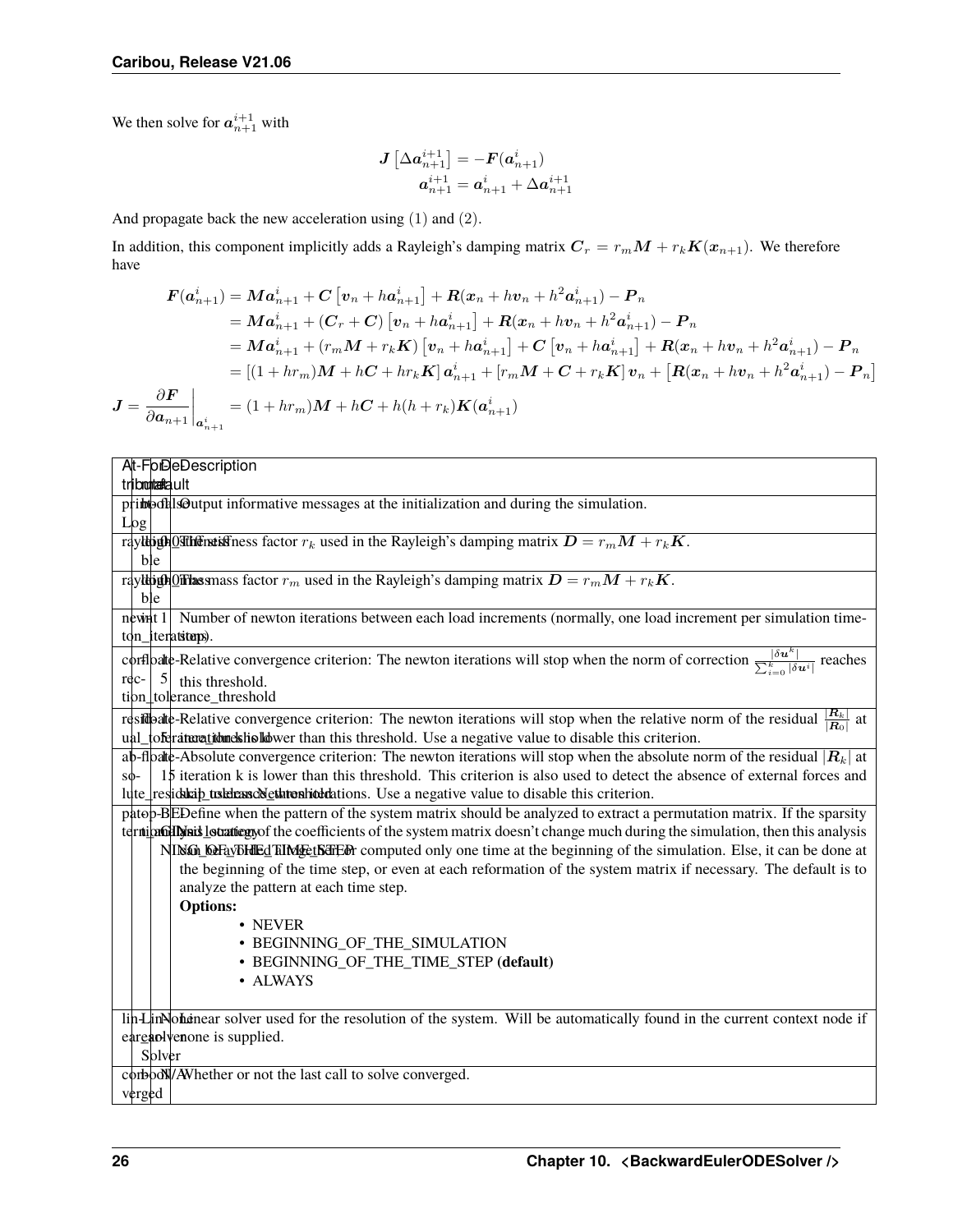# <span id="page-30-0"></span>**10.1 Quick example**

XML

```
<Node>
   <BackwardEulerODESolver rayleigh_stiffness="0.1" rayleigh_mass="0.1" newton_
˓→iterations="10" correction_tolerance_threshold="1e-8" residual_tolerance_threshold="1e-
˓→8" printLog="1" />
   <LLTSolver backend="Pardiso" />
</Node>
```
Python

```
node.addObject('BackwardEulerODESolver', rayleigh_stiffness=0.1, rayleigh_mass=0.1,
˓→newton_iterations=10, correction_tolerance_threshold=1e-8, residual_tolerance_
˓→threshold=1e-8, printLog=True)
node.addObject('LLTSolver', backend='Pardiso')
```
# <span id="page-30-1"></span>**10.2 Available python bindings**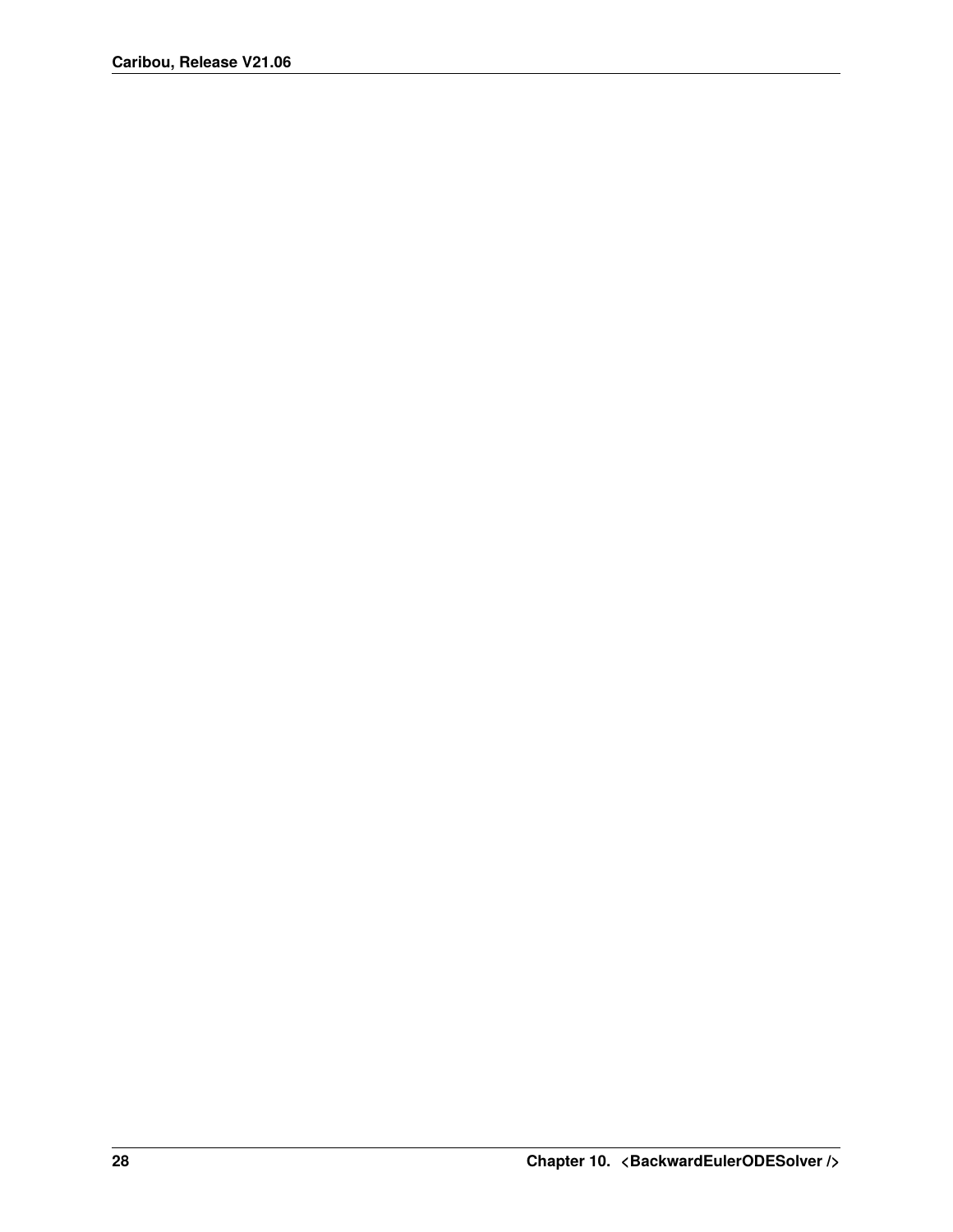### **ELEVEN**

### **<STATICODESOLVER />**

#### <span id="page-32-0"></span>**Doxygen:** SofaCaribou::ode::StaticODESolver

Implementation of a Newton-Raphson static ODE solver.

The solver does a serie of Newton-Raphson iterations where at each iteration  $k$ , the following linear system is solved:

$$
\begin{aligned} \boldsymbol{K}(\boldsymbol{u}^k)\cdot\delta\boldsymbol{u}^{k+1} &= -\boldsymbol{R}(\boldsymbol{u}^k) \\ \boldsymbol{u}^{k+1} &= \boldsymbol{u}^k + \delta\boldsymbol{u}^k \end{aligned}
$$

where the stiffness matrix K is the derivative of the residual with respect to the displacement, i.e.  $K = \frac{\partial R}{\partial u}$  and is typically accumulated by the *addKtoMatrix* method of forcefields. If an iterative linear solver is used, it is possible that the stiffness matrix is never accumulated, instead the operation  $K(u^k)\cdot \delta u^{k+1}$  is done through the *addDForce* method of forcefields. The residual vector  $\bm{R}(\bm{u}^k)$  is accumulated by the *addForce* method of forcefields.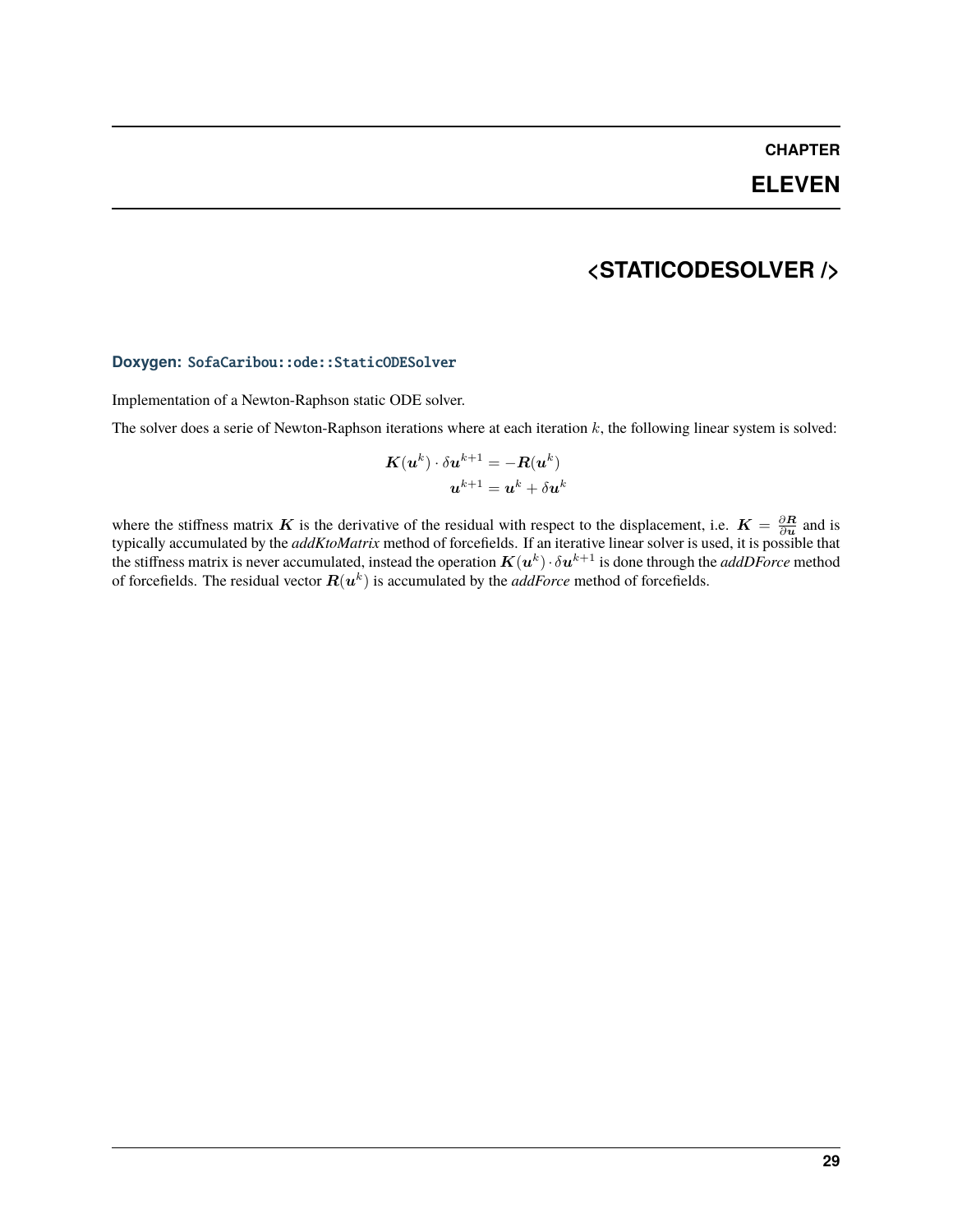| At-FolDeDescription                                                                                                                                               |
|-------------------------------------------------------------------------------------------------------------------------------------------------------------------|
| tributatault                                                                                                                                                      |
| pribodals@utput informative messages at the initialization and during the simulation.                                                                             |
| Log                                                                                                                                                               |
| neviat 1 Number of newton iterations between each load increments (normally, one load increment per simulation time-                                              |
| ton_iterations).                                                                                                                                                  |
| corrispondic-Relative convergence criterion: The newton iterations will stop when the norm of correction $\frac{ \delta u^k }{\sum_{i=0}^k  \delta u^i }$ reaches |
| $\vert$ 5<br>$rec-$<br>this threshold.                                                                                                                            |
| tion_tolerance_threshold                                                                                                                                          |
| $\frac{ R_k }{ R_0 }$ at<br>residealte-Relative convergence criterion: The newton iterations will stop when the relative norm of the residual                     |
| ual_toferaturetidunes his laborer than this threshold. Use a negative value to disable this criterion.                                                            |
| ab-floate-Absolute convergence criterion: The newton iterations will stop when the absolute norm of the residual $ R_k $ at                                       |
| 15 iteration k is lower than this threshold. This criterion is also used to detect the absence of external forces and<br>$S\Phi$ -                                |
| lute_residuality_tusketexuscNethronhided attions. Use a negative value to disable this criterion.                                                                 |
| pate BEDefine when the pattern of the system matrix should be analyzed to extract a permutation matrix. If the sparsity                                           |
| ternically is is locating not the coefficients of the system matrix doesn't change much during the simulation, then this analysis                                 |
| NING LOFAVEHIED TIME ELECTION computed only one time at the beginning of the simulation. Else, it can be done at                                                  |
| the beginning of the time step, or even at each reformation of the system matrix if necessary. The default is to                                                  |
| analyze the pattern at each time step.                                                                                                                            |
| <b>Options:</b>                                                                                                                                                   |
| • NEVER                                                                                                                                                           |
| • BEGINNING_OF_THE_SIMULATION                                                                                                                                     |
| • BEGINNING_OF_THE_TIME_STEP (default)                                                                                                                            |
| • ALWAYS                                                                                                                                                          |
|                                                                                                                                                                   |
| lin-Lin-Nohanear solver used for the resolution of the system. Will be automatically found in the current context node if                                         |
| eareably enone is supplied.                                                                                                                                       |
| Solver                                                                                                                                                            |
| corboox/AV hether or not the last call to solve converged.                                                                                                        |
| verged                                                                                                                                                            |

## <span id="page-33-0"></span>**11.1 Quick example**

XML

```
<Node>
   <StaticODESolver newton_iterations="10" correction_tolerance_threshold="1e-8"␣
˓→residual_tolerance_threshold="1e-8" printLog="1" />
   <LLTSolver backend="Pardiso" />
</Node>
```
Python

```
node.addObject('StaticODESolver', newton_iterations=10, correction_tolerance_
˓→threshold=1e-8, residual_tolerance_threshold=1e-8, printLog=True)
node.addObject('LLTSolver', backend='Pardiso')
```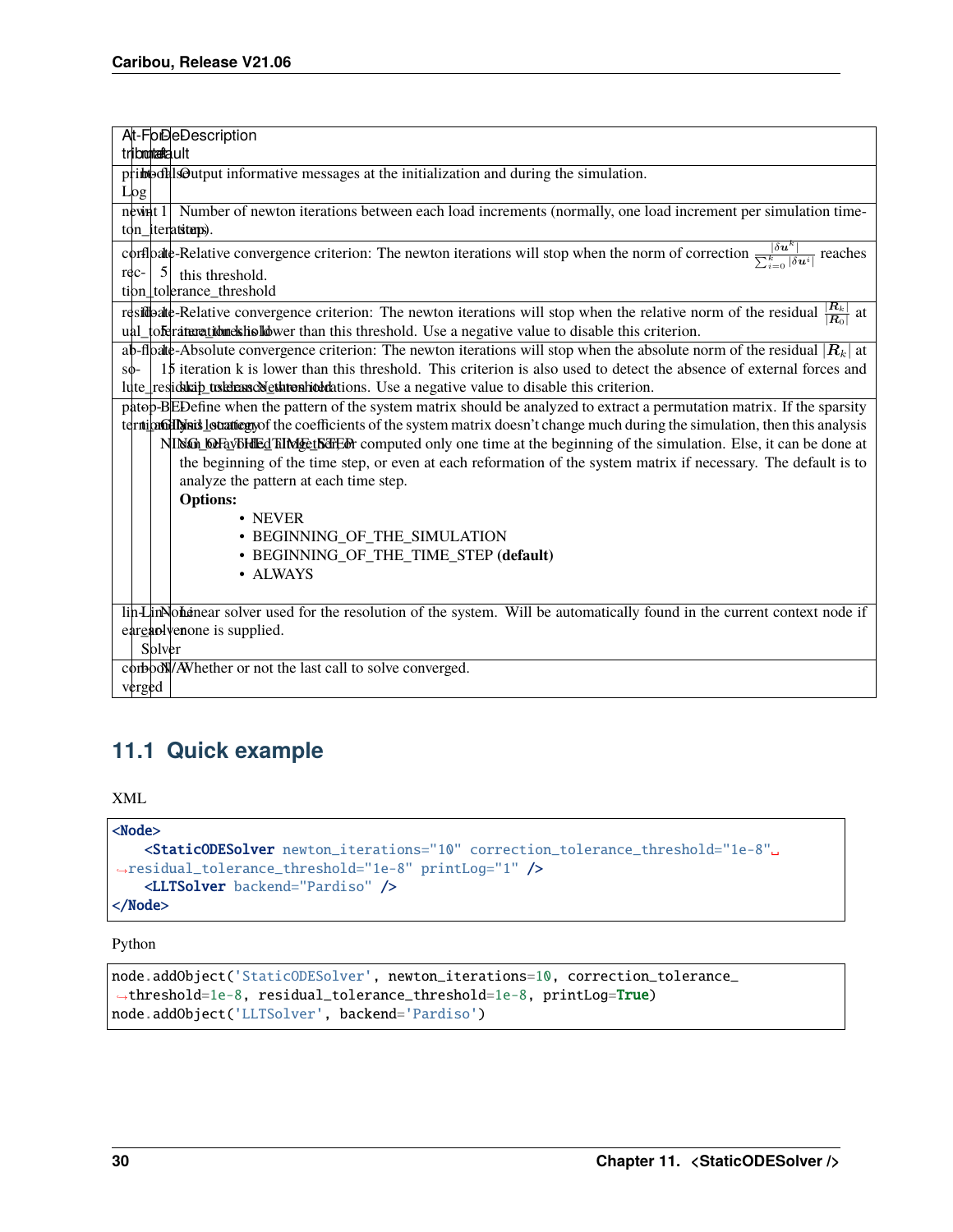# <span id="page-34-1"></span><span id="page-34-0"></span>**11.2 Available python bindings**

#### class StaticODESolver

#### **Variables**

- iteration\_times  $(list [int]) List$  $(list [int]) List$  $(list [int]) List$  $(list [int]) List$  $(list [int]) List$  of times (in nanoseconds) that each Newton-Raphson iteration took to compute in the last call to Solve().
- squared\_residuals (list [[numpy.double](https://numpy.org/doc/stable/reference/arrays.scalars.html#numpy.double)]) The list of squared residual norms ( $|r|^2$ ) of every newton iterations of the last solve call.
- squared\_initial\_residual ([numpy.double](https://numpy.org/doc/stable/reference/arrays.scalars.html#numpy.double))—The initial squared residual  $(|r_0|^2)$  of the last solve call.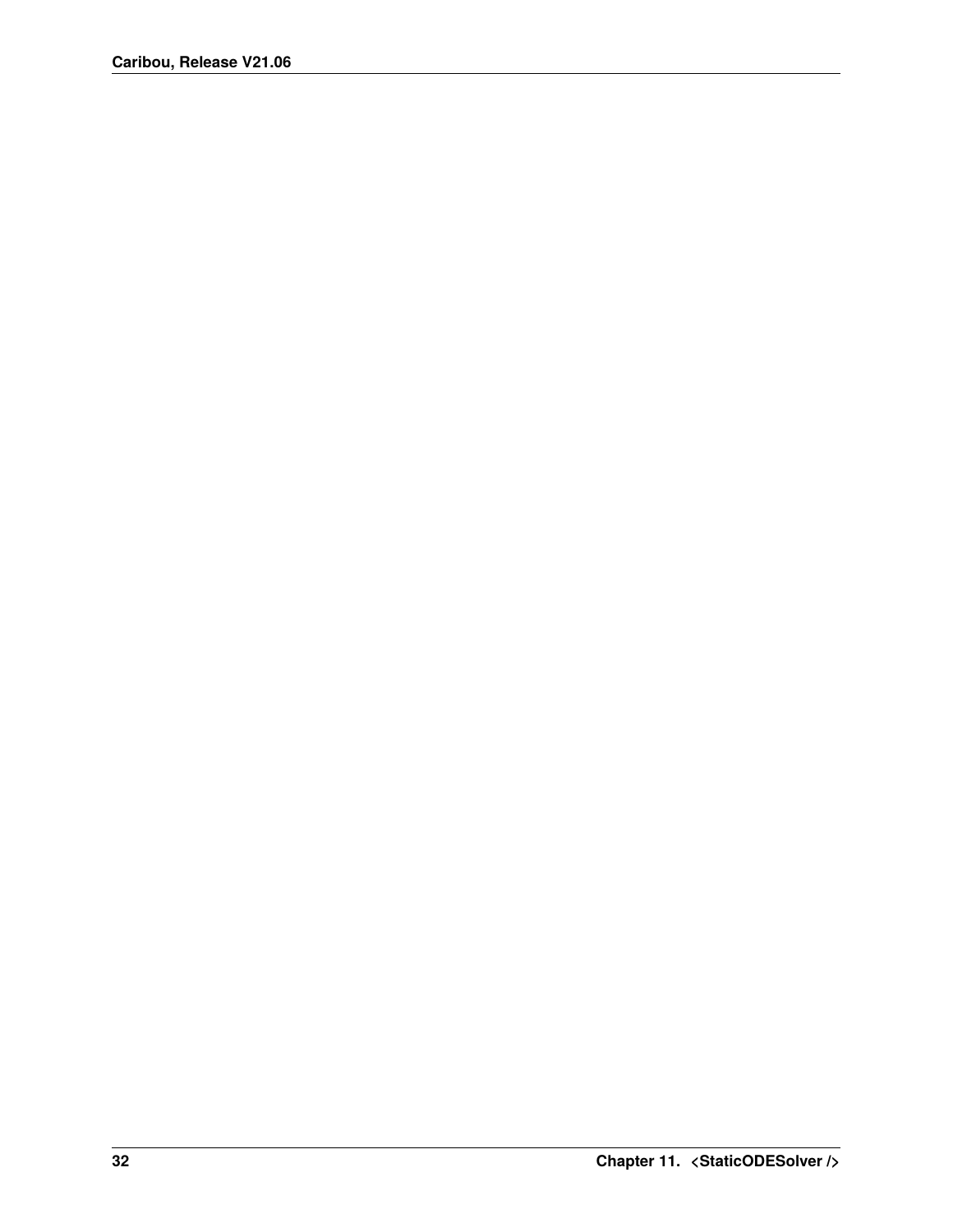### **TWELVE**

### **<LEGACYSTATICODESOLVER />**

#### <span id="page-36-0"></span>**Doxygen:** SofaCaribou::ode::LegacyStaticODESolver

Implementation of a Newton-Raphson static ODE solver.

**Warning:** This component provides a compatibility layer for SOFA's linear solvers. When possible, *[<StaticODE-](#page-32-0)[Solver />](#page-32-0)* should be use with one of Caribou's linear solvers since it provides better performance.

The solver does a series of Newton-Raphson iterations where at each iteration  $k$ , the following linear system is solved:

$$
\begin{aligned} \boldsymbol{K}(\boldsymbol{u}^k)\cdot\delta\boldsymbol{u}^{k+1} &= -\boldsymbol{R}(\boldsymbol{u}^k) \\ \boldsymbol{u}^{k+1} &= \boldsymbol{u}^k + \delta\boldsymbol{u}^k \end{aligned}
$$

where the stiffness matrix K is the derivative of the residual with respect to the displacement, i.e.  $K = \frac{\partial R}{\partial u}$  and is typically accumulated by the *addKtoMatrix* method of forcefields. If an iterative linear solver is used, it is possible that the stiffness matrix is never accumulated, instead the operation  $K(u^k)\cdot \delta u^{k+1}$  is done through the *addDForce* method of forcefields. The residual vector  $\bm{R}(\bm{u}^k)$  is accumulated by the *addForce* method of forcefields.

| At-FoDeDescription                                                                                                                                                         |
|----------------------------------------------------------------------------------------------------------------------------------------------------------------------------|
| triboontaafa.ult                                                                                                                                                           |
| primodals Output informative messages at the initialization and during the simulation.                                                                                     |
| Log                                                                                                                                                                        |
| nevint 1<br>Number of newton iterations between each load increments (normally, one load increment per simulation time-                                                    |
| ton <i>iteration</i> .                                                                                                                                                     |
| corfloalte-Convergence criterion: The newton iterations will stop when the norm of correction  du  reach this threshold.                                                   |
| rec-                                                                                                                                                                       |
| tion tolerance threshold                                                                                                                                                   |
| $f_k - Ku_k$<br>$\frac{ R_k }{ R_0 }$<br>residently convergence criterion: The newton iterations will stop when the relative norm of the residual<br>$\overline{f_0-Ku_0}$ |
| ual_toferantitentialisticshibits lower than this threshold. Use a negative value to disable this criterion.                                                                |
| shobold disengerged the revious shapes of the residual is greater than the one from the previous                                                                           |
| iteration.                                                                                                                                                                 |
| wab post about the first newton step, the previous solution has a warm start. Note that for the first newton step, the                                                     |
| current position is used as the warm start.                                                                                                                                |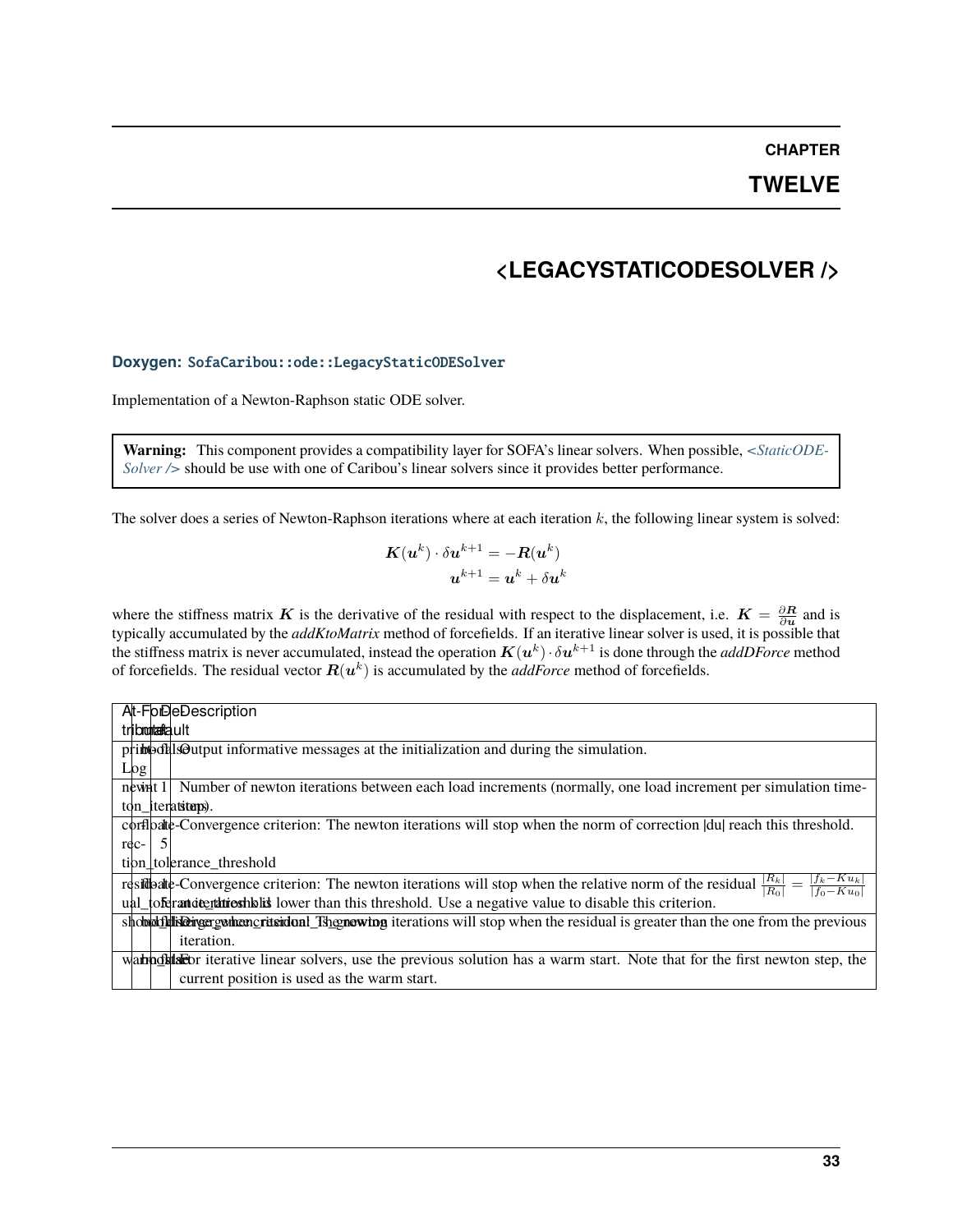## <span id="page-37-2"></span><span id="page-37-0"></span>**12.1 Quick example**

XML

```
<Node>
    <LegacyStaticODESolver newton_iterations="10" correction_tolerance_threshold="1e-8"␣
˓→residual_tolerance_threshold="1e-8" printLog="1" />
    <ConjugateGradientSolver maximum_number_of_iterations="2500" residual_tolerance_
˓→threshold="1e-12" preconditioning_method="Diagonal" printLog="0" />
</Node>
```
Python

```
node.addObject('LegacyStaticODESolver', newton_iterations=10, correction_tolerance_
˓→threshold=1e-8, residual_tolerance_threshold=1e-8, printLog=True)
node.addObject('ConjugateGradientSolver', maximum_number_of_iterations=2500, residual_
˓→tolerance_threshold=1e-12, preconditioning_method="Diagonal", printLog=False)
```
# <span id="page-37-1"></span>**12.2 Available python bindings**

#### class LegacyStaticODESolver

#### **Variables**

- iteration\_times  $(list [int]) List$  $(list [int]) List$  $(list [int]) List$  $(list [int]) List$  $(list [int]) List$  of times (in nanoseconds) that each Newton-Raphson iteration took to compute in the last call to Solve().
- squared\_residuals (list [[numpy.double](https://numpy.org/doc/stable/reference/arrays.scalars.html#numpy.double)]) The list of squared residual norms ( $|r|^2$ ) of every newton iterations of the last solve call.
- squared\_initial\_residual ([numpy.double](https://numpy.org/doc/stable/reference/arrays.scalars.html#numpy.double)) The initial squared residual  $(|r_0|^2)$  of the last solve call.
- iterative\_linear\_solver\_squared\_residuals (list [ list [[numpy.double](https://numpy.org/doc/stable/reference/arrays.scalars.html#numpy.double)] ]) The list of squared residual norms  $(|r|^2)$  of every iterative linear solver iterations, for each newton iterations of the last solve call.
- iterative\_linear\_solver\_squared\_rhs\_norms (list [[numpy.double](https://numpy.org/doc/stable/reference/arrays.scalars.html#numpy.double)]) List of squared right-hand side norms  $(|b|^2)$  of every newton iterations before the call to the solve method of the iterative linear solver.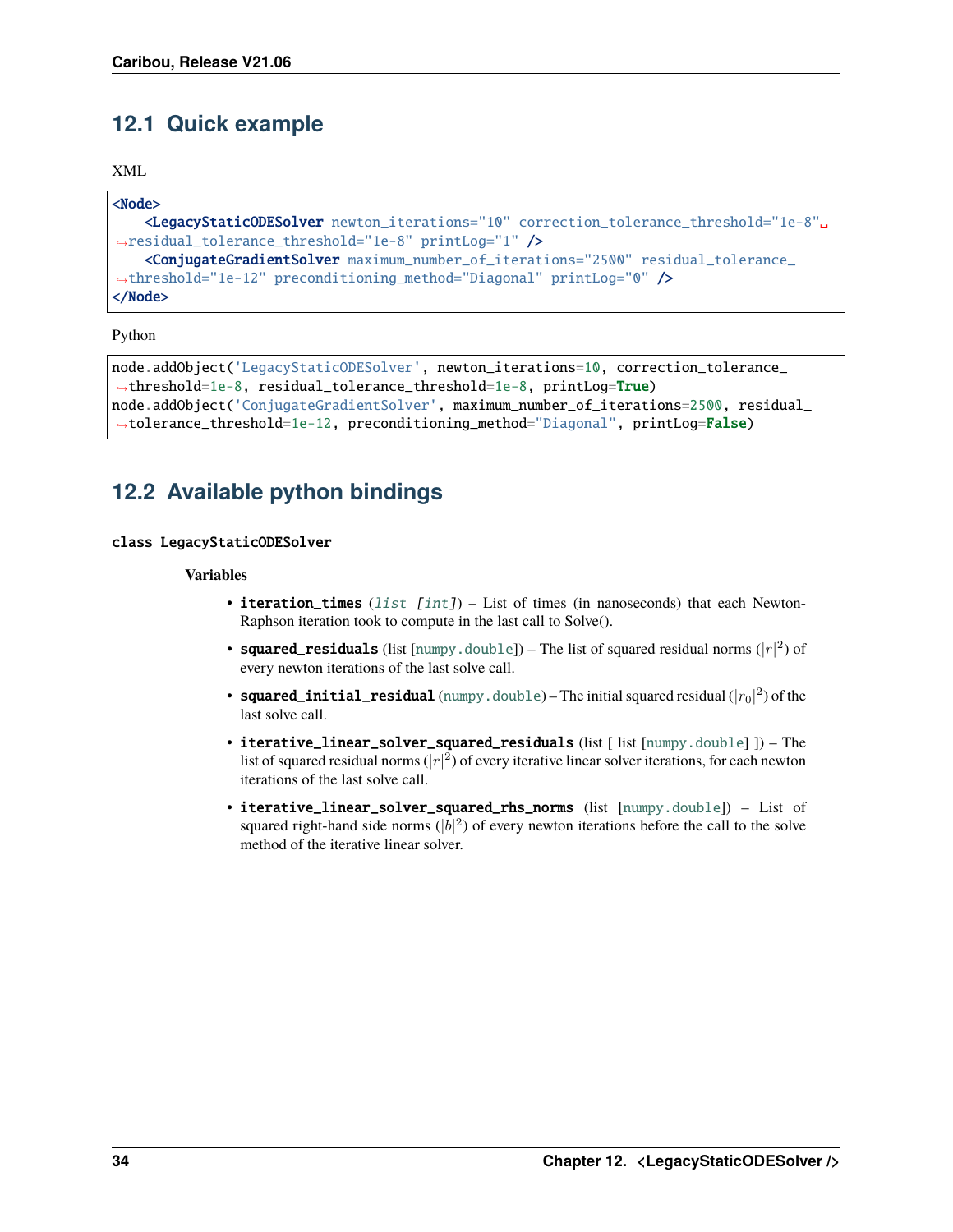### **THIRTEEN**

# **<CONJUGATEGRADIENTSOLVER />**

#### <span id="page-38-0"></span>**Doxygen:** SofaCaribou::solver::ConjugateGradientSolver

Implementation of a Conjugate Gradient linear solver for selfadjoint (symmetric) positive-definite matrices.

| At-FoDeDescription                                                                                                                                                                                                                                                                                                                                                                          |
|---------------------------------------------------------------------------------------------------------------------------------------------------------------------------------------------------------------------------------------------------------------------------------------------------------------------------------------------------------------------------------------------|
| tribmutafiault                                                                                                                                                                                                                                                                                                                                                                              |
| pribeotals@utput informative messages at the initialization and during the simulation.                                                                                                                                                                                                                                                                                                      |
| Log                                                                                                                                                                                                                                                                                                                                                                                         |
| verbodals Quitput convergence status at each iterations of the CG.                                                                                                                                                                                                                                                                                                                          |
| bose                                                                                                                                                                                                                                                                                                                                                                                        |
| maint 25 Maximum number of iterations before diverging.                                                                                                                                                                                                                                                                                                                                     |
| i-                                                                                                                                                                                                                                                                                                                                                                                          |
| mum_number_of_iterations                                                                                                                                                                                                                                                                                                                                                                    |
| residual $\frac{ r_k }{ r_0 }$ = $\frac{ r_k - a_k A p_k }{ b }$ = $\frac{ r_k - a_k A p_k }{ b }$ = $\frac{ r_k - a_k A p_k }{ b }$<br>at                                                                                                                                                                                                                                                  |
| $\mu$ al_toferates at the skhold wer than this threshold (here b is the right-hand side vector).                                                                                                                                                                                                                                                                                            |
| preep-NoRe conditioning method used.                                                                                                                                                                                                                                                                                                                                                        |
| • None: No preconditioning, hence the complete matrix won't be built. (default)<br>contion                                                                                                                                                                                                                                                                                                  |
| • Identity: A naive preconditioner which approximates any matrix as the identity matrix. This is equivalent<br>di-                                                                                                                                                                                                                                                                          |
| as using None, except the system matrix is built.<br>tion-                                                                                                                                                                                                                                                                                                                                  |
| ing method • Diagonal: Preconditioning using an approximation of $A.x = b$ by ignoring all off-diagonal entries of A.<br>Also called Jacobi preconditioner, work very well on diagonal dominant matrices. This preconditioner is<br>suitable for both selfadjoint and general problems. The diagonal entries are pre-inverted and stored into a<br>dense vector. See here for more details. |
| • IncompleteCholesky: Preconditioning based on an modified incomplete Cholesky with dual threshold.<br>See here for more details.                                                                                                                                                                                                                                                           |
| • IncompleteLU: Preconditioning based on the incomplete LU factorization. See here for more details.                                                                                                                                                                                                                                                                                        |

# <span id="page-38-1"></span>**13.1 Quick example**

XML

| $<$ Node $>$                                                                                                          |  |  |
|-----------------------------------------------------------------------------------------------------------------------|--|--|
| <staticodesolver .<="" correction_tolerance_threshold="1e-8" newton_iterations="10" td=""></staticodesolver>          |  |  |
| $\rightarrow$ residual_tolerance_threshold="1e-8" printLog="1" />                                                     |  |  |
| <conjugategradientsolver maximum_number_of_iterations="2500" residual_tolerance_<="" td=""></conjugategradientsolver> |  |  |
| $\rightarrow$ threshold="1e-12" preconditioning_method="Diagonal" printLog="0" />                                     |  |  |
| $\langle$ Node $\rangle$                                                                                              |  |  |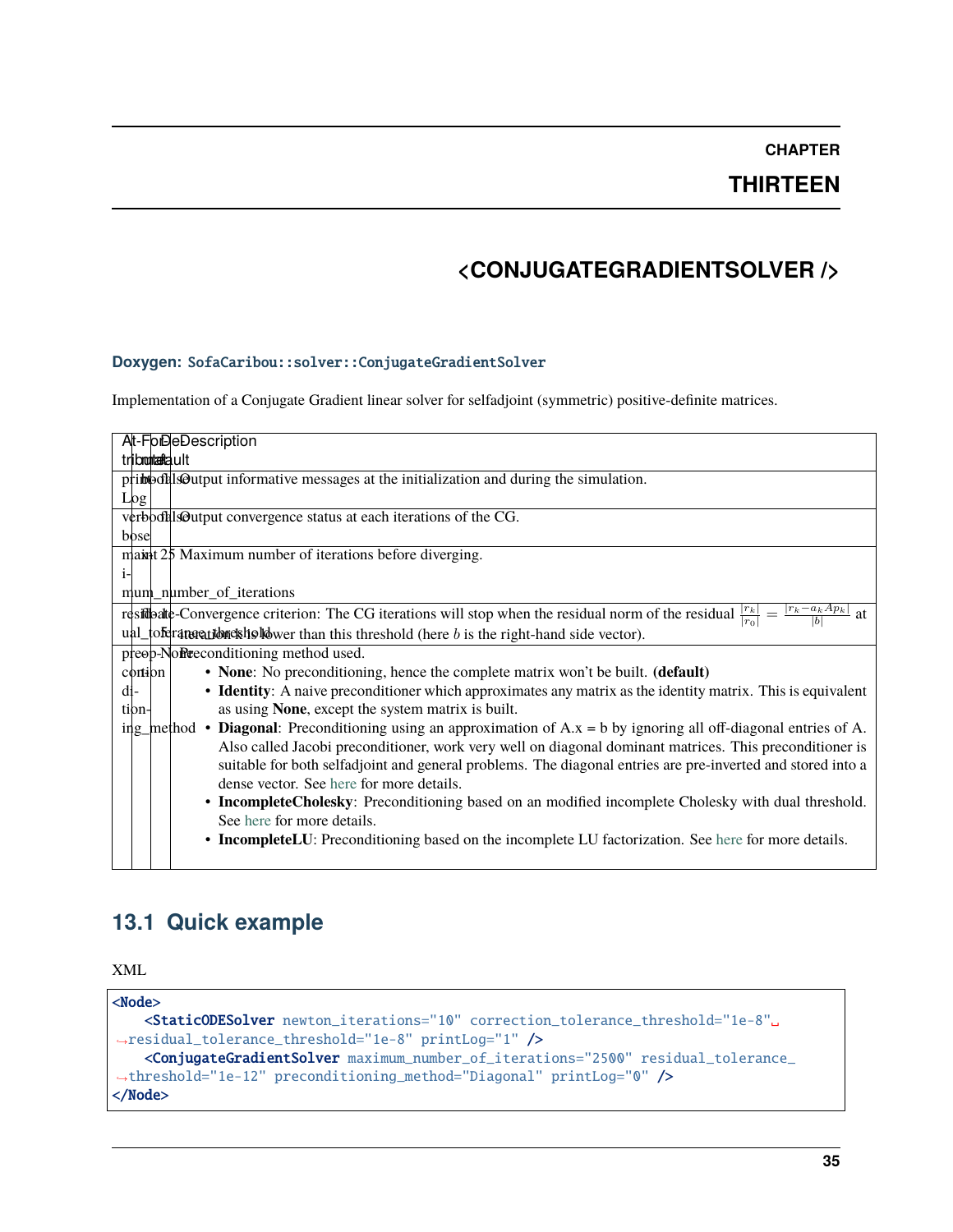<span id="page-39-1"></span>Python

```
node.addObject('StaticODESolver', newton_iterations=10, correction_tolerance_
˓→threshold=1e-8, residual_tolerance_threshold=1e-8, printLog=True)
node.addObject('ConjugateGradientSolver', maximum_number_of_iterations=2500, residual_
˓→tolerance_threshold=1e-12, preconditioning_method="Diagonal", printLog=False)
```
## <span id="page-39-0"></span>**13.2 Available python bindings**

#### class ConjugateGradientSolver

 $K()$ 

**Returns** Reference to the system matrix

**Return type** [scipy.sparse.csc\\_matrix](https://docs.scipy.org/doc/scipy/reference/generated/scipy.sparse.csc_matrix.html#scipy.sparse.csc_matrix)

**Note** No copy involved.

Get the system matrix  $A = (mM + bB + kK)$  as a compressed sparse column major matrix.

 $\texttt{assumeMe}(m, b, k)$ 

#### **Parameters**

- $m$  (*[float](https://docs.python.org/3/library/functions.html#float)*) Factor for the mass (M) matrix.
- **b**  $(f$ loat) Factor for the damping (b) matrix.
- $k$  (*[float](https://docs.python.org/3/library/functions.html#float)*) Factor for the stiffness (K) matrix.

**Returns** Reference to the system matrix

**Return type** [scipy.sparse.csc\\_matrix](https://docs.scipy.org/doc/scipy/reference/generated/scipy.sparse.csc_matrix.html#scipy.sparse.csc_matrix)

**Note** No copy involved.

Get the system matrix  $A = (mM + bB + kK)$  as a compressed sparse column major matrix.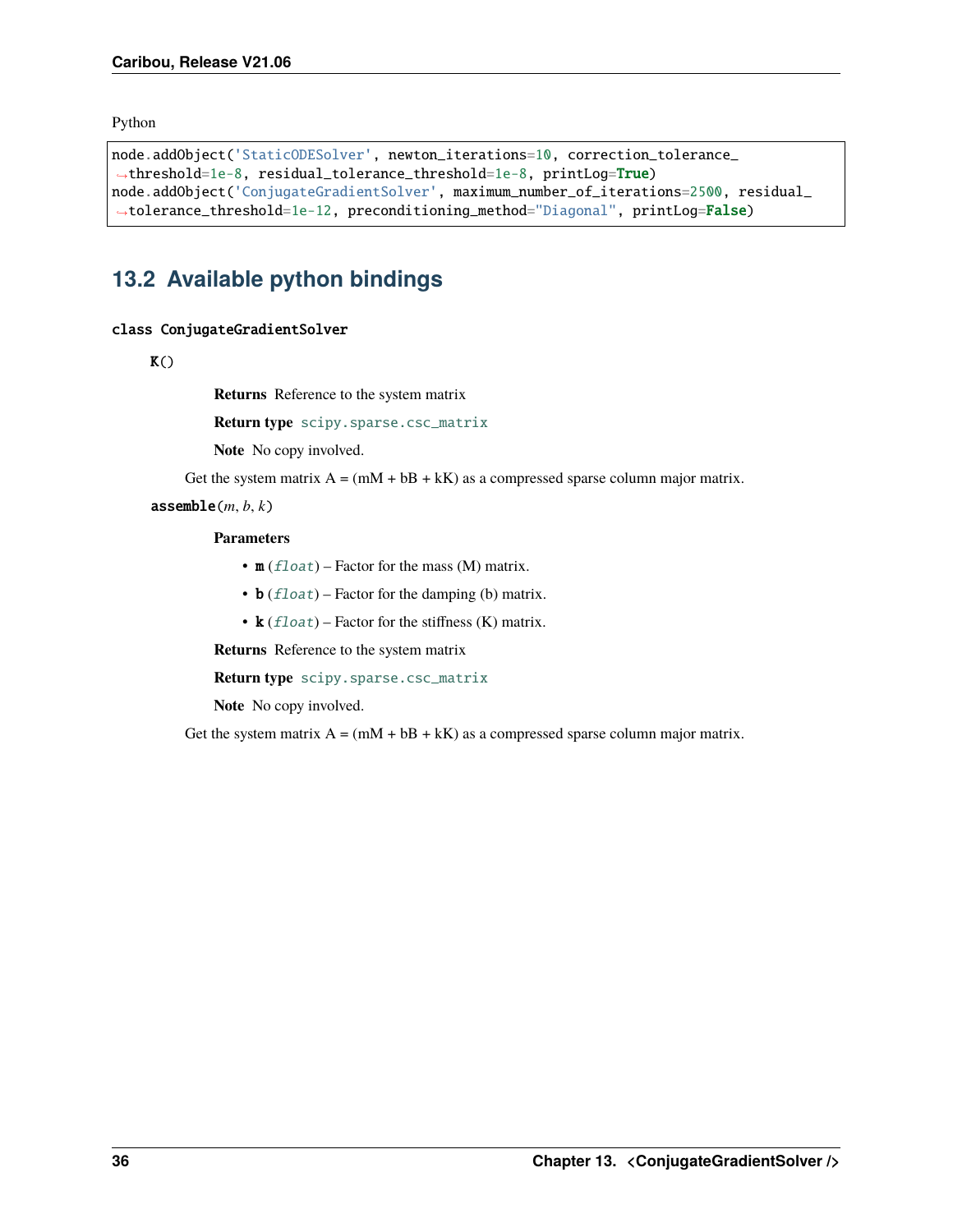### **FOURTEEN**

## **<LLTSOLVER />**

#### <span id="page-40-0"></span>**Doxygen:** SofaCaribou::solver::LLTSolver

Implementation of a sparse Cholesky ( $LL<sup>T</sup>$ ) direct linear solver.

This class provides a  $LL^T$  Cholesky factorizations of sparse matrices that are selfadjoint and positive definite. In order to reduce the fill-in, a symmetric permutation P is applied prior to the factorization such that the factorized matrix is  $PAP^{-1}$ .

The component uses the Eigen SimplicialLLT class as the solver backend.

| triboontaafa.ult | At-FolDeDescription                                                                                                                        |
|------------------|--------------------------------------------------------------------------------------------------------------------------------------------|
|                  | backer Biggn<br>Solver backend to use.<br>$\cdot$ Eigen<br>Eigen LLT solver (SimplicialLLT).<br>[default]<br>• Pardiso Pardiso LLT solver. |

### <span id="page-40-1"></span>**14.1 Quick example**

XML

```
<Node>
    <StaticODESolver newton_iterations="10" correction_tolerance_threshold="1e-8"␣
˓→residual_tolerance_threshold="1e-8" printLog="1" />
    <LLTSolver backend="Pardiso" />
</Node>
```
Python

```
node.addObject('StaticODESolver', newton_iterations=10, correction_tolerance_
˓→threshold=1e-8, residual_tolerance_threshold=1e-8, printLog=True)
node.addObject('LLTSolver', backend="Pardiso")
```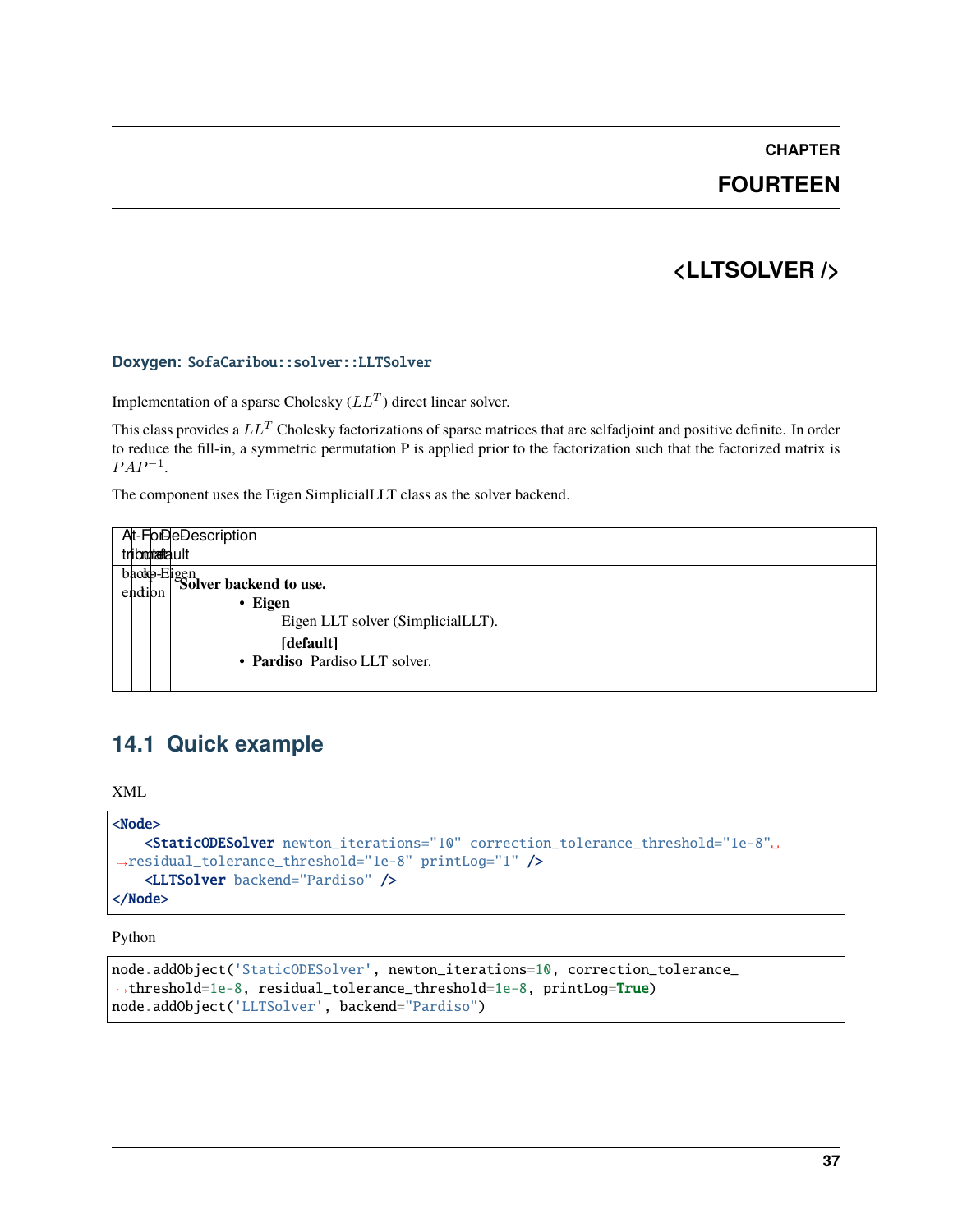# <span id="page-41-0"></span>**14.2 Available python bindings**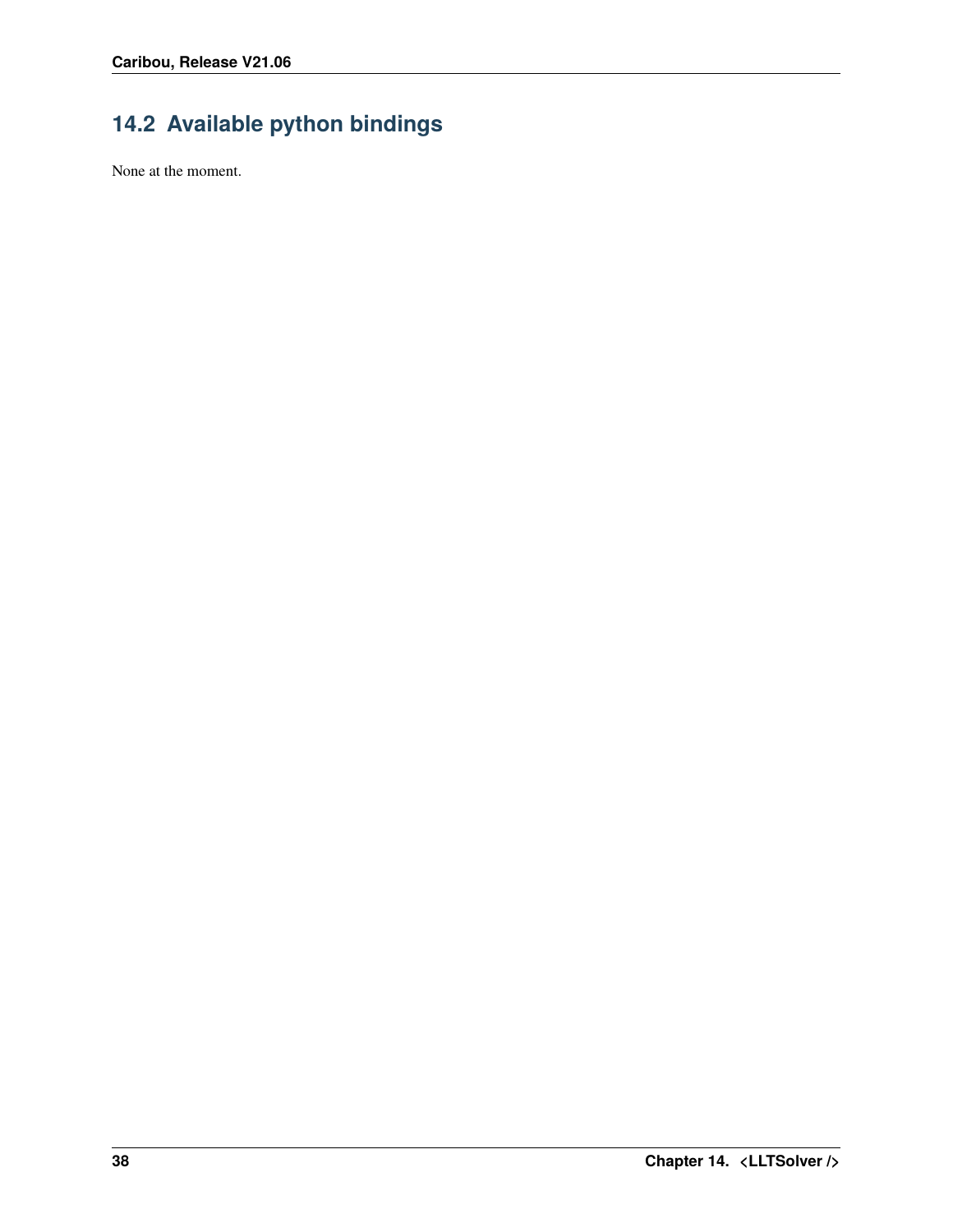### **FIFTEEN**

### **<LDLTSOLVER />**

#### <span id="page-42-0"></span>**Doxygen:** SofaCaribou::solver::LDLTSolver

Implementation of a sparse  $LDL<sup>T</sup>$  linear solver.

| At-FolDeDescription<br>triboontaafa.ult                                                                            |
|--------------------------------------------------------------------------------------------------------------------|
| $\frac{\text{badp-Eigen}}{\text{Solver backward to use.}}$<br>$\cdot$ Eigen<br>Eigen LDLT solver (SimplicialLDLT). |
| [default]<br>• Pardiso Pardiso LLT solver.                                                                         |

## <span id="page-42-1"></span>**15.1 Quick example**

XML

```
<Node>
   <StaticODESolver newton_iterations="10" correction_tolerance_threshold="1e-8"␣
˓→residual_tolerance_threshold="1e-8" printLog="1" />
   <LDLTSolver backend="Pardiso" />
</Node>
```
Python

```
node.addObject('StaticODESolver', newton_iterations=10, correction_tolerance_
˓→threshold=1e-8, residual_tolerance_threshold=1e-8, printLog=True)
node.addObject('LDLTSolver', backend="Pardiso")
```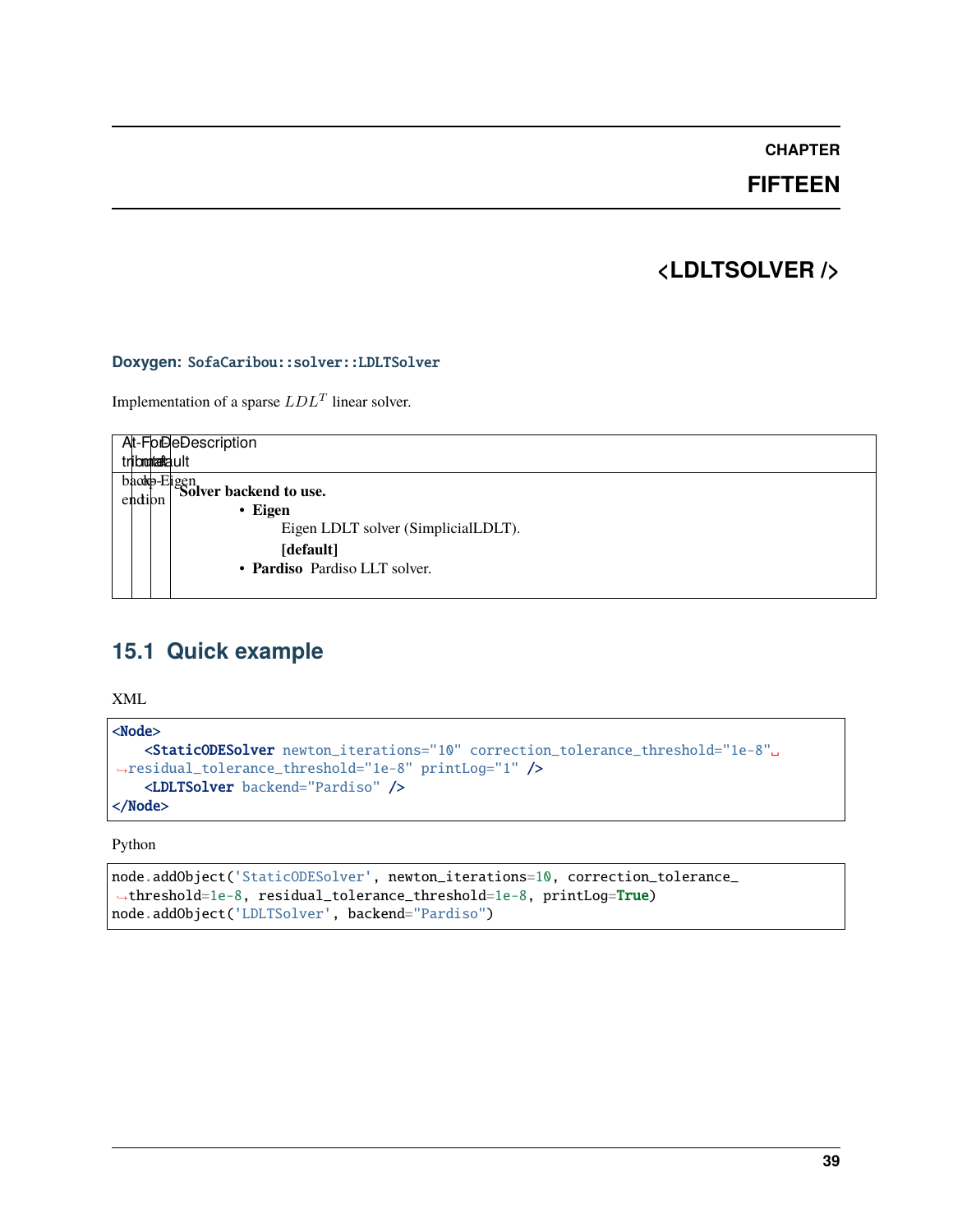# <span id="page-43-0"></span>**15.2 Available python bindings**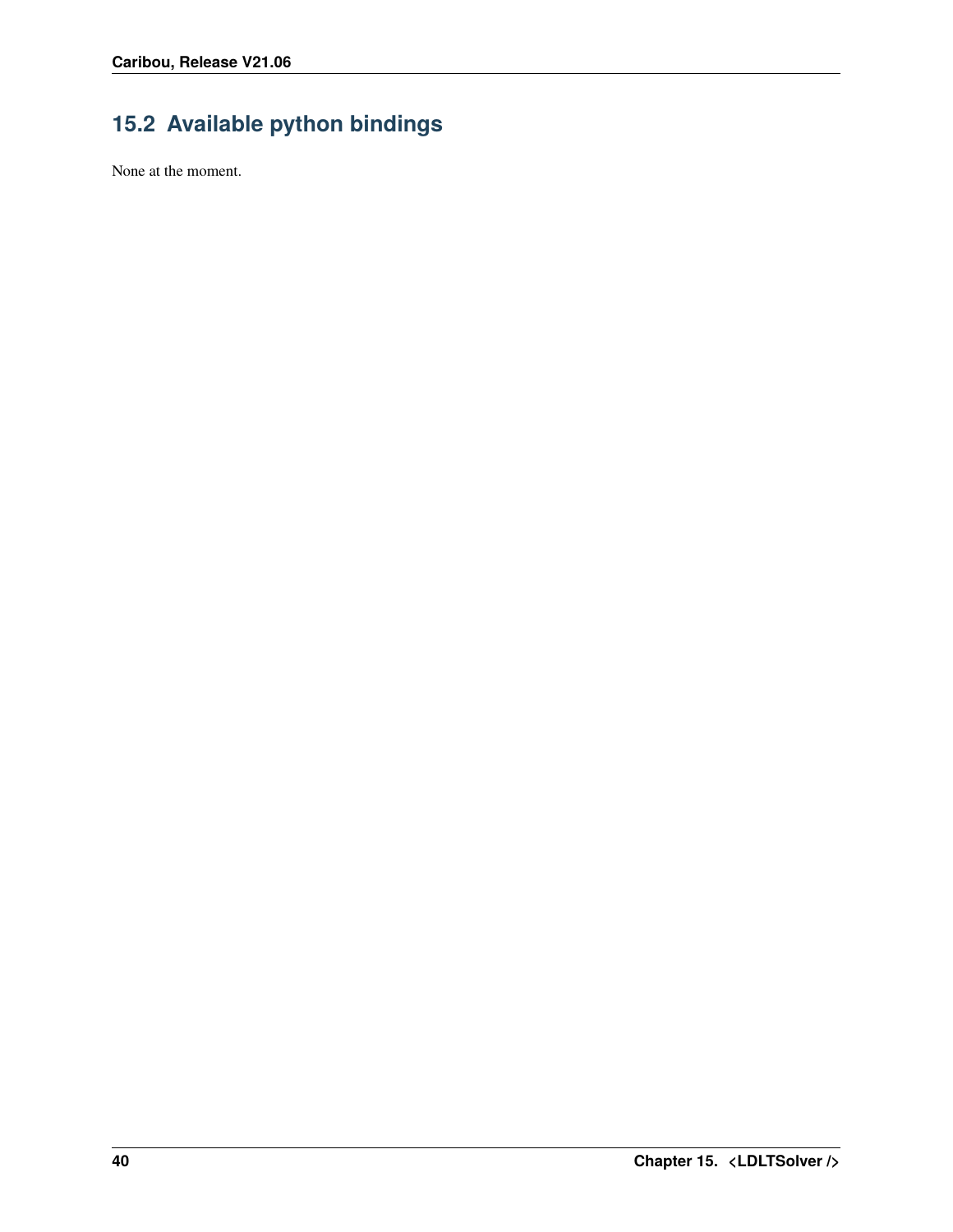### **SIXTEEN**

### **<LUSOLVER />**

#### <span id="page-44-0"></span>**Doxygen:** SofaCaribou::solver::LUSolver

Implementation of a sparse LU linear solver.

| At-FolDeDescription                                                                                                             |
|---------------------------------------------------------------------------------------------------------------------------------|
| triboontaafa.ult                                                                                                                |
| backp-Eigen<br>Solver backend to use.                                                                                           |
|                                                                                                                                 |
| $\cdot$ Eigen                                                                                                                   |
| Eigen LU solver (SparseLU).                                                                                                     |
| [default]                                                                                                                       |
| • Pardiso Pardiso LU solver.                                                                                                    |
|                                                                                                                                 |
| symbodial sellows to explicitly state that the system matrix will be symmetric. This will in turn enable various optimizations. |
| This option is only used by the Eigen backend.<br>met-                                                                          |
| ric                                                                                                                             |

# <span id="page-44-1"></span>**16.1 Quick example**

XML

```
<Node>
   <StaticODESolver newton_iterations="10" correction_tolerance_threshold="1e-8"␣
˓→residual_tolerance_threshold="1e-8" printLog="1" />
   <LUSolver backend="Pardiso" />
</Node>
```
Python

```
node.addObject('StaticODESolver', newton_iterations=10, correction_tolerance_
˓→threshold=1e-8, residual_tolerance_threshold=1e-8, printLog=True)
node.addObject('LUSolver', backend="Pardiso")
```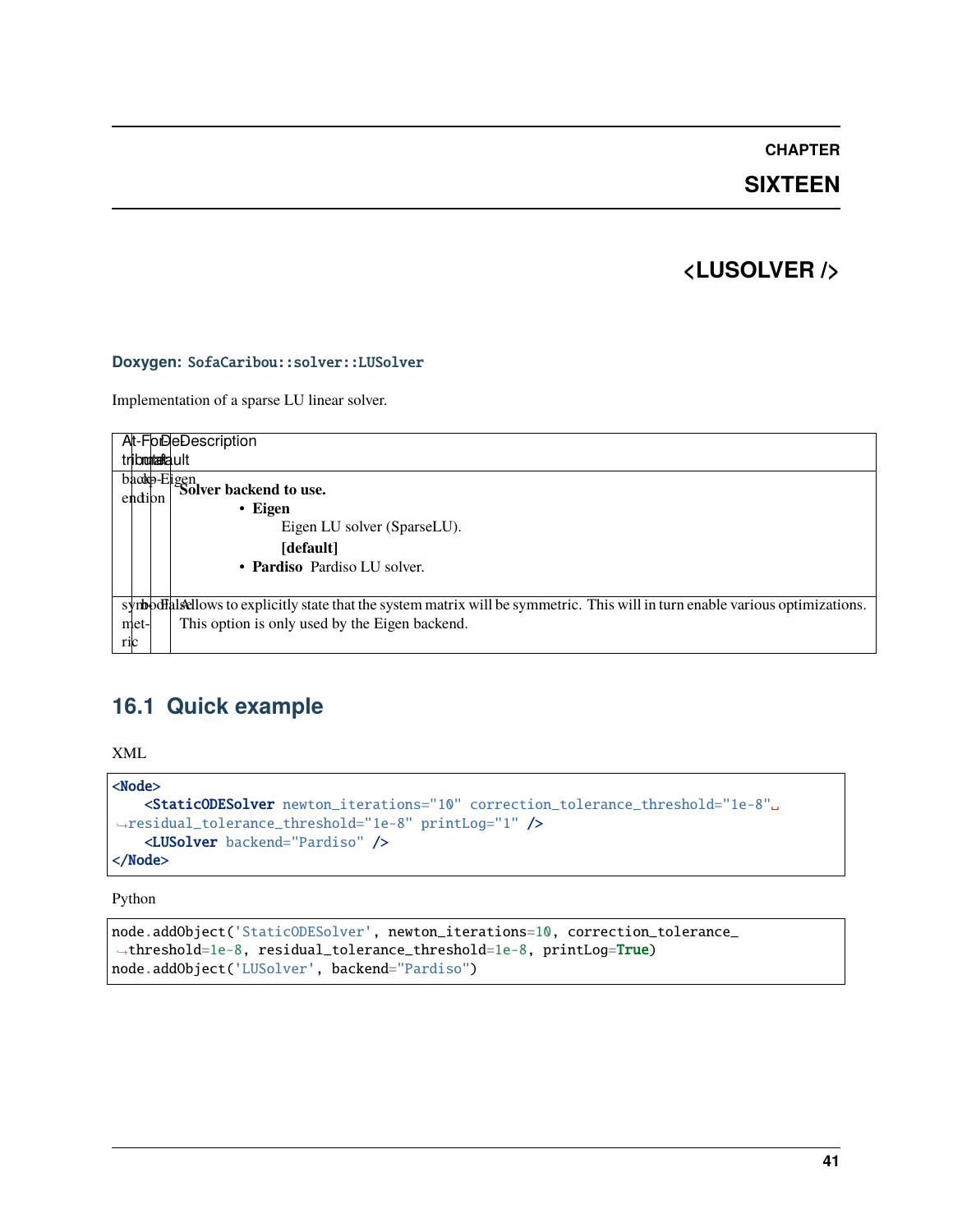# <span id="page-45-0"></span>**16.2 Available python bindings**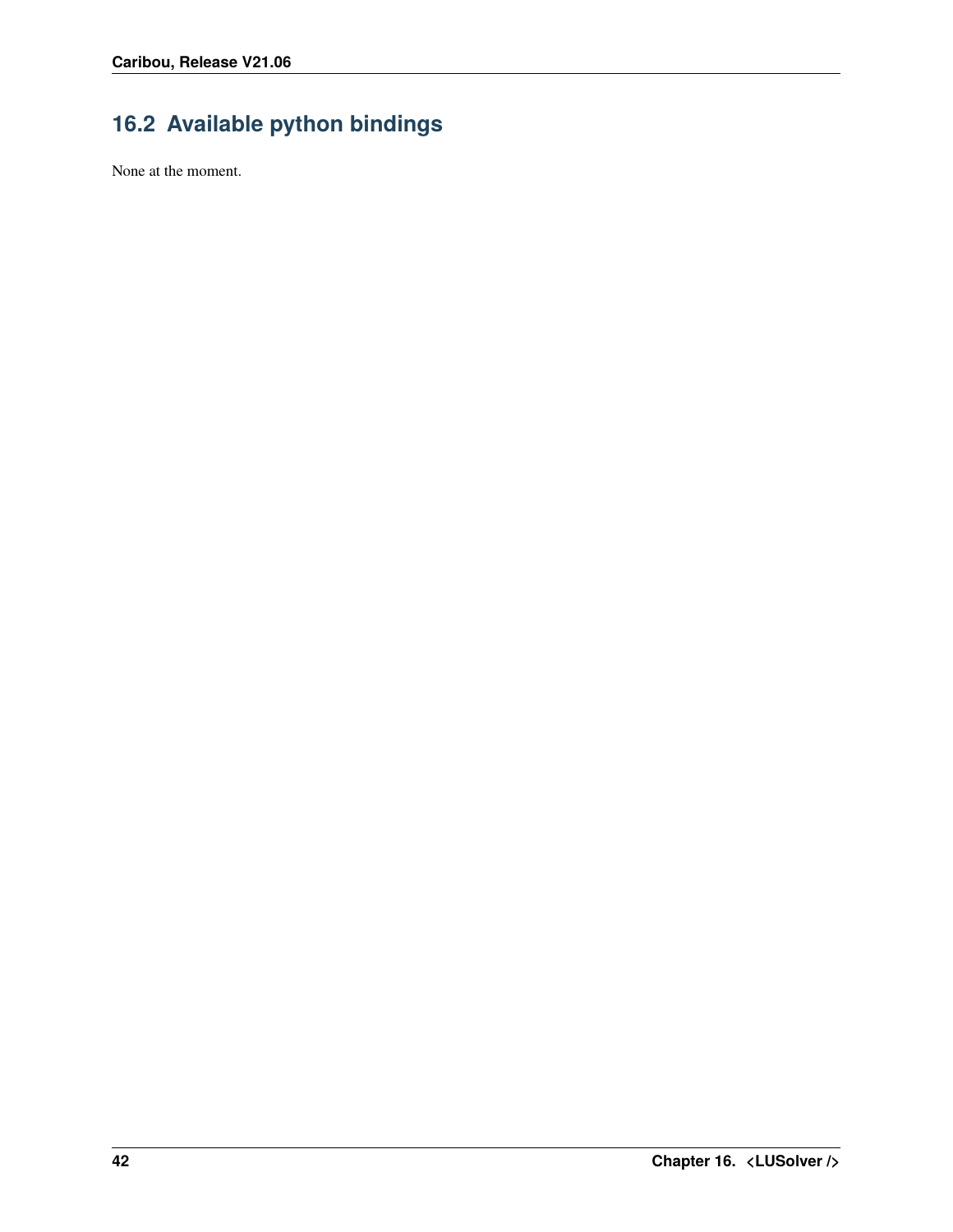### **SEVENTEEN**

### **<FICTITIOUSGRID />**

#### <span id="page-46-0"></span>**Doxygen:** SofaCaribou::topology::FictitiousGrid

Implementation of an advanced fictitious (sparse) grid.

An fictitious grid is a regular grid of hexahedral elements that embed an implicit (iso) or explicit (mesh) surface. Elements that lie completely outside the embedded surface are ignored, hence the common name of "sparse" grid. This component allows to retrieve quickly the type (inside, outside or boundary) of a given point location or element. It also provides a recursive subdivision algorithm of the intersected cells that allow an accurate integration of the volume inside the embedded surface.

Requires a topology container or an iso-surface.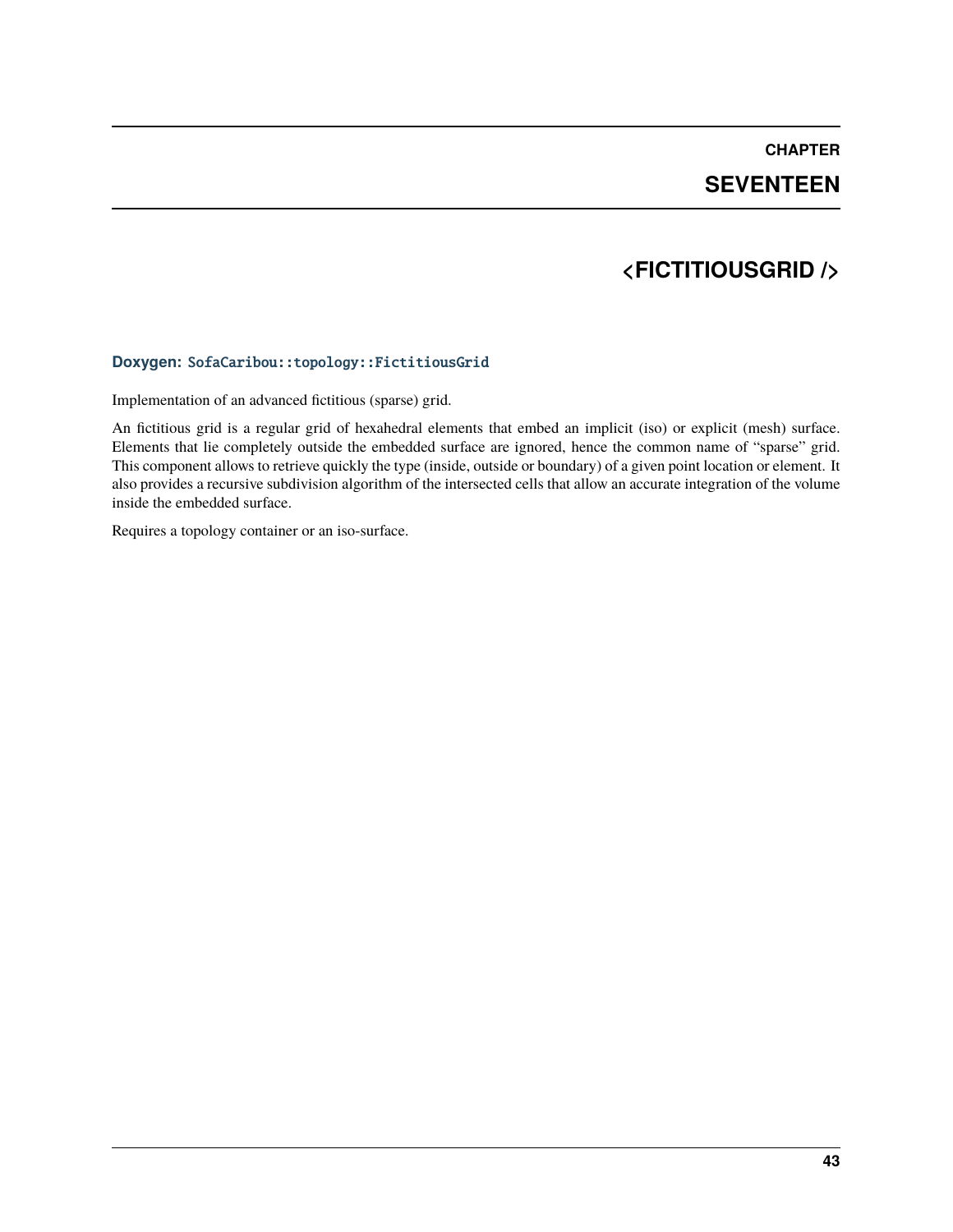. . . ,

|      |              |                                                 | At-FoDeDescription                                                                                                                                                 |
|------|--------------|-------------------------------------------------|--------------------------------------------------------------------------------------------------------------------------------------------------------------------|
|      |              | tributatault                                    |                                                                                                                                                                    |
|      | Log          |                                                 | pribeothlsOutput informative messages at the initialization and during the simulation.                                                                             |
|      |              |                                                 | temstr Ved3Ded to specify the world dimension of the grid. (Vec1D, Vec2D or Vec3D)                                                                                 |
|      | plate        |                                                 |                                                                                                                                                                    |
| n    |              | [nx,                                            | Grid resolution [nx, ny, nz] where nx, ny or nz are the number of nodes in the x,y and z directions.                                                               |
|      | ny,          |                                                 |                                                                                                                                                                    |
|      |              | $nz$ ]                                          | First corner node position of the grid's bounding box. If it is not specified, and an explicit embedded surface is                                                 |
|      | minx,<br>у,  |                                                 | given, this will be automatically computed.                                                                                                                        |
|      | Z            |                                                 |                                                                                                                                                                    |
|      | makx,<br>у,  |                                                 | Second corner node position of the grid's bounding box. If it is not specified, and an explicit embedded surface<br>is given, this will be automatically computed. |
|      | $\mathbf{z}$ |                                                 |                                                                                                                                                                    |
| $i-$ |              | max10                                           | Number of subdivision levels of the boundary cells (one level split the cell in 4 subcells in 2D, and 8 subcells in                                                |
|      |              |                                                 | 3D).<br>mum_number_of_subdivision_levels                                                                                                                           |
|      |              |                                                 | volfloat OIgnore (tag as outside) every cells having a volume ratio smaller than this threshold.                                                                   |
|      |              |                                                 | ume_threshold                                                                                                                                                      |
|      |              |                                                 | isopsuthface                                                                                                                                                       |
|      |              |                                                 | Use an implicit surface instead of a tessellated surface. This will be used as a level-set where an iso-value less                                                 |
|      |              |                                                 | than zero means the point is inside the boundaries.                                                                                                                |
|      |              |                                                 | :note: Cannot be used simultaneously with an explicit surface representation (segments, triangles and quads                                                        |
|      |              |                                                 | tesselation)                                                                                                                                                       |
|      |              |                                                 |                                                                                                                                                                    |
|      |              | $\text{sur}$ [[x0,                              |                                                                                                                                                                    |
|      |              |                                                 | $\frac{\text{fdcg} \text{D} \text{p}}{\text{c} \cdot \text{d} \cdot \text{n}}$ Position vector of nodes contained of the explicit embedded surface.                |
|      |              |                                                 | :note: Cannot be used simultaneously with an iso_surface.                                                                                                          |
|      |              | . ,                                             |                                                                                                                                                                    |
|      |              | [xn,<br>yn,                                     |                                                                                                                                                                    |
|      |              | zn]]                                            |                                                                                                                                                                    |
|      |              | $\text{sur}$ [[e $\overline{1 \text{p1}}$ ,     |                                                                                                                                                                    |
|      |              | face ledges.                                    | List of edge's node indices of the explicit embedded surface.                                                                                                      |
|      |              | $\lbrack \mathbf{e} \vert 2p \vert \mathbf{l},$ | $\exp[2]$ ; note: Cannot be used simultaneously with an iso_surface.                                                                                               |
|      |              |                                                 | :note: Can only be used in 2D (template="Vec2D")                                                                                                                   |
|      |              |                                                 |                                                                                                                                                                    |
|      |              | $\lceil \text{enpl} \rceil$<br>enp2]]           |                                                                                                                                                                    |
|      |              | $\sqrt{\text{str}[\text{t1p1}, \text{m}]}$      |                                                                                                                                                                    |
|      |              |                                                 | $\text{fact}$ primalist of triangle's node indices of the explicit embedded surface.                                                                               |
|      |              |                                                 |                                                                                                                                                                    |
|      |              |                                                 | $\left[\frac{1}{2p}\right]$ , note: Cannot be used simultaneously with an iso_surface.                                                                             |
|      |              | t2p2                                            | :note: Can only be used in 3D (template="Vec3D")                                                                                                                   |
|      |              | $t2p3$ ],                                       |                                                                                                                                                                    |
|      |              | $[$ tmp $]$                                     |                                                                                                                                                                    |
|      |              | tmp2                                            |                                                                                                                                                                    |
|      |              | tnp3]]                                          |                                                                                                                                                                    |
|      |              | $\text{sur}$ [[q1p1,                            |                                                                                                                                                                    |
|      |              | facelledads                                     | List of quad's node indices of the explicit embedded surface.                                                                                                      |
|      |              | $q$   $p$ 3                                     | q p4]; note: Cannot be used simultaneously with an iso_surface.                                                                                                    |
| 44   |              |                                                 | $\left[\frac{d}{2p}\right]$ ; note: Can only be used in 3D (template="Vec3D")                                                                                      |
|      |              | q2p2                                            | Chapter 17. <fictitiousgrid></fictitiousgrid>                                                                                                                      |
|      |              | $qpp3$ ,                                        |                                                                                                                                                                    |
|      |              | $q2p4$ ],                                       |                                                                                                                                                                    |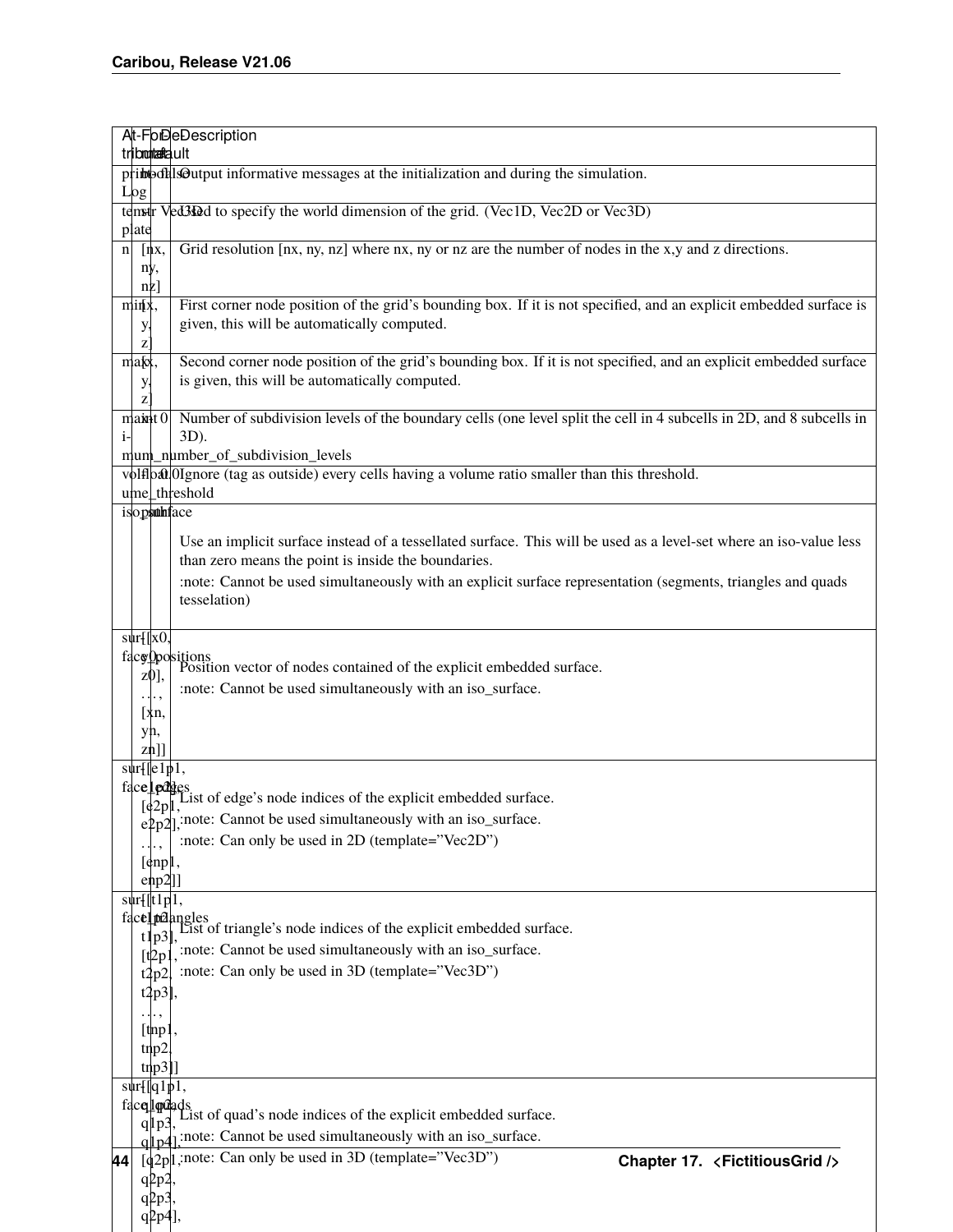## <span id="page-48-0"></span>**17.1 Quick examples**

### **17.1.1 Using an implicit surface with level-set**

XML

```
<Node>
   <CircleIsoSurface radius="5" center="0 0" />
   <FictitiousGrid name="grid" template="Vec2d" n="4 4" min="-5 -5" max="5 5" maximum_
˓→number_of_subdivision_levels="10" draw_boundary_cells="1" draw_outside_cells="1" draw_
˓→inside_cells="1" printLog="1" />
   <MechanicalObject template="Vec2d" position="@grid.position" />
    <QuadSetTopologyContainer quads="@grid.quads" />
```
</Node>

Python

```
node.addObject('CircleIsoSurface', radius=5, center=[0, 0])
node.addObject('FictitiousGrid',
               template='Vec2d',
               name='grid',
               n = [4, 4],min=[-5, -5],
               max=[+5, +5],
               maximum_number_of_subdivision_levels=10,
               printLog=True,
               draw_boundary_cells=True,
               draw_outside_cells=True,
               draw_inside_cells=True
               )
node.addObject('MechanicalObject', template='Vec2d', position='@grid.position')
node.addObject('QuadSetTopologyContainer', quads='@grid.quads')
```
### **17.1.2 Using an explicit surface with mesh intersection**

XML

```
<Node>
   <MeshVTKLoader name="loader" filename="liver_surface.vtk" />
   <FictitiousGrid name="grid" template="Vec3d" surface_positions="@loader.position"␣
˓→surface_triangles="@loader.triangles" n="20 20 20" maximum_number_of_subdivision_
˓→levels="4" draw_boundary_cells="1" printLog="1" />
   <MechanicalObject template="Vec3d" position="@grid.position" />
   <HexahedronSetTopologyContainer hexahedrons="@grid.hexahedrons" />
</Node>
```
Python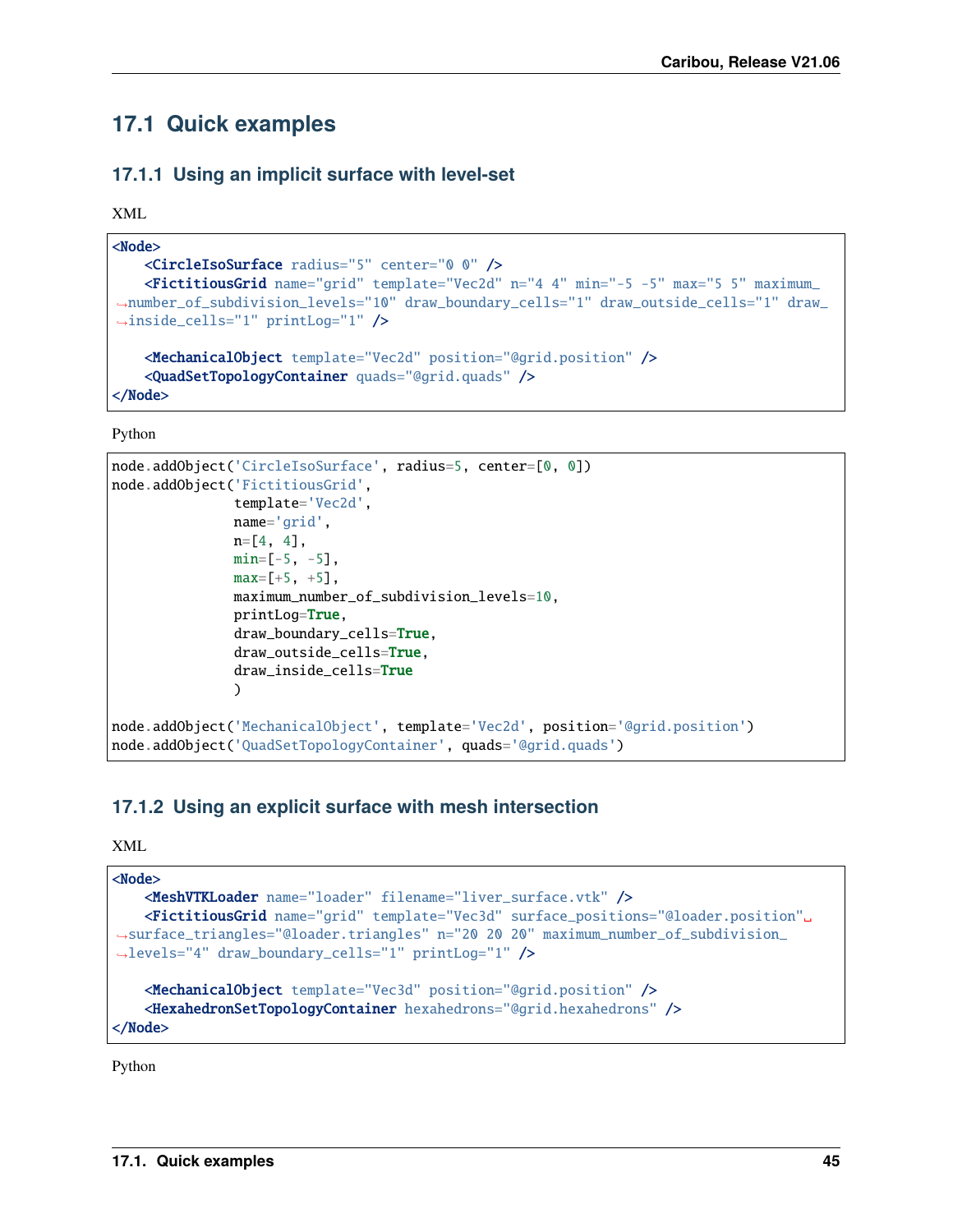```
node.addObject('MeshVTKLoader', name='loader', filename='liver_surface.vtk')
node.addObject('FictitiousGrid',
               template='Vec3d',
               surface_positions='@loader.position',
               surface_triangles='@loader.triangles'
               name='grid',
               n=[20, 20, 20],
               maximum_number_of_subdivision_levels=4,
               printLog=True,
               draw_boundary_cells=True
               \lambdanode.addObject('MechanicalObject', template='Vec3d', position='@grid.position')
```
node.addObject('HexahedronSetTopologyContainer', hexahedrons='@grid.hexahedrons')

# <span id="page-49-0"></span>**17.2 Available python bindings**

#### class FictitiousGrid

number\_of\_cells()

**Return type** [int](https://docs.python.org/3/library/functions.html#int)

Get the number of **sparse** cells (inside or on the boundary) in the grid.

#### number\_of\_nodes()

**Return type** [int](https://docs.python.org/3/library/functions.html#int)

Get the number of **sparse** nodes (belonging to a **sparse** cell) in the grid.

#### number\_of\_subdivisions()

**Return type** [int](https://docs.python.org/3/library/functions.html#int)

Get the number of subdivisions in the grid.

#### cell\_volume\_ratio\_distribution(*number\_of\_decimals=0*)

- **Parameters number\_of\_decimals** ([int](https://docs.python.org/3/library/functions.html#int)) Round the volume ratio to the given number of decimals. For example, setting this value to 2 will generate a distribution of maximum 100 entries  $(0.00, 0.01, 0.02, \ldots, 0.99, 1.00)$ . Setting a value at zero deactivate the rounding of volume ratio. Default is 0 which means no rounding.
- **Returns** A sorted map where the keys are the percentage of volume inside the cell, and the value is a vector containing the ids of all cells having this volume percentage.

**Return type** {numpy.float: [int]}

Compute the distribution of volume ratios of the top level cells of the grid.

The volume ratio is the ratio of actual volume of a cell over the total volume of the cell. Hence, the ratio of a cell outside the boundaries is 0, the ratio of a cell inside is 1, and the ratio of boundary cells are between 0 and 1.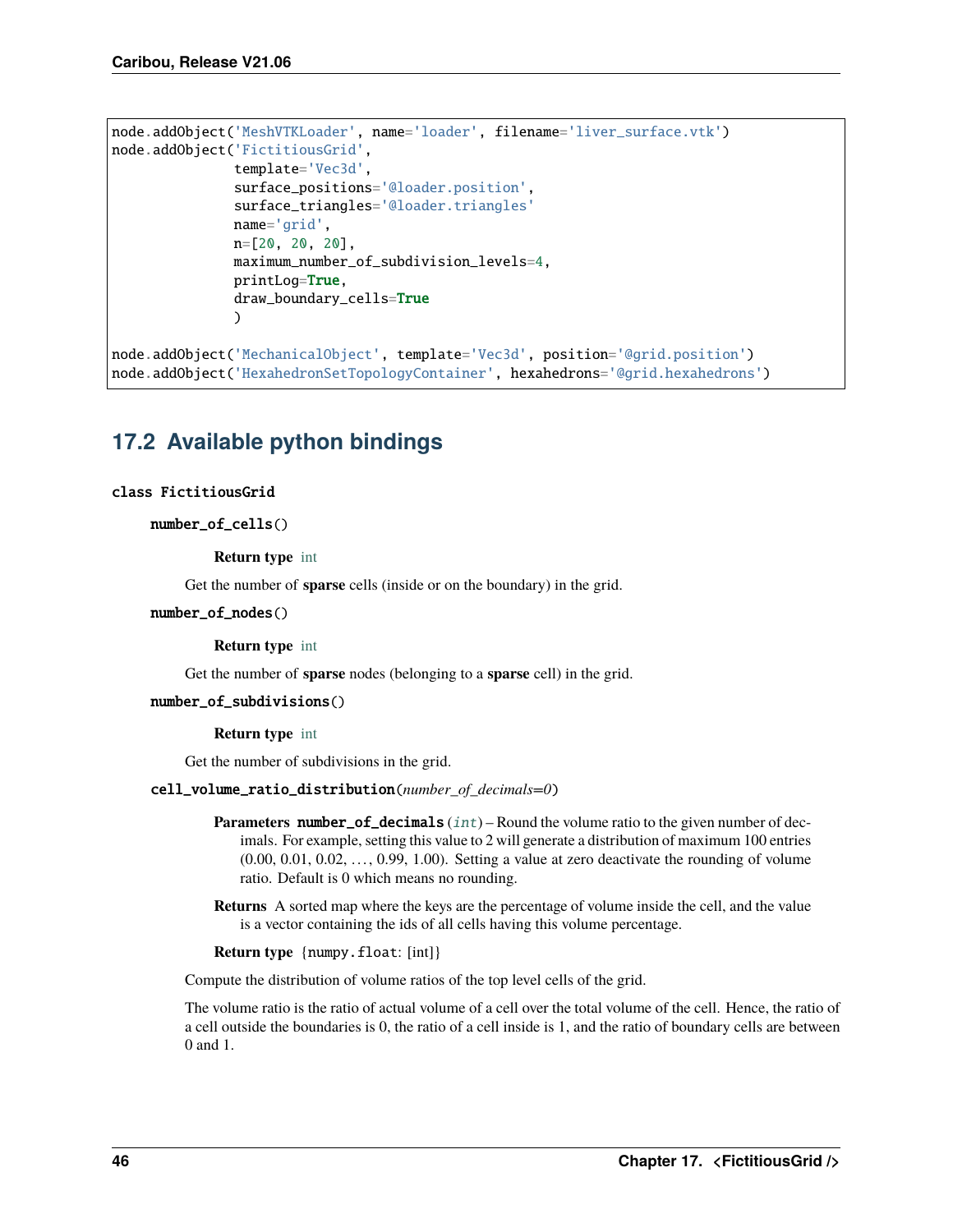**EIGHTEEN**

## **<CIRCLEISOSURFACE />**

#### <span id="page-50-0"></span>**Doxygen:** SofaCaribou::topology::CircleIsoSurface

Implicit surface of a circle to be used with level-set compatible components such as the *[<FictitiousGrid />](#page-46-0)*.

| At-ForDeDescription<br>tribultatault                      |
|-----------------------------------------------------------|
| ra-float ORadius of the sphere.                           |
| dius                                                      |
| $c$ enlist $[0,$ Coordinates at the center of the sphere. |
| 0<br>ter                                                  |
|                                                           |

# <span id="page-50-1"></span>**18.1 Quick example**

XML

```
<Node>
   <CircleIsoSurface radius="5" center="0 0" />
   <FictitiousGrid name="grid" template="Vec2d" n="4 4" min="-5 -5" max="5 5" draw_
˓→boundary_cells="1" printLog="1" />
</Node>
```
Python

```
node.addObject('CircleIsoSurface', radius=5, center=[0, 0])
node.addObject('FictitiousGrid',
               template='Vec2d',
               name='grid',
               n=[4, 4, 4],
               min=[-5, -5],max=[+5, +5],printLog=True,
               draw_boundary_cells=True,
               )
```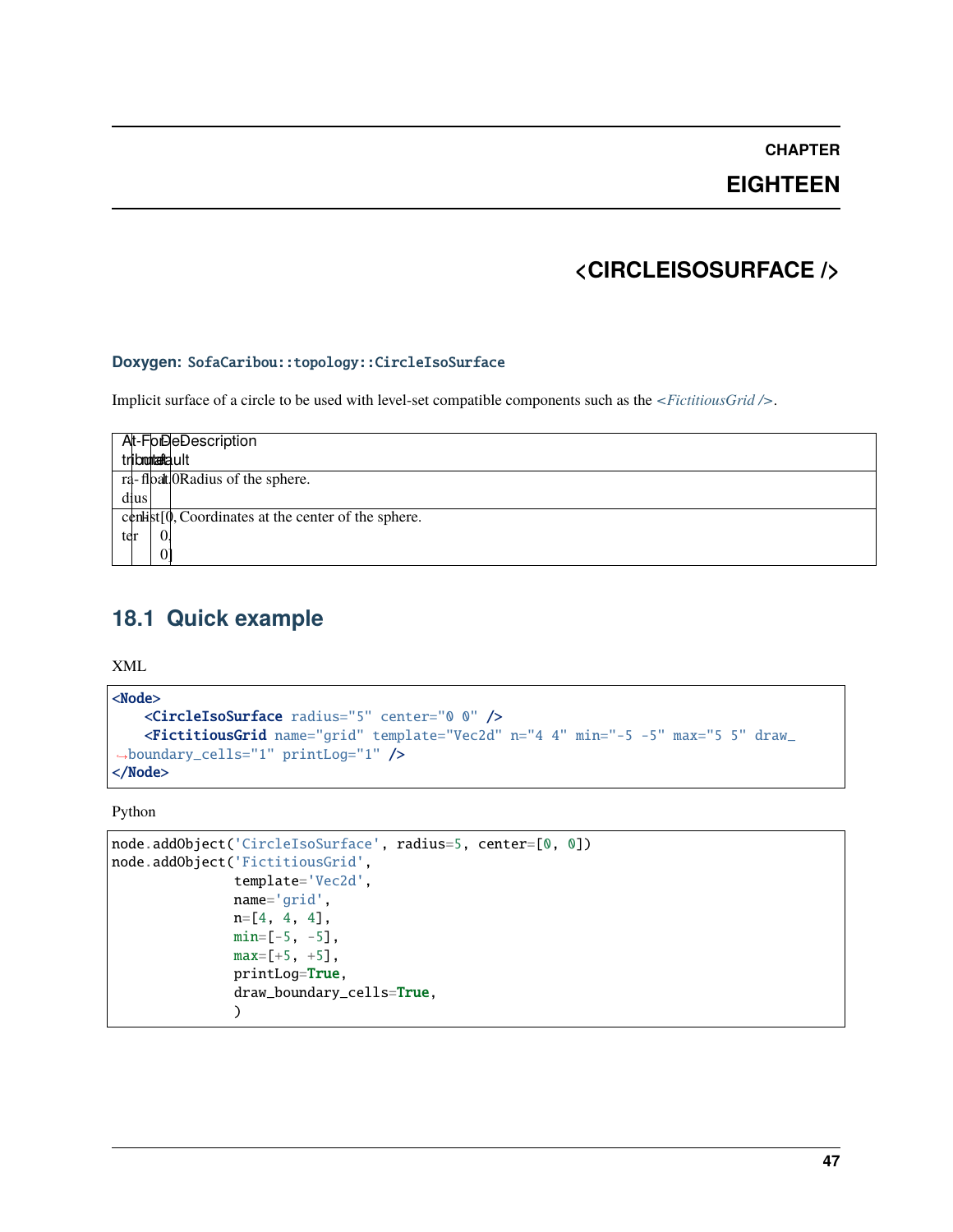# <span id="page-51-0"></span>**18.2 Available python bindings**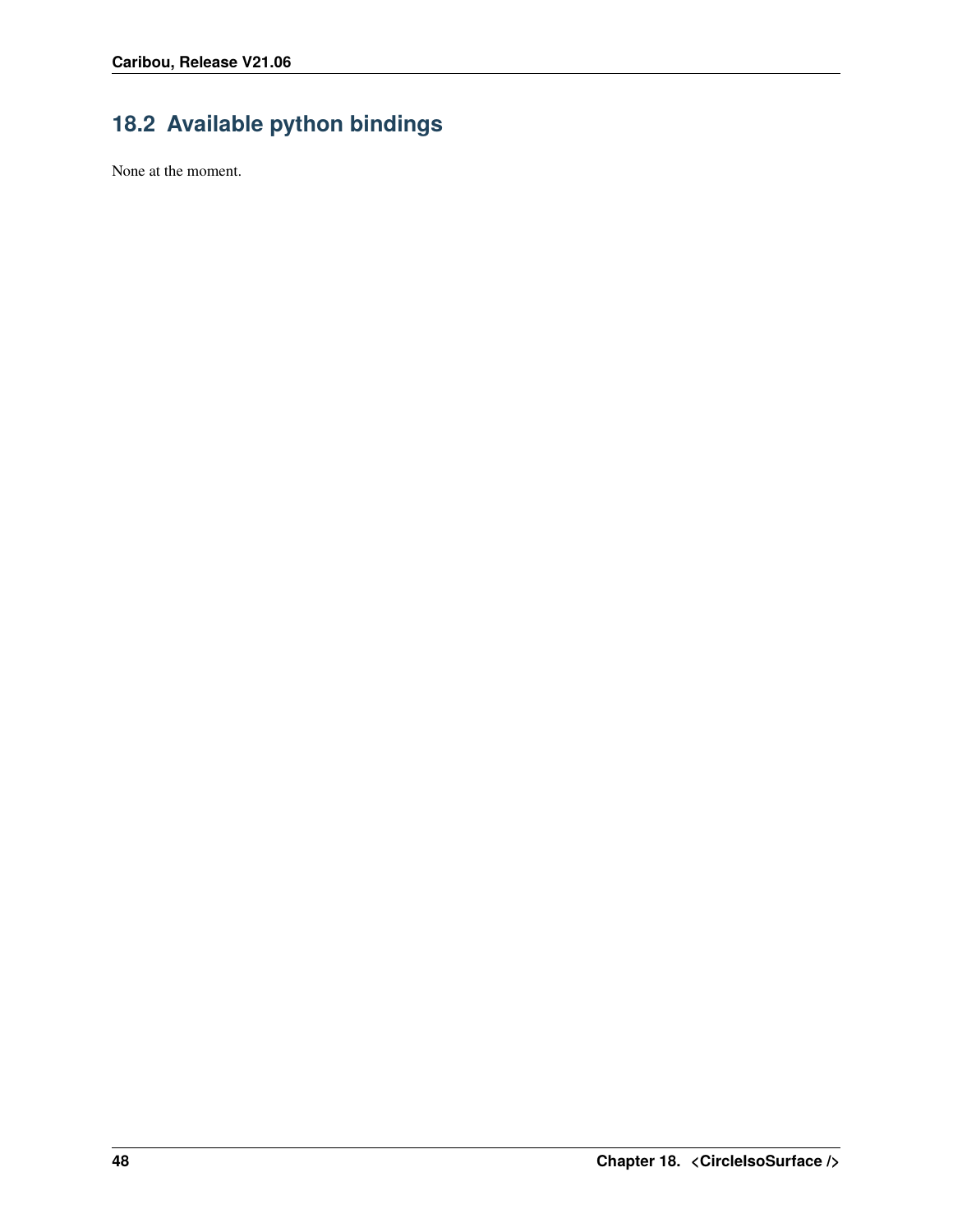**NINETEEN**

### **<CYLINDERISOSURFACE />**

#### <span id="page-52-0"></span>**Doxygen:** SofaCaribou::topology::CylinderIsoSurface

Implicit surface of a circle to be used with level-set compatible components such as the *[<FictitiousGrid />](#page-46-0)*.

| At-FolDeDescription                                     |
|---------------------------------------------------------|
| tributatault                                            |
| ra-float ORadius of the cylinder.                       |
| dius                                                    |
| lengthand length of the cylinder.                       |
| $c$ enlist $[0,$ Coordinates at the center of cylinder. |
| 0<br>ter                                                |
|                                                         |

### <span id="page-52-1"></span>**19.1 Quick example**

XML

```
<Node>
   <CylinderIsoSurface radius="10" length="200" center="0 0 0" />
   <FictitiousGrid name="grid" template="Vec3d" n="9 9 19" min="-5 -5 -100" max="5 5 100
˓→" draw_boundary_cells="1" printLog="1" />
</Node>
```
Python

```
node.addObject('CylinderIsoSurface', radius=10, length=200, center=[0, 0, 0])
node.addObject('FictitiousGrid',
               template='Vec3d',
               name='grid',
               n=[9, 9, 19],
               min=[-5, -5, -100],
               max=[+5, +5, +100],
               printLog=True,
               draw_boundary_cells=True,
               \lambda
```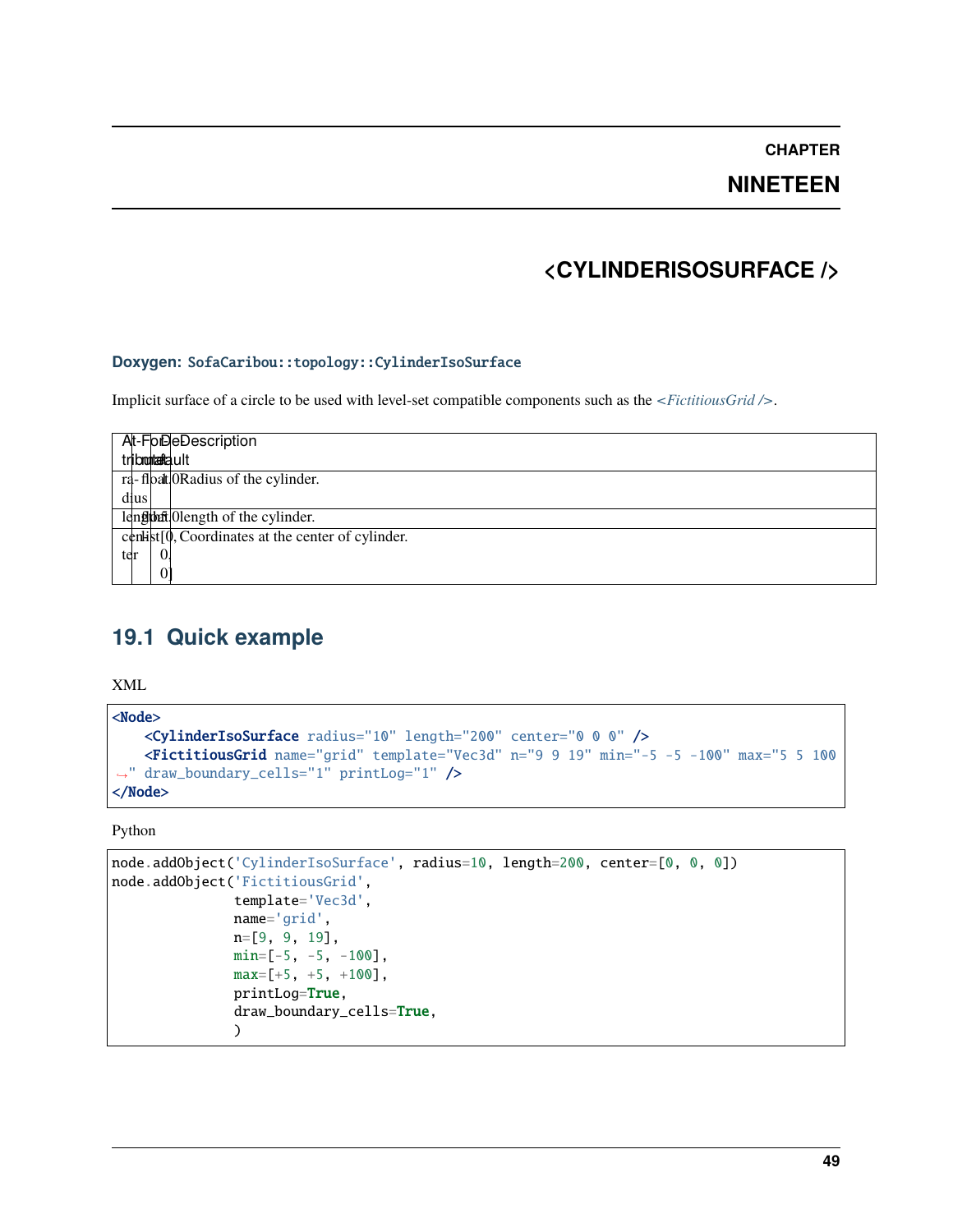# <span id="page-53-0"></span>**19.2 Available python bindings**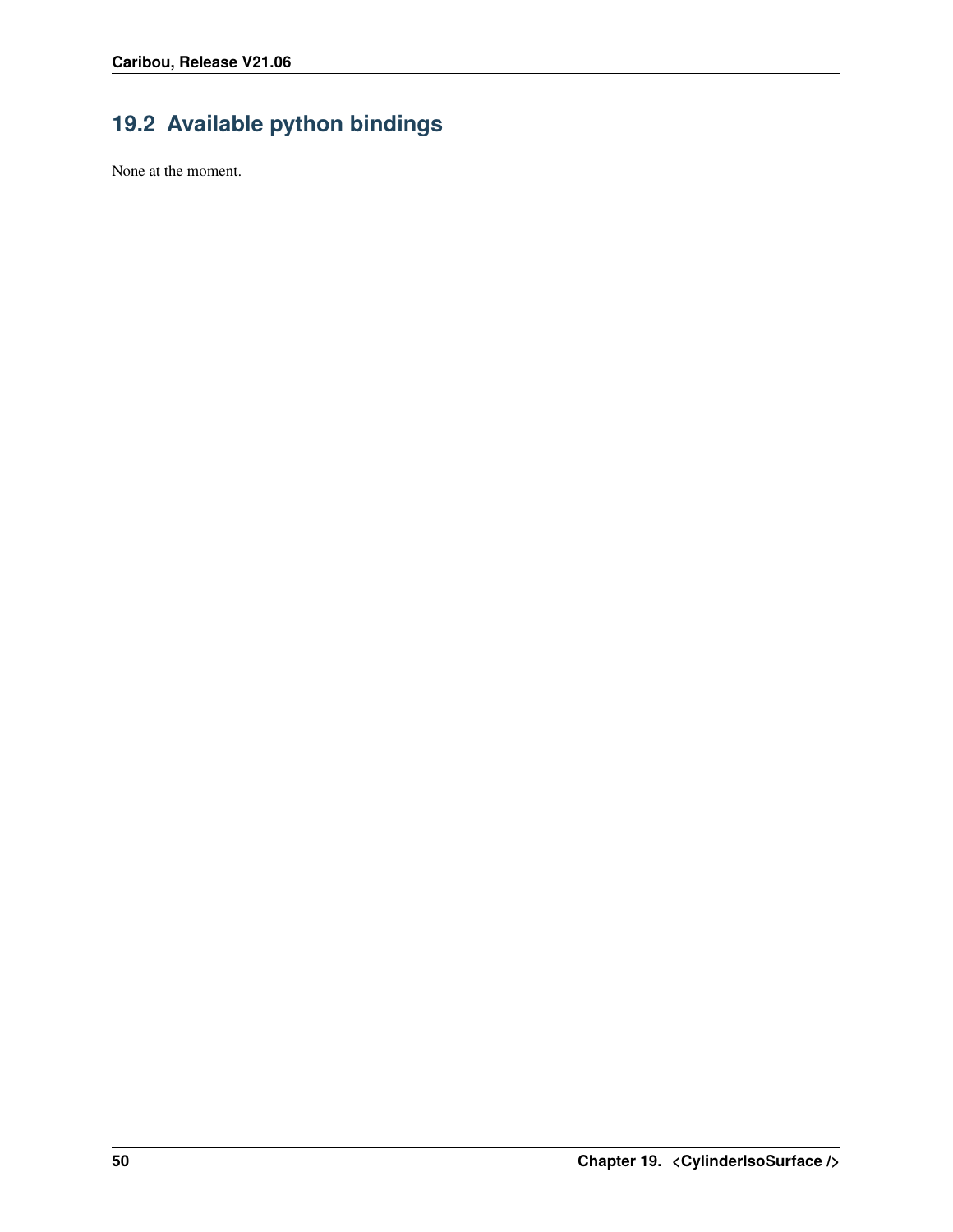**TWENTY**

## **<SPHEREISOSURFACE />**

#### <span id="page-54-0"></span>**Doxygen:** SofaCaribou::topology::SphereIsoSurface

Implicit surface of a sphere to be used with level-set compatible components such as the *[<FictitiousGrid />](#page-46-0)*.

| At-FolDeDescription                                     |
|---------------------------------------------------------|
| tribmutatault                                           |
| ra-float ORadius of the sphere.                         |
| dius                                                    |
| centrist $[0,$ Coordinates at the center of the sphere. |
| $\Omega$<br>ter                                         |
|                                                         |

# <span id="page-54-1"></span>**20.1 Quick example**

XML

```
<Node>
   <SphereIsoSurface radius="5" center="0 0 0" />
   <FictitiousGrid name="grid" template="Vec3d" n="4 4 4" min="-5 -5 -5" max="5 5 5"␣
˓→draw_boundary_cells="1" printLog="1" />
</Node>
```
Python

```
node.addObject('SphereIsoSurface', radius=5, center=[0, 0, 0])
node.addObject('FictitiousGrid',
               template='Vec3d',
               name='grid',
               n=[4, 4, 4],
               min=[-5, -5, -5],
               max=[+5, +5, +5],
               printLog=True,
               draw_boundary_cells=True,
               )
```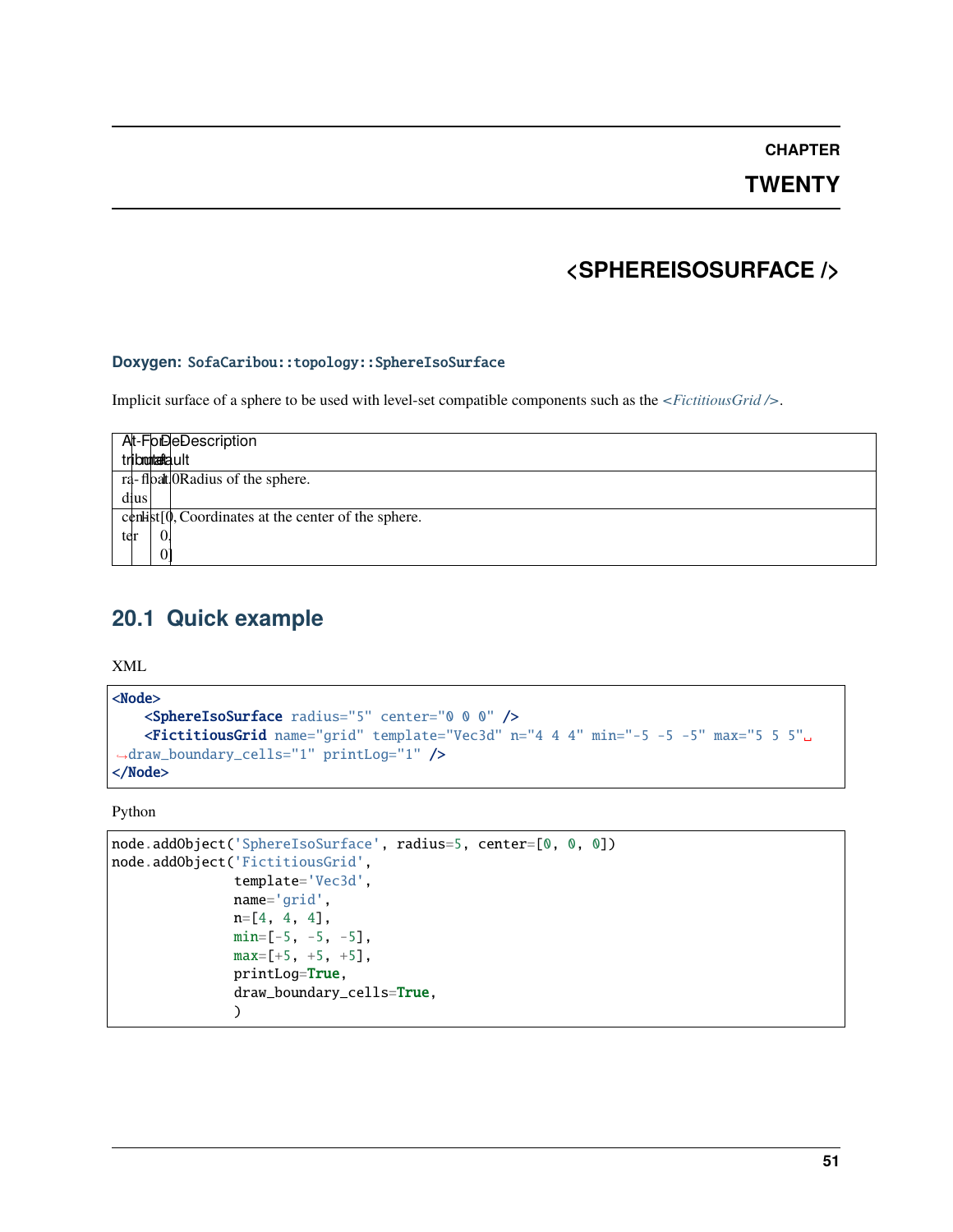# <span id="page-55-0"></span>**20.2 Available python bindings**